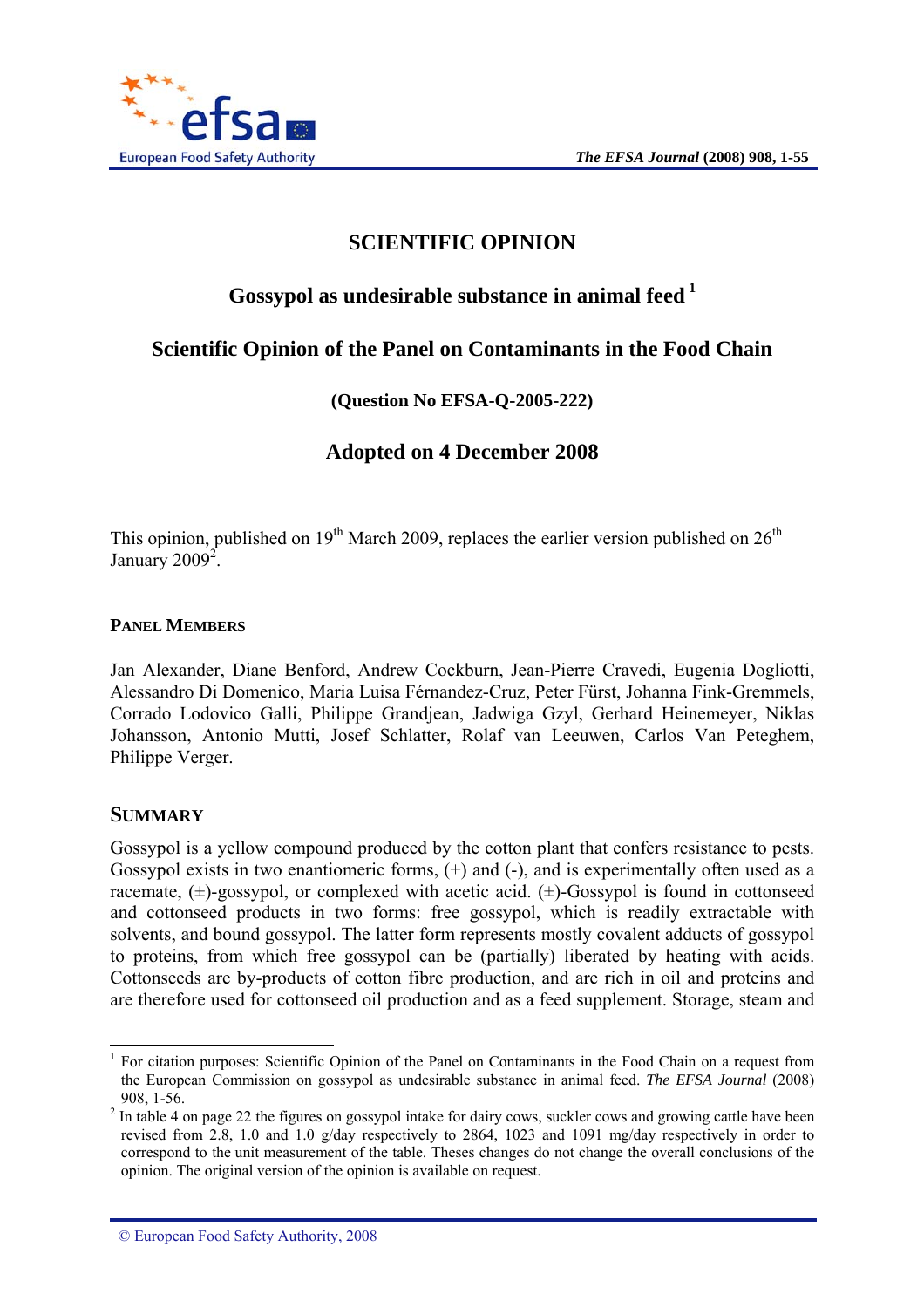

heat, and extrusion of oil, reduce free gossypol concentrations and commercial production of cottonseed meals is now achieved routinely with only 0.1-0.2 % remaining as free gossypol.

Gossypol shows moderate acute toxicity in most species with oral  $LD_{50}$ s of 2400-3340 mg/kg for rats, 500-950 mg/kg for mice, 350-600 mg/kg for rabbits, 550 mg/kg for pigs and 280-300 mg/kg for guinea pigs. Signs of acute gossypol toxicity are similar in all animals and include dyspnoea and anorexia. Generally, (–)-gossypol is more biologically active than (+) gossypol. However, (+)-gossypol is more slowly eliminated. The main target organ of gossypol toxicity following repeated exposure to lower doses in rats and humans is the testis with reduced sperm motility, inhibited spermatogenesis and depressed sperm counts. Suppressed spermatogenesis in humans is partly irreversible, particularly in males with varicocele. Gossypol also affects female reproductive organs and embryo development. Gossypol is not genotoxic and it did not induce tumours in a one year study in rat. No healthbased guidance value (ADI, TDI) has been established for gossypol. The lowest oral doses inhibiting spermatogenesis in humans and monkeys were 0.1 and 0.35 mg/kg b.w., respectively. Gossypol is less toxic to ruminants, and inhibition of spermatogenesis, embryo development and increased erythrocyte fragility occur at doses of 6-18 mg/kg b.w. per day in cattle and cardiomyopathy in lambs at 2-3 mg/kg b.w. per day. Monogastric animals appear to be more susceptible to gossypol toxicity than ruminants.

Current legislation includes maximum limits for free gossypol in both cottonseed meal and complete feedingstuffs. Under normal feeding practices, the concentration in complete feedingstuffs will be less than half the maximum permitted level, even assuming the highest permitted concentrations in cottonseed meal and maximum recommended inclusion rates of the meal in livestock diets. The concentrations of free gossypol that theoretically could be reached according to the current legislation on maximum permitted concentrations in complete feedingstuffs would lead to an intake of gossypol that could result in adverse effects in livestock. The potential exposure to free gossypol, based on the maximum permitted concentration in cottonseed meal and recommended maximum inclusion rates in complete feed, would not be expected to result in adverse effects in ruminants, poultry and fish. However, not all monogastric livestock animals, e.g. pigs, have been fully investigated for potential reproductive effects occurring at low doses in some species.

There is a lack of data on gossypol content (free and bound) in feed materials used for livestock in the EU. However, information provided by the livestock feed industry indicates that amounts of cottonseed meal imported into the EU have declined significantly in recent years, and relatively little is now used as a feeding stuff for livestock in the EU. Industry sources confirm that it is not used as a feed for laying hens or fish. Gossypol is transferred to edible parts, muscle and offal of ruminants and poultry, and is probably transferred to cow's milk as it is transferred to breast milk in rats. There is very little quantitative information on transfer. At high experimental doses substantial amounts are transferred. No information was identified on the bioavailability of gossypol remaining in food products from animals fed gossypol containing feed. Human exposure to gossypol through the consumption of food products from animals fed gossypol seed derived products is probably low and would not result in adverse effects.

#### **Key words**: **Gossypol, cotton products, cottonseed, cottonseed meal, toxicity, exposure, carry-over, animal health, human health.**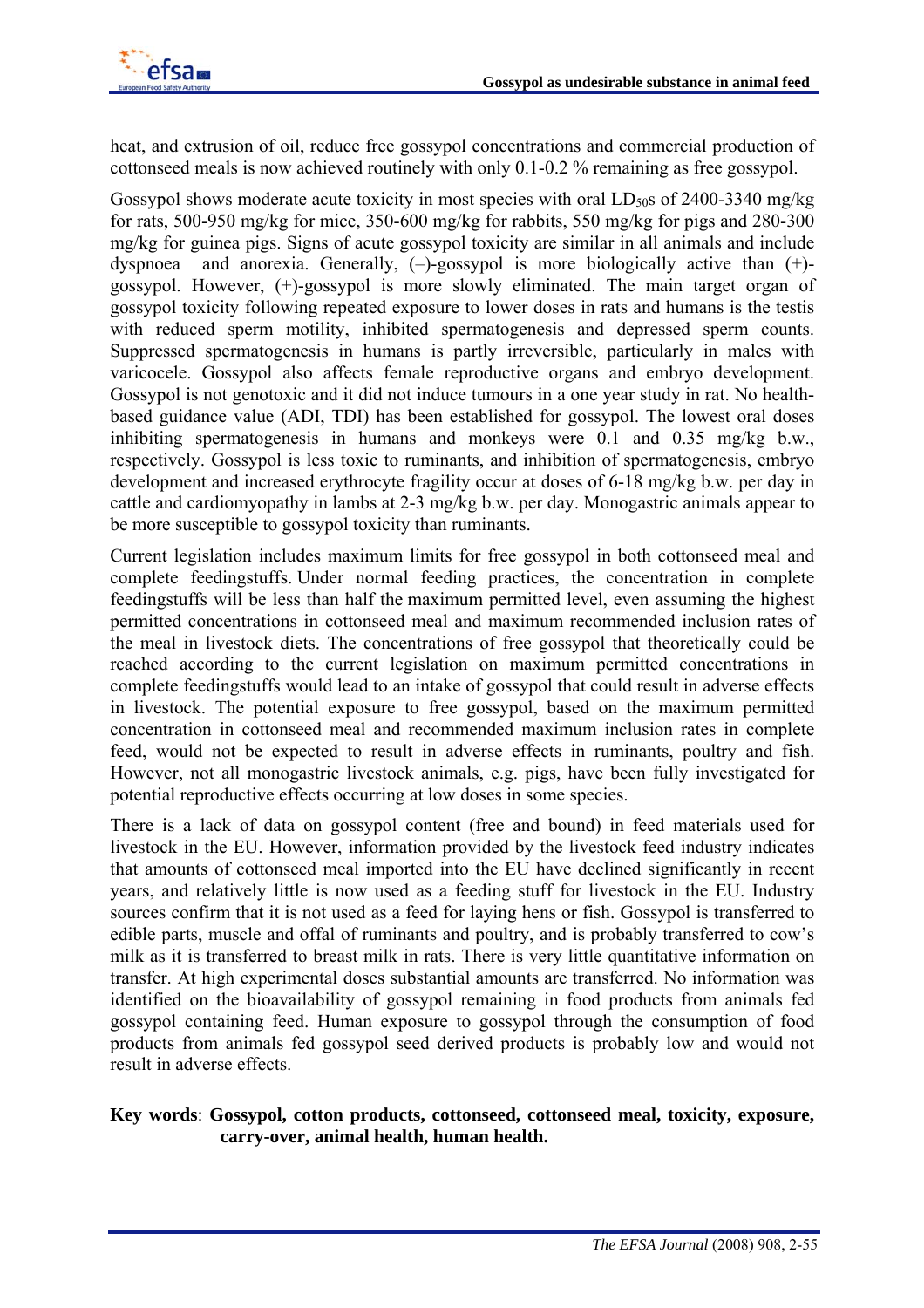

# **TABLE OF CONTENTS**

| $1 \quad$<br>1.3.1.<br>1.3.2.<br>1.3.3.<br>1.3.4.<br>1.3.5.<br>2.<br>3.<br>4.<br>5.<br>6.<br>8.<br>9. |  |  |  |  |
|-------------------------------------------------------------------------------------------------------|--|--|--|--|
|                                                                                                       |  |  |  |  |
|                                                                                                       |  |  |  |  |
|                                                                                                       |  |  |  |  |
|                                                                                                       |  |  |  |  |
|                                                                                                       |  |  |  |  |
|                                                                                                       |  |  |  |  |
|                                                                                                       |  |  |  |  |
|                                                                                                       |  |  |  |  |
|                                                                                                       |  |  |  |  |
|                                                                                                       |  |  |  |  |
|                                                                                                       |  |  |  |  |
|                                                                                                       |  |  |  |  |
|                                                                                                       |  |  |  |  |
|                                                                                                       |  |  |  |  |
|                                                                                                       |  |  |  |  |
|                                                                                                       |  |  |  |  |
|                                                                                                       |  |  |  |  |
|                                                                                                       |  |  |  |  |
|                                                                                                       |  |  |  |  |
|                                                                                                       |  |  |  |  |
|                                                                                                       |  |  |  |  |
|                                                                                                       |  |  |  |  |
|                                                                                                       |  |  |  |  |
|                                                                                                       |  |  |  |  |
|                                                                                                       |  |  |  |  |
|                                                                                                       |  |  |  |  |
|                                                                                                       |  |  |  |  |
|                                                                                                       |  |  |  |  |
|                                                                                                       |  |  |  |  |
|                                                                                                       |  |  |  |  |
|                                                                                                       |  |  |  |  |
|                                                                                                       |  |  |  |  |
|                                                                                                       |  |  |  |  |
|                                                                                                       |  |  |  |  |
|                                                                                                       |  |  |  |  |
|                                                                                                       |  |  |  |  |
|                                                                                                       |  |  |  |  |
|                                                                                                       |  |  |  |  |
|                                                                                                       |  |  |  |  |
|                                                                                                       |  |  |  |  |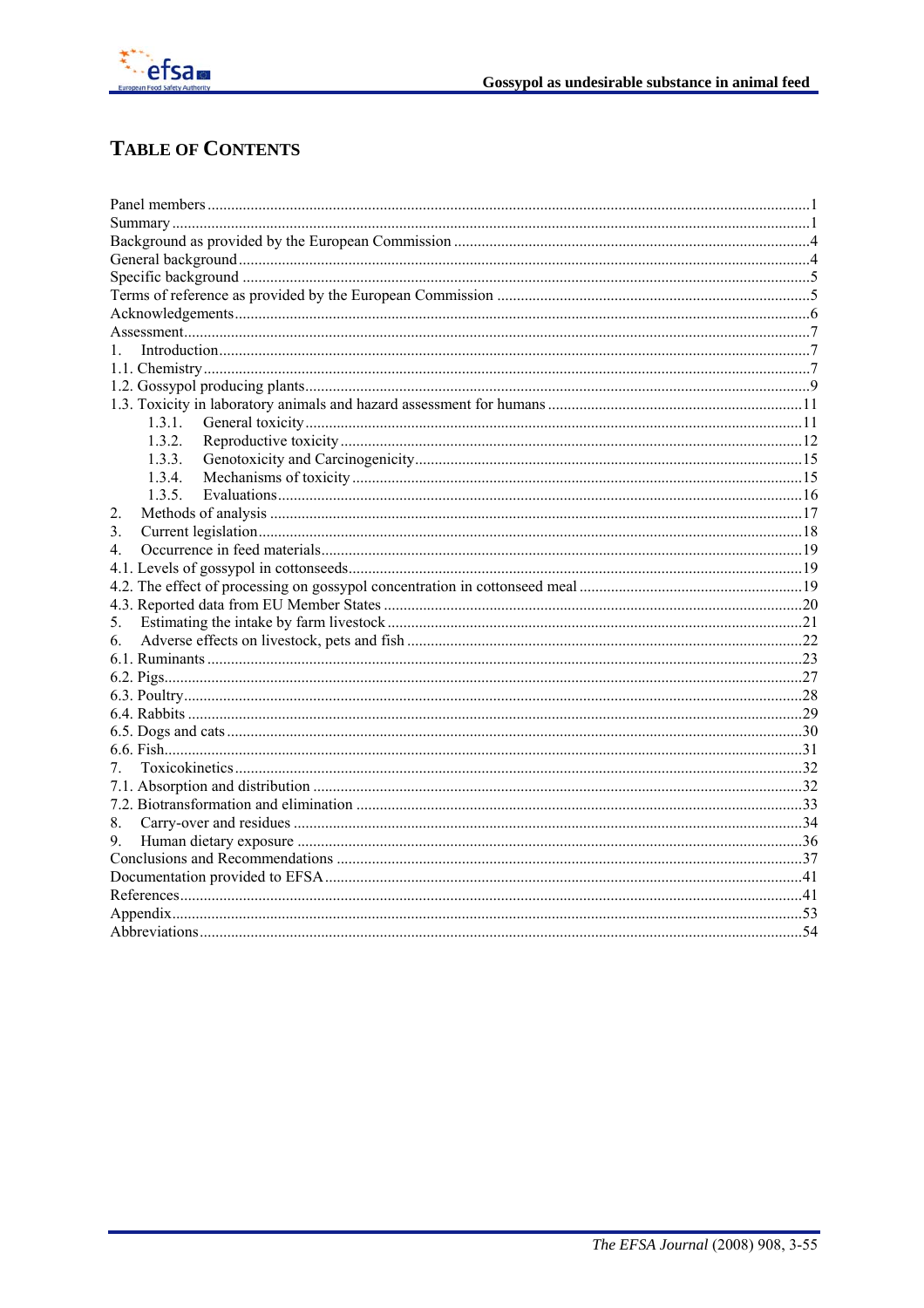

#### **BACKGROUND AS PROVIDED BY THE EUROPEAN COMMISSION**

#### **General background**

Directive 2002/32/EC of the European Parliament and of the Council of 7 May 2002 on undesirable substances in animal feed3 replaces since 1 August 2003 Council Directive 1999/29/EC of 22 April 1999 on the undesirable substances and products in animal nutrition<sup>4</sup>.

The main modifications can be summarised as follows

- extension of the scope of the Directive to include the possibility of establishing maximum limits for undesirable substances in feed additives.
- deletion of the existing possibility to dilute contaminated feed materials instead of decontamination or destruction (introduction of the principle of non-dilution).
- deletion of the possibility for derogation of the maximum limits for particular local reasons.
- introduction the possibility of the establishment of an action threshold triggering an investigation to identify the source of contamination ("early warning system") and to take measures to reduce or eliminate the contamination ("pro-active approach").

In particular the introduction of the principle of non-dilution is an important and far- reaching measure. In order to protect public and animal health, it is important that the overall contamination of the food and feed chain is red to a level as low as reasonably achievable providing a high level of public and animal health protection. The deletion of the possibility of dilution is a powerful means to stimulate all operators throughout the chain to apply the necessary prevention measures to avoid contamination as much as possible. The prohibition of dilution accompanied with the necessary control measures will effectively contribute to safer feed.

During the discussions in view of the adoption of Directive 2002/32/EC the Commission made the commitment to review the provisions laid down in Annex I on the basis of updated scientific risk assessments and taking into account the prohibition of any dilution of contaminated non-complying products intended for animal feed. The Commission has therefore requested the Scientific Committee on Animal Nutrition (SCAN) in March 2001 to provide these updated scientific risk assessments in order to enable the Commission to finalise this review as soon as possible (Question 121 on undesirable substances in feed)<sup>5</sup>.

The opinion on undesirable substances in feed, adopted by SCAN on 20 February 2003 and updated on 25 April  $2003^6$  provides a comprehensive overview on the possible risks for animal and public health as the consequence of the presence of undesirable substances in animal feed.

 3 OJ L140, 30.5.2002, p. 10

<sup>4</sup> OJ L 115, 4.5.1999, p. 32

<sup>&</sup>lt;sup>5</sup> Summary record of the 135<sup>th</sup> SCAN Plenary meeting, Brussels, 21-22 March 2001, point 8 – New questions ( http://europa.eu.int/comm/food/fs/sc/scan/out61\_en.pdf) 6

Opinion of the Scientific Committee on Animal Nutrition on Undesirable Substances in Feed, adopted on 20 February 2003, updated on 25 April 2003 (http://europa.eu.int/comm/food/fs/sc/scan/out126 bis en.pdf)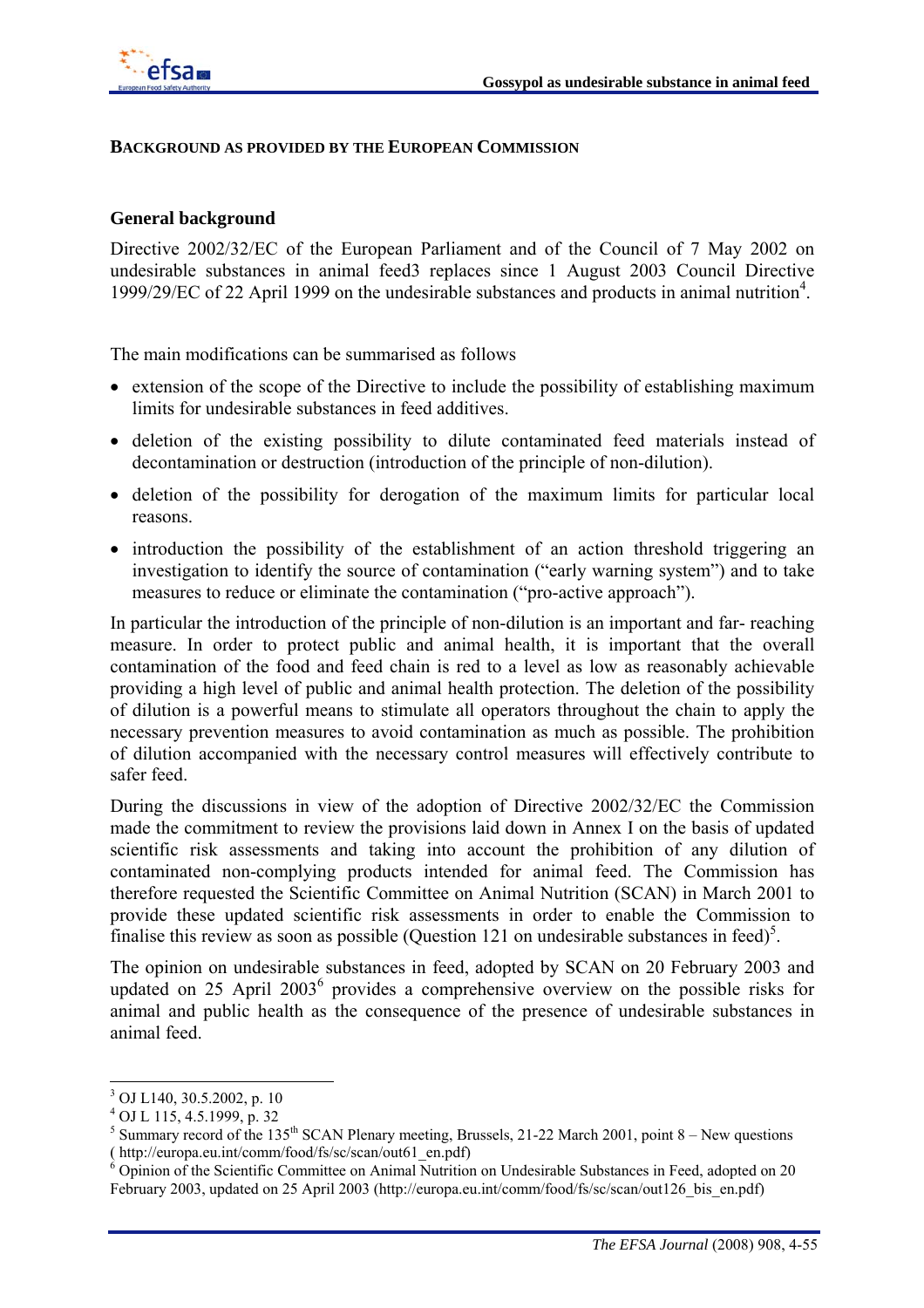It was nevertheless acknowledged by SCAN itself and by the Standing Committee on the Food Chain and Animal Health that for several undesirable substances additional detailed risk assessments are necessary to enable a complete review of the provisions in the Annex.

#### **Specific background**

Gossypol is a polyphenolic compound that occurs naturally in the seed, foliage and roots of most cotton plants, and is relatively heat stable. Gossypol is a natural defence compound produced by plants against pests and diseases. Gossypol can be found in "free" or bound (attached to a protein) forms with the bound form being less toxic than the "free" form. In the seeds, almost all the gossypol is found in the free form. Heat and moisture processing converts the free form into the less toxic, bound form. Free gossypol is responsible for the toxicity of cotton products to non-ruminants and young ruminants. Adult ruminants are more tolerant of gossypol<sup>7</sup>.

Directive 2002/32/EC of the European Parliament and of the Council of 7 May 2002 on undesirable substances in animal feed establishes maximum levels for free gossypol in feed materials and complete feedingstuffs.

SCAN concluded<sup>8</sup> that free gossypol is a natural constituent of plants used for feed purposes. Above certain concentrations, they affect the health of domestic animals while they are without effects on the human consumer of products derived thereof. Any risk posed by feed ingredients containing these compounds is according to SCAN contained by modern techniques of feed formulation. SCAN therefore recommended<sup>9</sup> that gossypol should be excluded from the list of undesirable substances in annex to Directive 2002/32/EC as it concerns a natural constituent of feed ingredients which is not relevant to the control of contamination.

The requested detailed assessment of the risks for animal and public health related to the presence of gossypol in animal feed should provide information to judge if this conclusion and recommendation from SCAN is confirmed.

#### **TERMS OF REFERENCE AS PROVIDED BY THE EUROPEAN COMMISSION**

In accordance with Article 29 (1) of Regulation (EC) No 178/2002 the European Commission asks the European Food Safety Authority requests to provide a scientific opinion on the presence of (free) gossypol in animal feed.

This scientific opinion should:

 $\overline{a}$ 

- confirm that the level of free gossypol is relevant for the adverse effects of gossypol and not the level of total gossypol (free + bound)
- determine the toxic daily exposure levels of (free) gossypol for the different animal species (difference in sensitivity between animal species) above which

<sup>7</sup> Opinion of the Scientific Committee on Animal Nutrition on Undesirable Substances in Feed, point 9.4.2. Free gossypol.

<sup>8</sup> Opinion of the Scientific Committee on Animal Nutrition on Undesirable Substances in Feed, point 9.5. Conclusions.

<sup>9</sup> Opinion of the Scientific Committee on Animal Nutrition on Undesirable Substances in Feed, point 9.6. Recommendations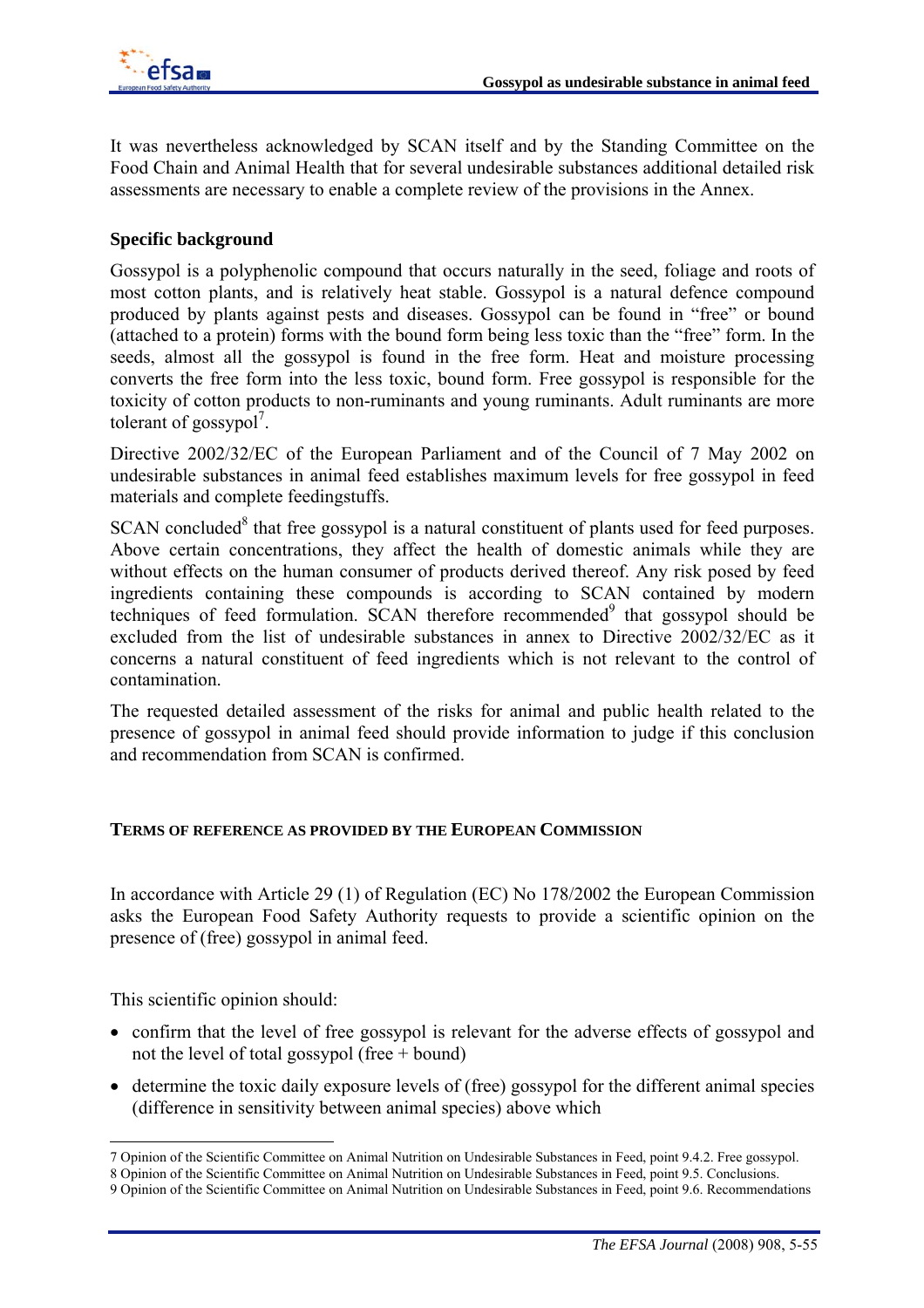

- signs of toxicity can be observed (animal health / impact on animal health) or
- the level of transfer/carry over of (free) gossypol from the feed to the products of animal origin results in unacceptable levels of (free) gossypol or possibly toxic metabolites in the products of animal origin in view of providing a high level of public health protection.
- identify feed materials which could be considered as sources of contamination by (free) gossypol and the characterisation, insofar as possible, of the distribution of levels of contamination for the different (groups of) feed materials.
- assess the contribution of the different identified feed materials as sources of contamination by (free) gossypol
	- to the overall exposure of the different relevant animal species to (free) gossypol,
	- to the impact on animal health,
	- to the contamination of food of animal origin (the impact on public health), taking into account the dietary variations and variable carry over rates (bio-availability) depending on the nature of the different feed materials.
- identify possible gaps in the available data which need to be filled in order to complete the evaluation.

#### **ACKNOWLEDGEMENTS**

The European Food Safety Authority wishes to thank the members of the Working Group on Undesirable Substances in Animal Feed – Natural Plant Products for the preparation of this opinion: Jan Alexander, Hans Christer Andersson, Aksel Bernhoft, Leon Brimer, Bruce Cottrill, Johanna Fink-Gremmels, Jerzy Jaroszewski and Hilmer Soerensen.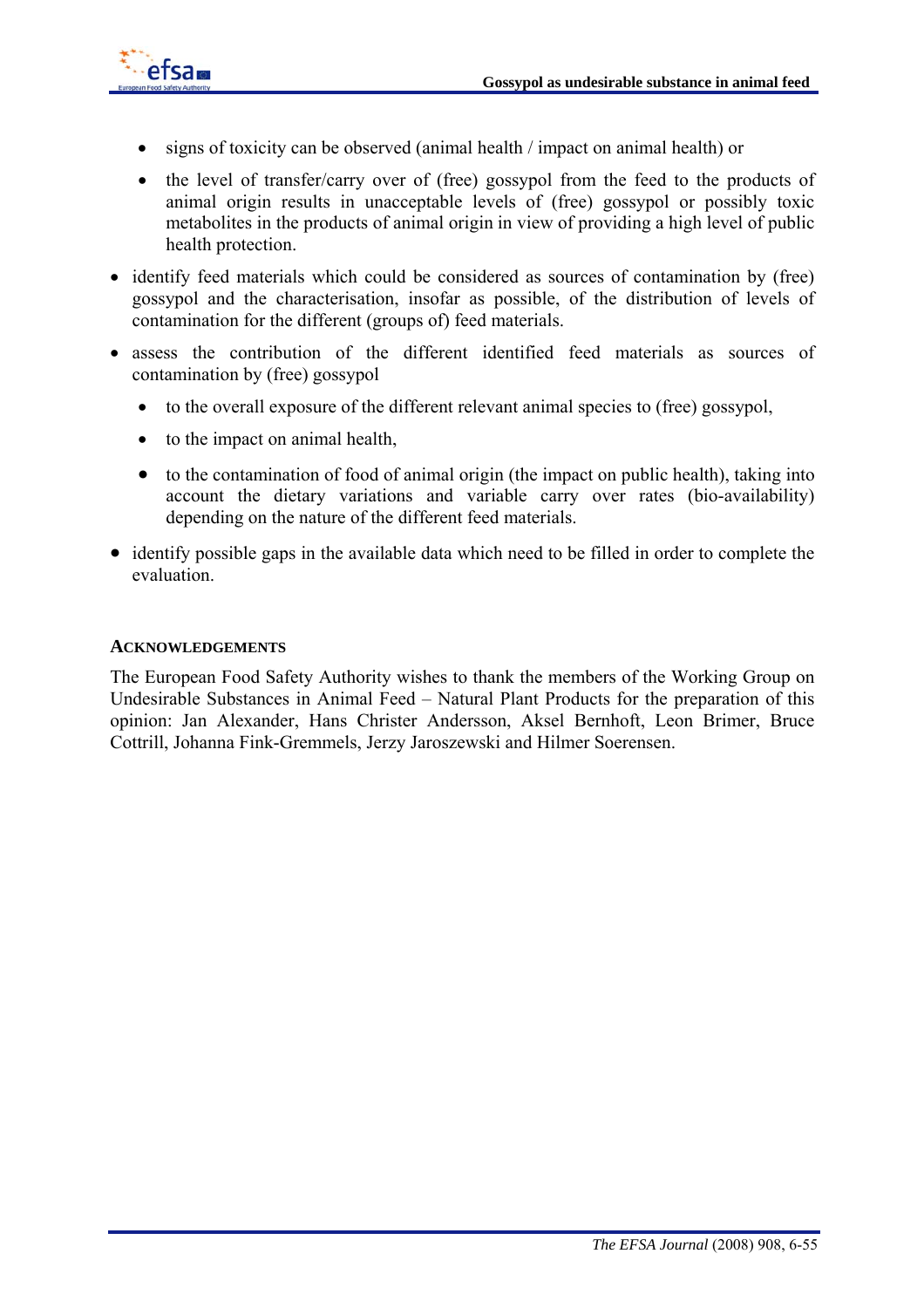

**ASSESSMENT**

## **1. Introduction**

Gossypol occurs in cotton plants, mostly in the seeds, which are grown for the production of fibre and oil. Cotton plants (*Gossypium* L.) are primarily grown in dry climates at temperatures between 11 and 25°C in North and South America, Africa and Asia, and are used for production of the raw material for cotton cloth and cottonseed oil. The worldwide annual production of cotton in 2007/08 was about 46 x  $10^6$  tonnes from about 35 million hectares, principally in the People's Republic of China and India (31 % and 23 % of the global production, respectively), but it is also a significant crop in the United States of America (USA), Pakistan, the Commonwealth of Independent States (in particular Uzbekistan), and Brazil. The largest cotton producers in Europe are Turkey and Greece; very small amounts of cotton are also produced in Spain and Bulgaria<sup>10</sup>. In 2007/08, the European Union (EU) imported 75,000 tonnes of cottonseed products, whereas earlier in this decade imports were in excess of 200,000 tonnes. For every kg of fibre, about 1.65 kg of cottonseed is produced (Sunilkumar *et al.*, 2006).

Following removal of the fibre, the seeds undergo further processing to remove the oil, either by crushing or solvent extraction. The remaining meal is used as a feed material because of the high protein content, particularly for ruminants that are less sensitive to gossypol than other species. Cotton plant derived feed material is not an important livestock feed in the EU.

Gossypol is a yellow pigment occurring in free or bound form in all parts of cotton plants, with the highest levels found in seeds (Figure 1; Adams *et al.*, 1960; Markman and Rzhekhin, 1969; Jaroszewski, 1998; Dodou, 2005). Non-processed whole cottonseeds, as well as processed cottonseed meal may therefore contain large amounts of free gossypol, which may cause adverse and toxic effects if used as a feeding stuff. Cotton also contains terpenoid phytoalexins other than gossypol, e.g. hemigossypol, desoxyhemigossypol, 2,7-dihydroxy cadalene, hemigossypolone and heliocides H1 and H2, but in low quantities (Bell *et al.*, 1975; Stipanovic *et al.*, 1978).

#### **1.1. Chemistry**

 $\overline{a}$ 



Figure 1. **Structure of gossypol**

<sup>&</sup>lt;sup>10</sup> According to US Department of Agriculture: http://www.fas.usda.gov/cotton/circular/Current.asp (accessed August 15, 2008).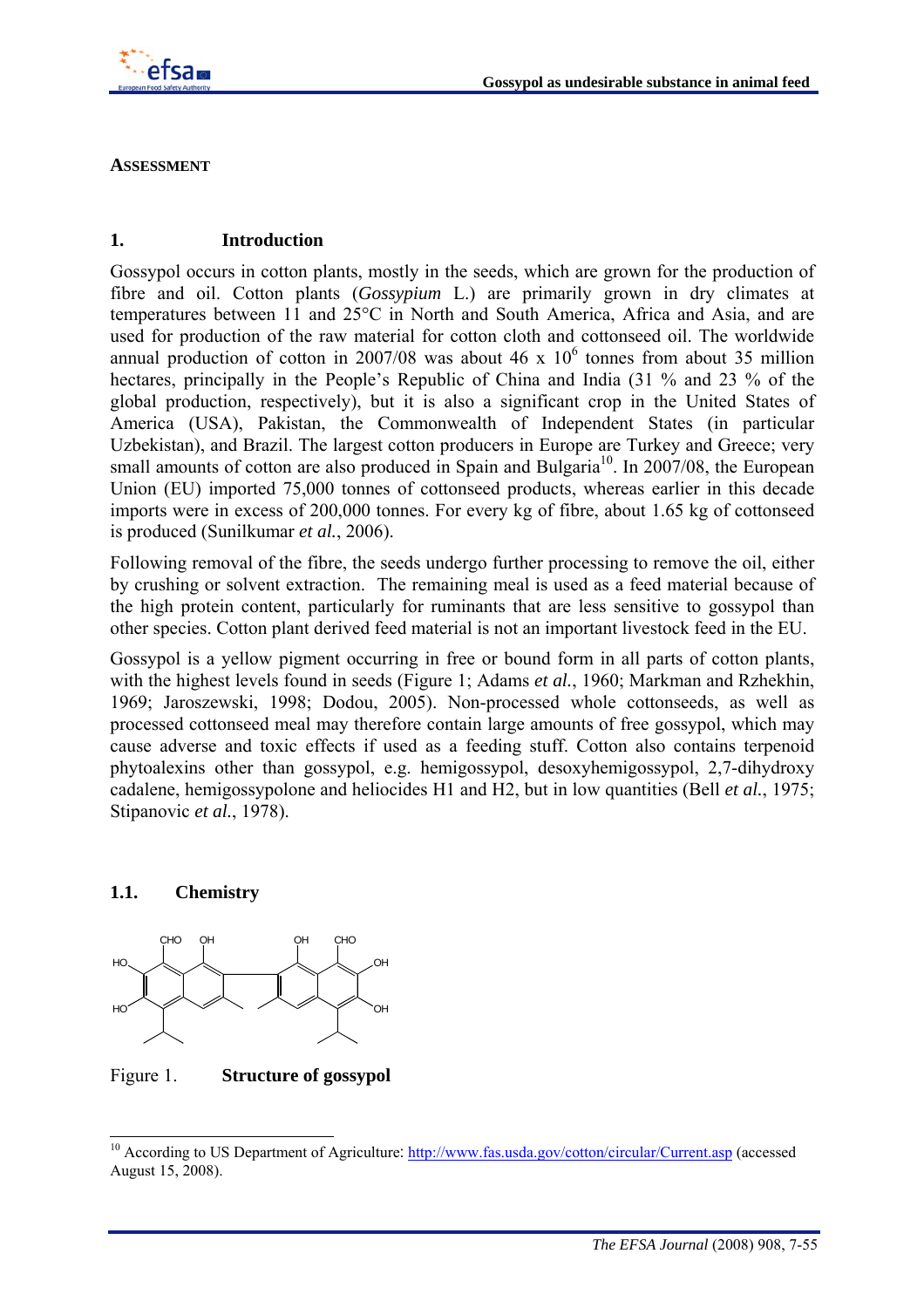

Gossypol (Chemical Abstracts Service CAS Registry Number 303-45-7),  $C_{30}H_{30}O_8$  (MW 518.55) is crystalline, intensely yellow, insoluble in water and soluble in organic solvents and fats. It has an ultraviolet (UV) absorption maximum at about 385 nm (ε 18,000) (solvent dependent). It melts at temperatures around 200°C depending on its polymorphic form. Many polymorphic forms and crystalline solvates of gossypol exist depending on the solvent of crystallization. As racemic gossypol forms a 1:1 crystalline complex (solvate) with acetic acid that is less soluble in some organic solvents than gossypol itself, acetic acid is commonly used when isolating gossypol.

Because of the presence of the polyhydroxylated aromatic aldehyde moieties, gossypol exhibits complex tautomerism, which influences its chemical reactions. In addition to the symmetrical forms, the two halves of the molecule may adopt different tautomeric forms, giving rise to numerous molecular species. Moreover, water loss from the hemiacetal form, e.g., by heating in inert solvents above 90°C (Jaroszewski *et al.*, 1992a), results in reversible formation of anhydrogossypol (Figure 2). Oxidation of gossypol produces gossypolone (Figure 2).



#### Figure 2**. Tautomeric forms of gossypol (upper structures) and common transformation products of gossypol (lower structures)**

Because rotation around the bond connecting the two halves of the gossypol molecule is hindered, the molecule is non-planar and has a two-fold symmetry axis (Figure 3). The gossypol molecule is therefore chiral due to axial dissymmetry. Hence, two enantiomers  $[(+)$ and (–)] of gossypol exist. (+)-Gossypol has the (*S*) configuration, and (–)-gossypol the (*R*) configuration (Huang *et al*., 1988; Freedman *et al*., 2003).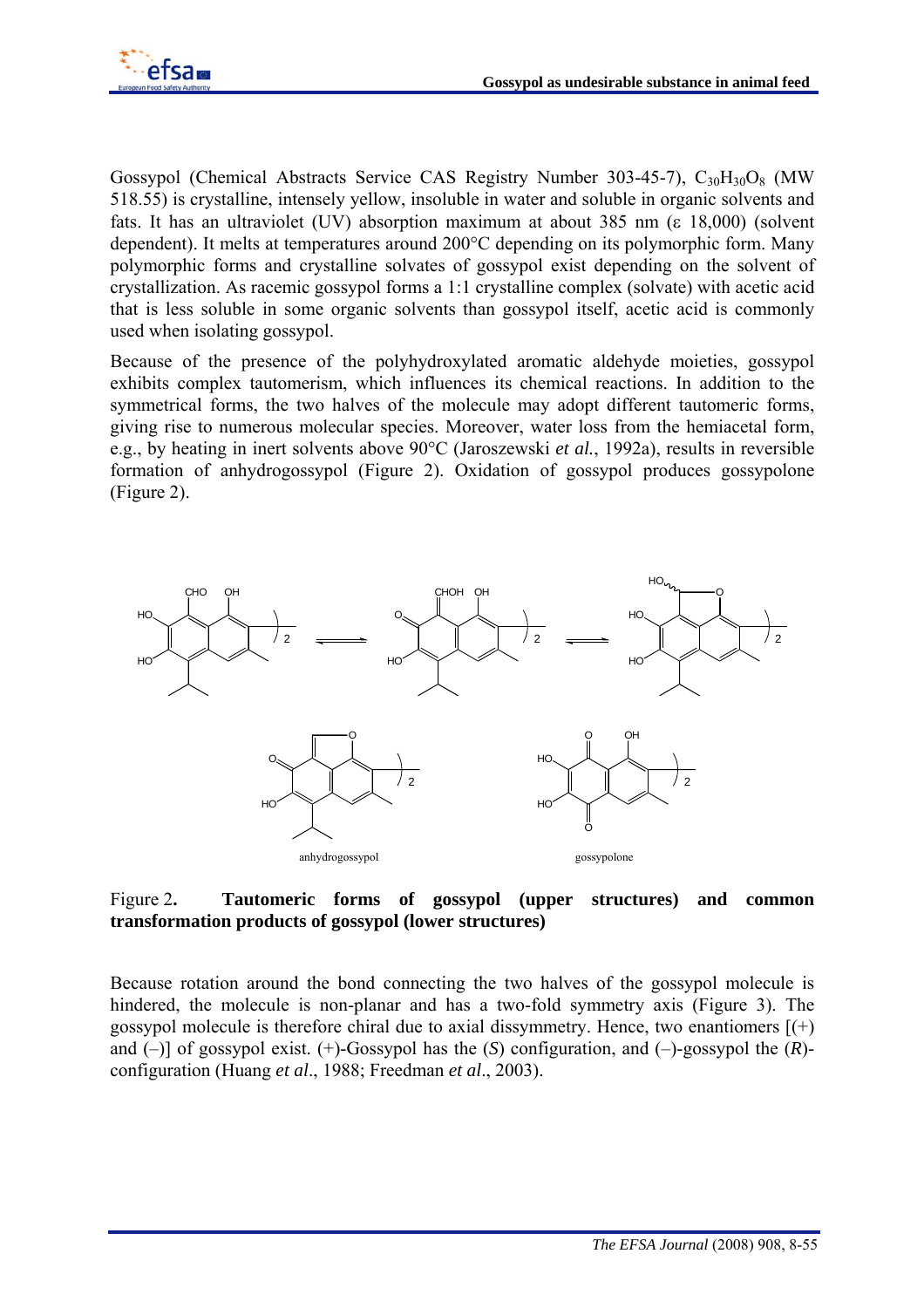

### Figure 3. **Perspective view of the gossypol molecule showing the presence of a twofold symmetry axis (C2 axis)**

The aldehyde groups present in the main tautomer of gossypol (the dialdehyde form shown in Figure 1) react readily with amines, including free amino groups in proteins (Strøm-Hansen *et al*., 1989) and form imines (Schiff bases), which can be further transformed to other products. Thus, reaction of gossypol with amino groups present in side-chains of amino acid residues and with other amino groups present in proteins (N-terminals of peptide chains) leads to formation of so-called bound gossypol, i.e., gossypol-protein conjugates. Such covalently protein-bound gossypol is not extractable with organic solvents, but can be liberated as free gossypol by treatment with acids. Protein-bound gossypol is formed upon storage of cottonseed products and its formation is accelerated by heat and moisture, the conditions encountered during processing of cottonseed. Although gossypol bound to proteins is considered less toxic or non-toxic, it may diminish the quality of proteins. Because the compound forms tight complexes with some metal ions, bound gossypol presumably also includes a fraction of gossypol that is bound as insoluble metal complexes, particularly with iron.



#### Figure 4. **Conjugation of gossypol with amino groups in proteins**

Part of the bound gossypol can, in principle, be liberated in the digestive tract of animals, but the evidence for this is lacking.

#### **1.2. Gossypol producing plants**

Commercial cotton species are *Gossypium arboreum* L. (Tree Cotton, native to the Indian subcontinent), *Gossypium barbadense* L. (American Pima or Sea Island Cotton, native to tropical South America), *Gossypium herbaceum* L. (Levant Cotton, native to southern Africa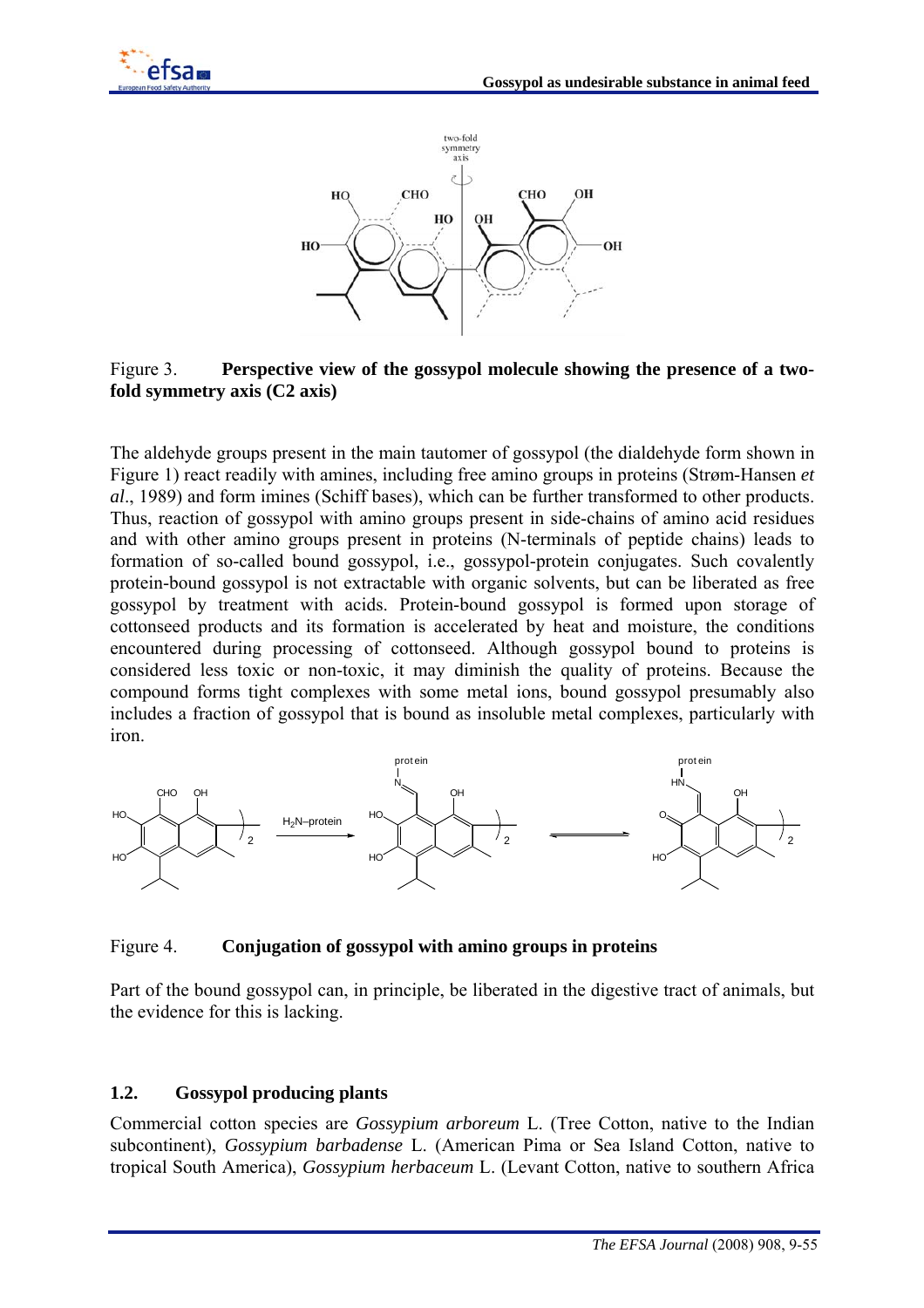

and the Arabian Peninsula), and *Gossypium hirsutum* L. (Upland Cotton, native to Central America). *Gossypium hirsutum* is the most commonly grown species worldwide. However, there are many varieties of cotton plants obtained by selective breeding and hybridization of various species in order to improve cotton yield, resistance to diseases, drought-tolerance, etc. These breeding programs are ongoing and include wild cotton varieties.

Moreover, transgenic cotton varieties have been commercialised and dominate the cotton production worldwide. These are herbicide tolerant and/or insect resistant varieties. The insect resistant types are the so-called Bt Cotton, which carries one or several *Bacillus thuringiensis* genes coding for insecticidal proteins that confer resistance to cotton-eating caterpillars and other insect pests. Before approval in the EU, the applicant has to show that no unintended compositional changes have occurred in the genetically modified (GM) plant during the transformation process (European Food Safety Agency EFSA, 2006). Studies on the approved genetically modified cotton and its appropriate non-GM control having a similar genetic background have shown that these are equivalent in terms of gossypol content.

Gossypol is found in both vegetative and reproductive tissues of the cotton plant. The pigment is located almost exclusively in pigment gland structures appearing as dark dots in the plant tissue. Cottonseed (kernels) can contain several percent (up to 10 %, 0.1-100 g/kg) of gossypol. Extracted or pressed cotton kernels are protein-rich by-products of the cotton oil industry. Cottonseed meal contains about 40 % of proteins. The presence of gossypol in cotton protein products is counteracted in part by appropriate processing technologies, and in part by use of glandless cotton varieties, which contain only traces of gossypol. However, glandless cotton varieties are more susceptible to pests.

For many years, plant geneticists have attempted to breed gossypol-free cotton, and in the 1950s researchers developed "glandless cotton", lacking the glands that generate gossypol, using conventional breeding techniques. However this proved to be commercially unviable, since the absence of gossypol in the foliage meant the plants were stripped of their defence to insect pests.

In 2006, researchers in the USA reported that they had successfully genetically modified the cotton plant using ribonucleic acid (RNA) interference to disrupt gossypol biosynthesis specifically in cottonseed tissue by engineering the endogenous terpene pathway (Sunilkumar *et al.*, 2006). It was hypothesized that disruption of the gossypol production exclusively in the seed would not have any inadvertent consequences. A few transgenic lines were followed in the greenhouse up to the T2 generation to ensure that the genetic modification was stable and heritable. Compared with an average gossypol value of 10 g/kg in wild-type seeds, one of these lines produced seeds with 0.2 g/kg gossypol. Further studies are required to establish whether the low gossypol trait is stable also during field conditions.

(+)-Gossypol and (–)-gossypol generally co-occur in the cotton plant, usually with a slight predominance of the (+)-form (Jaroszewski *et al.*, 1992b; Stipanovic *et al.*, 2005, Stipanovic *et al.*, 2006). However, some species and varieties produce almost pure (+)-gossypol, while others accumulate an excess of (–)-gossypol. Commercial Upland Cottons usually have a 3:2 ratio between (+)- and (–)-gossypol (Stipanovic *et al.*, 2006), whereas *G. hirsutum* var. *marie galante* on average contains a much higher proportion of the  $(+)$ -gossypol, around 82 %. without having an altered level of total gossypol (Stipanovic *et al.*, 2005, 2006)

In addition to *Gossypium* species, gossypol is found in some other plants belonging to related genera [e.g., *Azanza* (Mociño et Sesse ex A. P. de Candolle) Alef., *Cienfuegosia* Cav., *Gossypioides* Skovsted ex J. B. Hutchinson, *Hampea* Schltdl., *Kokia* Lewton, *Lebronnecia*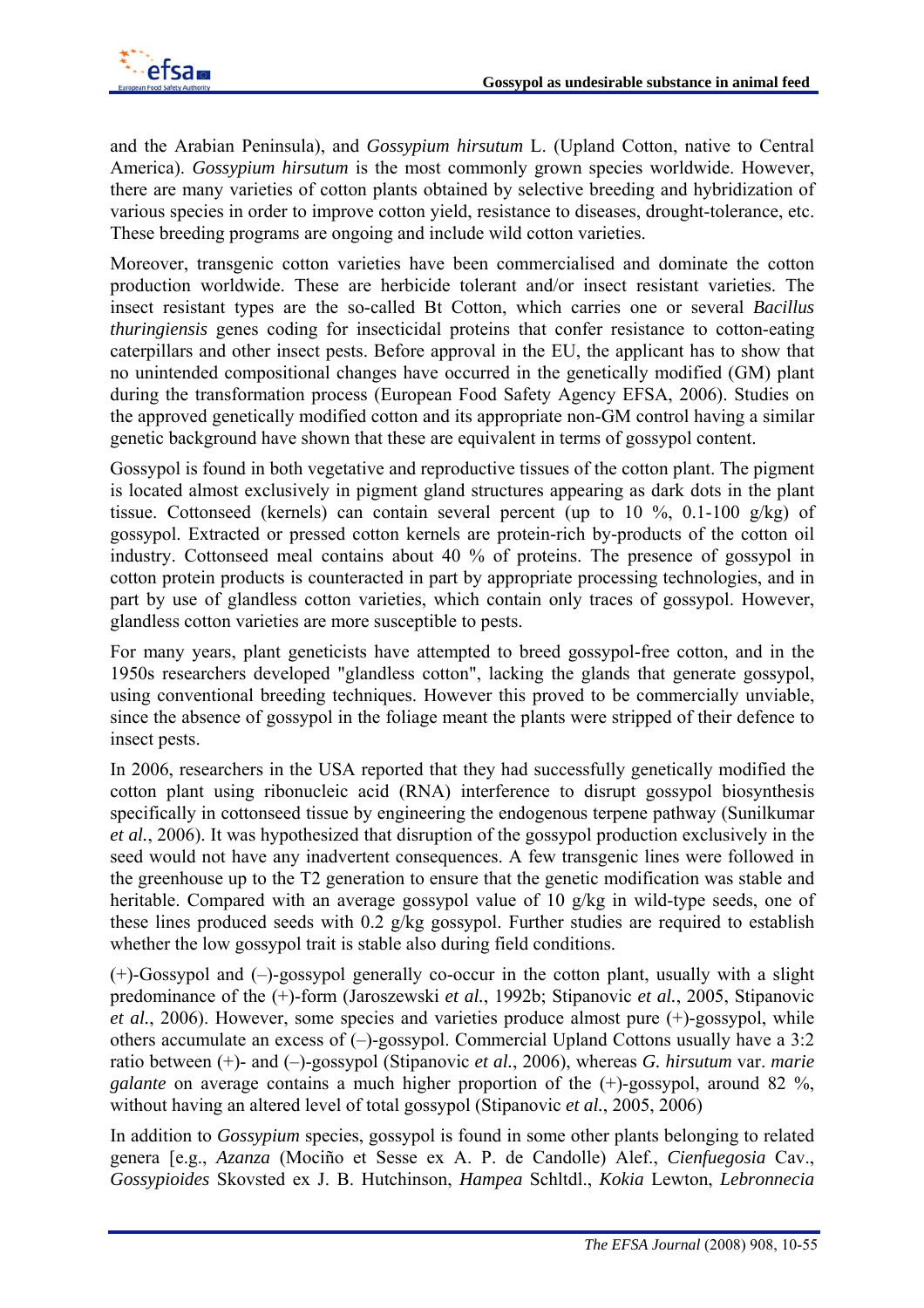

Fosberg, and *Thespesia* Sol. ex Corrêa (= *Montezuma* Moc. & Sessé ex DC.) (Jaroszewski *et al.*, 1992b). However, these plants do not have any industrial or agricultural importance.

## **1.3. Toxicity in laboratory animals and hazard assessment for humans**

#### **1.3.1. General toxicity**

Gossypol exhibits a variety of biological actions, which range from apparently highly specific pharmacological activities on certain macromolecular targets such as enzymes involved in maturation of mammalian sperm to more unspecific binding to proteins.

Signs of gossypol toxicity are similar in all animals and include laboured breathing and anorexia. Acute toxicity has been shown in the heart, lung, liver, and blood cells, resulting in increased erythrocyte fragility. Post mortem findings include generalised oedema and congestion of lungs and liver, fluid-filled thoracic and peritoneal cavities, and degeneration of heart fibres. Reproductive toxicity is seen particularly in males, where gossypol affects sperm motility, inhibits spermatogenesis and depresses sperm counts, cause Sertoli cell toxicity and may also affect Leydig cells. Gossypol also seems to disrupt oestrus cycles, pregnancy and early embryo development, particularly in the monogastric species studied (Abou-Donia, 1976; Berardi and Goldblatt, 1980; Randel *et al.*, 1992; Dodou, 2005). Acute gossypol intoxication of non-ruminant animals causes circulatory failure. Single-dose oral  $LD_{50}$  of racemic gossypol is 2400-3340 mg/kg for rats, 500-950 mg/kg for mice, 350-600 mg/kg for rabbit, 550 mg/kg for pigs and 280-300 mg/kg for guinea pigs. Sub-acute toxicity causes pulmonary oedema and symptoms of malnutrition. Dogs appear to be quite sensitive (repeated oral dose of 10-200 mg/kg for a month was fatal). Compared with rodents, ruminants are less susceptible to cottonseed related toxicity (Abou-Donia, 1976).

The two enantiomers of gossypol have markedly different biological effects. In comparison with (+)-gossypol, the (–)-enantiomer generally exhibits more pronounced effects. For example, (–)-gossypol is more cytotoxic (Band *et al.*, 1989; Benz *et al.*, 1990; Blackstaffe *et al.*, 1997; Shelley *et al.*, 1999), binds more strongly to proteins (Wang *et al.*, 1992; Oliver *et al.*, 2005), is the active anti-spermatogenic agent, and is considered more toxic than the (+) gossypol (Matlin *et al.*, 1985; Lindberg *et al.*, 1987; Bailey *et al.*, 2000; Lordelo *et al.*, 2005). Most toxicological studies have been performed with racemic gossypol.

Racemic gossypol acetic acid was administered in cynomolgus monkeys at 25 mg/kg b.w. per day for 13 weeks, and most animals died. A variety of symptoms were observed ranging from vomiting, loose faeces, abnormal quietness and change of personality, body weight (b.w.) loss, increase urea and creatinine, to reductions in sodium, potassium and chloride levels. Only one animal survived the 13 weeks of treatment and showed progressive anaemia together with morphological changes in the kidney. Morphological changes in general included necrotic myocardial fibres and fibrosis in the heart, the presence of vacuolar hepatocytes, extensive changes in the kidney including dilation, epithelial vacuolation and degeneration with calcification and dystrophic mineralisation and unilateral testicular atrophy (except in the monkey that survived the experiment for which testicular morphology was normal) (Heywood *et al.*, 1985, Heywood, 1988). At lower doses, reproductive toxicity was observed (see reproductive toxicity section).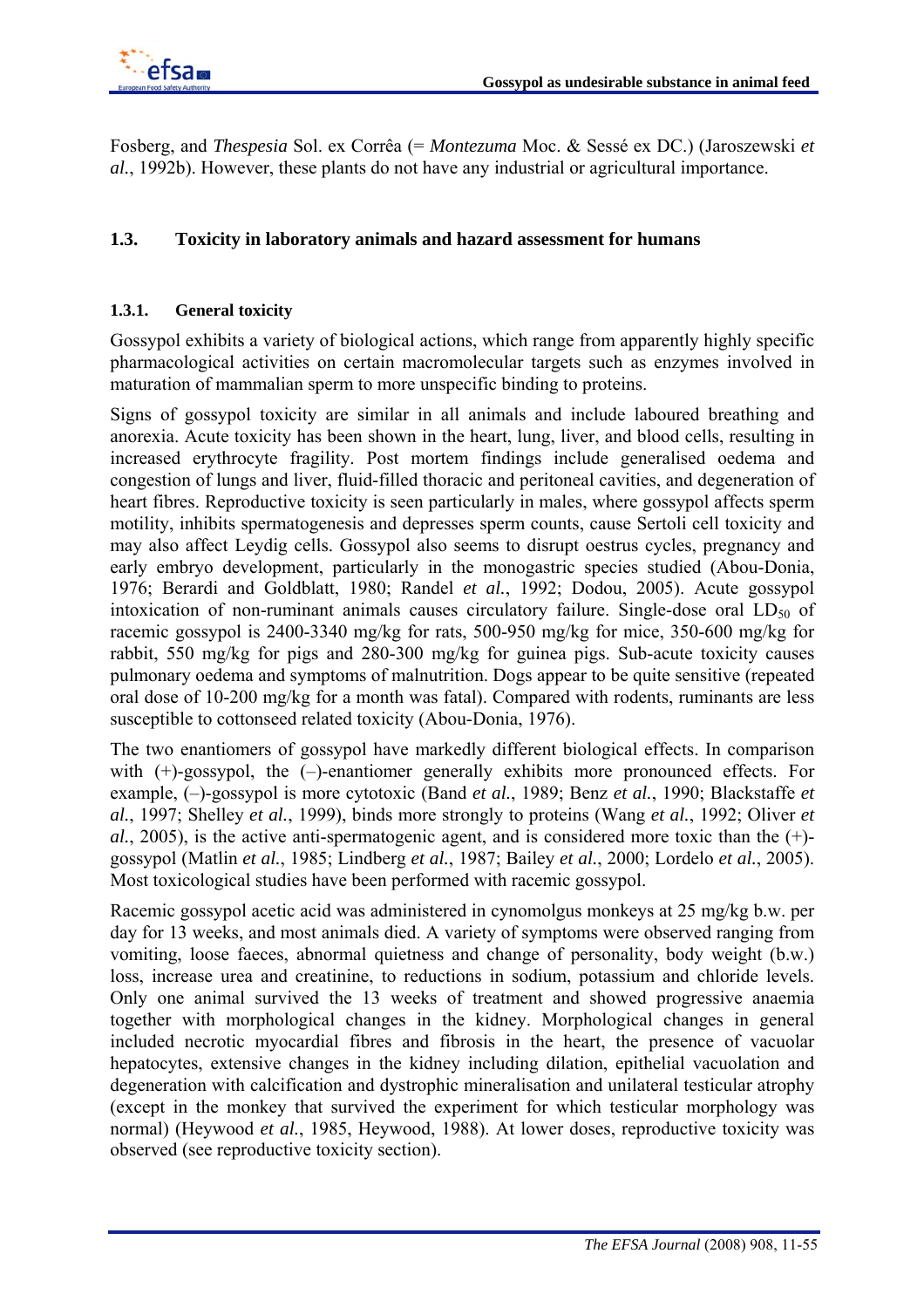

The toxicity of (-)-gossypol was investigated in male cynomolgus monkeys dosed orally with 1.5, 4 or 5 mg/kg per day for 4 weeks. At a dose of 4 mg/kg b.w. per day or higher, adverse clinical gastrointestinal signs, including vomiting and decreased body weight gain, were observed. Consistent biochemical changes were observed and included decrease in serum proteins, calcium, inorganic phosphorus, serum cholesterol and hypokalemia in one animal at the lowest dose, while serum urea was increased at all doses. Lower liver weights were also observed, but no morphological changes were found in any organ (Heywood, 1988).

Rhesus monkeys (*Macaca mulatta*) tolerated an oral dose of 4 mg/kg per day of racemic gossypol for 2 years, but gastrointestinal toxicity and weight loss occurred after 4 weeks at 8 mg/kg per day (Sang *et al.*, 1980).

## **1.3.2. Reproductive toxicity**

## 1.3.2.1. Reproductive toxicity in males

#### *Data from experimental animals*

Toxicological effects in rodents after oral administration of gossypol were studied mainly in relation to its reversible inhibition of spermatogenesis. Gossypol caused degeneration of spermatocytes at doses of 10 and 20 mg/kg b.w. per day in hamsters and rats respectively whereas these effects were absent at 40 mg/kg b.w. per day in mice (Hahn *et al.,* 1981). Mice are much less sensitive due to toxicokinetic differences i.e. the mouse eliminates gossypol faster than the rat (Abou-Donia *et al.*, 1989). Oral doses of 25 mg/kg b.w. per day of  $(\pm)$ gossypol acetic acid to male Sprague-Dawley rats for 26 weeks, in addition to testicular pathology including depression of spermatogenesis, Sertoli cell toxicity and degeneration of seminiferous tubules, caused a marked suppression of body weight gain associated with minor biochemical changes (serum alanine aminotransferase) in 6 out of 20 rats. A no adversed adverse effect level (NOAEL) of 5 mg/kg b.w. per day for Sprague-Dawley rats was identified (Heywood *et al.*, 1986). In contrast, other authors found that 2.5 mg/kg per day of racemic gossypol was lethal to Wistar rats (Weinbauer *et al.*, 1983). Daily subcutaneous injections of 1, 5, or 10 mg/kg b.w. per day of racemic gossypol acetic acid for 2 weeks in young rats caused a dose-dependent decrease in the serum concentrations of thyroid hormones, i.e., free thyroxine, triiodothyronine, and reverse triiodothyronine. Histopathological examination revealed focal degeneration of thyroid follicles at 1 mg/kg b.w. per day whereas widespread follicular atrophy occurred at 5 and 10 mg/kg b.w. per day (Rikihisa and Lin, 1989). Recently, proteinaceous fishmeal-based supplements (3, 7 and 10 g per day) were given to groups of rats receiving crude cottonseed oil orally (14 mg free gossypol/kg b.w. per day) for 53 days. At the end of the treatment period, the authors found a dose-dependent decrease in gossypol-induced spermato-toxicity (Akinola *et al.*, 2006).

New Zealand white rabbits were given 4 or 20 mg/kg b.w. per day of racemic gossypol by oral administration for 8 weeks and biochemical, enzymatic, and electrolytic properties of the seminal plasma were studied. The exposure resulted in an increase in seminal plasma total protein, together with a decrease in total lipids and increased activities in seminal lactate dehydrogenase and alanine aminotransferase at both doses. These effects were reversible after withdrawal of gossypol in contrast with the increase in albumin, decrease in seminal plasma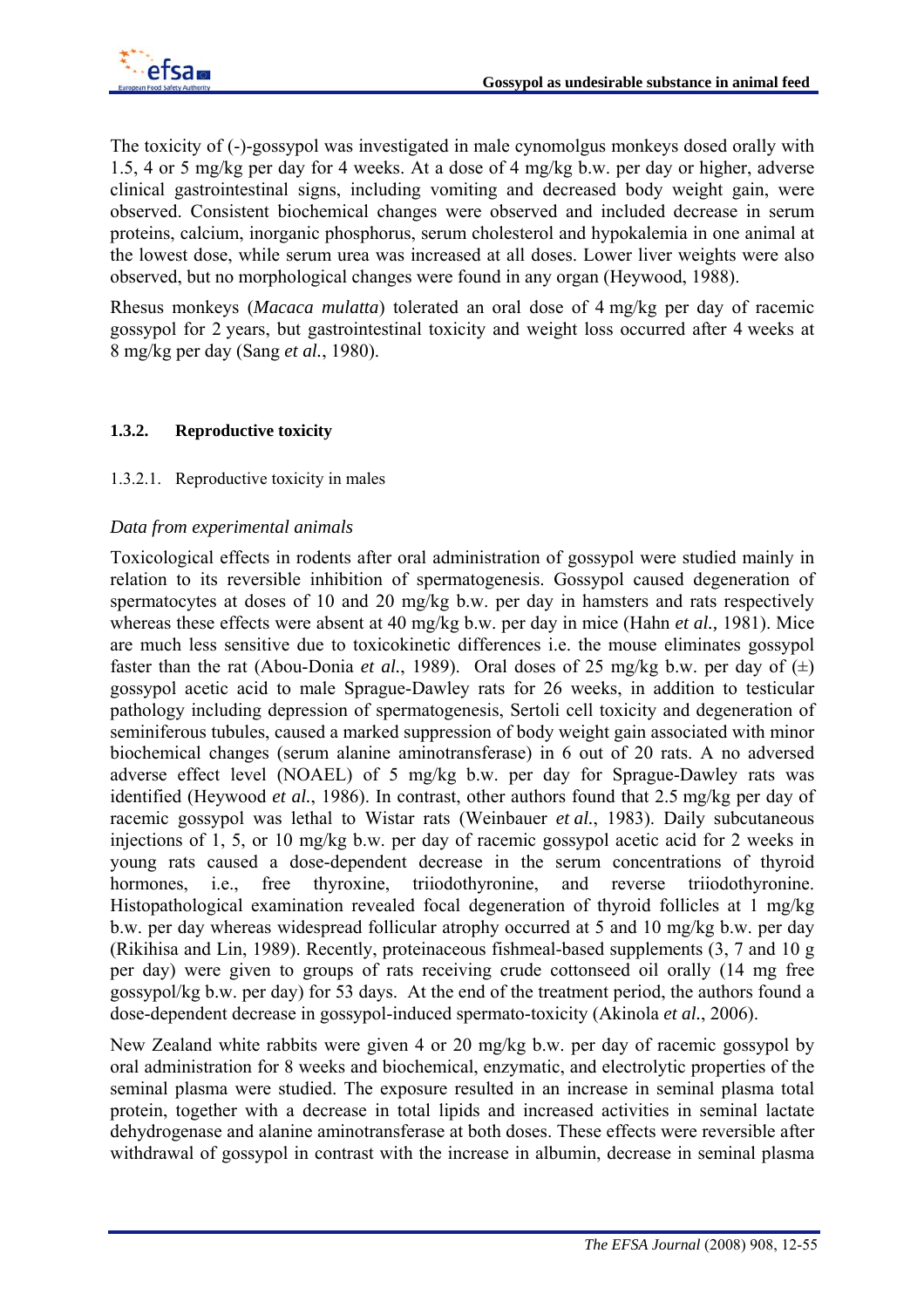lactate dehydrogenase and aspartate aminotransferase activity and potassium levels which were irreversible (Shaaban *et al.*, 2008).

In several species of monkeys,  $(\pm)$ -gossypol acetic acid has also been shown to inhibit spermatogenesis at oral doses of 0.5 mg/kg b.w. per day 5 days a week in male bonnet monkeys (*Macaca radiata*) after 3 months of treatment (Kalla *et al.*, 1984), and 5 mg/kg b.w. per day in cynomolgus monkeys (*Macaca fascicularis*) after 6 months of treatment (Shandilya *et al.*, 1982). At high doses (25 mg/kg b.w. per day), racemic gossypol acetic was lethal and also induced unilateral testicular atrophy in cynomolgus monkeys after 11–48 days of dosing (Heywood *et al.*, 1985, Heywood 1988). This lethal dose is only 2.5× the dose of 10 mg/kg per day causing inhibition of spermatogenesis in the same species of monkey (Shandilya *et al.*, 1982). Overall, the lowest observed adverse effect level (LOAEL) in monkeys is 0.5 mg/kg b.w. given 5 days per week, corresponding to 0.35 mg/kg b.w. per day.

# *Human data*

In 1957, Liu reported that a village in the Jiangsu province in China did not have any childbirth between the 1930s and 1940s. However, the villagers were fecund before and after that period. This infertility incident was due to a large-scale contamination of cotton oil for human consumption with gossypol (Qian and Wang, 1984; Amini and Kamkar, 2005). Furthermore, in the 1960s, farmers from the Hubei and Hebei provinces in China that ingested homemade unheated cottonseed oil developed fatigue and a burning sensation on the face and other exposed part of the body and these symptoms were qualified as "Hanchuan fever or burning fever" (Wu, 1989). Hence, gossypol attracted a lot of attention as a possible male antifertility agent or a therapeutic agent for some gynaecological diseases, but the research in this area was discontinued due to irreversibility of its anti-spermatogenic effect already at low doses (Dodou, 2005; Waites *et al.*, 1998). Large scale studies involving more than 8000 Chinese males on the use of gossypol as an anti-contraceptive have been carried out using 20 mg  $(\pm)$ -gossypol/day and the study revealed that the drug was efficient and well tolerated, and did not cause changes in blood pressure or biochemical parameters. However, a side effect (hypokalemia) affected around 10 % of Chinese users (National coordinating group on male infertility, 1978; Liu., 1985; Coutinho, 2002). Further trials tested gossypol as a contraceptive agent for men at lower doses enrolling 151 men from various ethnic origins (Brazil, Nigeria, Kenya, and China) which received 15 mg racemic gossypol/day (0.24 mg/kg b.w. per day) for 12 or 16 weeks and 51 control subjects. Subjects were then randomized to either 7.5 or 10 mg/day corresponding to 0.12 and 0.17 mg/kg b.w. per day for further 40 weeks. Spermatogenesis suppression was attained in 81 of the 151 treated subjects and only one subject discontinued treatment (because of tiredness). Potassium levels fluctuated within the normal range, follicle stimulating hormone (FSH) levels increased consistently (indicative of reduced secretion of inhibin from Sertoli cells in the testes), testicular volume decreased, but after discontinuation values returned to control levels. Fifty one percent of the subjects who received 0.12 and 0.17 mg/kg b.w. per day recovered sperm counts to 20 million/mL within 12 months of discontinuing gossypol treatment. However, 18 percent of the remaining 48 patients were still azoospermic one year after termination of gossypol treatment. All men diagnosed with varicocele failed to reverse spermatogenesis suppression. Gossypol blood levels indicated that sperm suppression occurs independently of concentration, whereas spermatogenesis recovery appears to be concentration-dependent (Coutinho *et al.*, 2000).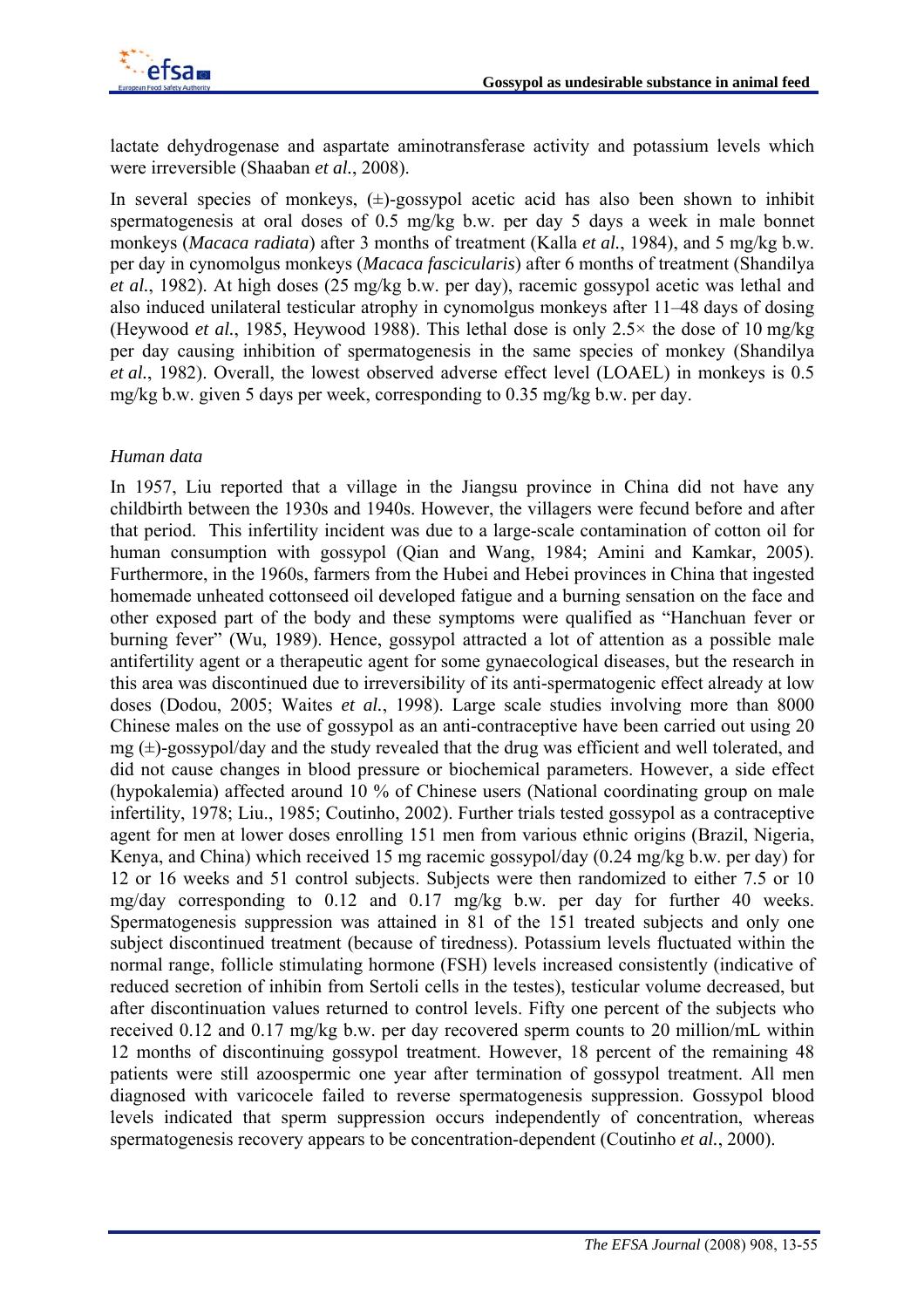

#### 1.3.2.2. Reproductive toxicity in females

#### *Data from experimental animals*

Several studies have also reported toxicity of gossypol acetic acid in laboratory animals. Longer oestrous cycles have been observed at doses of racemic gossypol above 5 mg/kg b.w. per day mainly because of the effects on diestrus. However, rats also suffered body weight loss or a lower body weight gain compared to controls (Gu and Anderson, 1985; Randel *et al.*, 1992). Lower levels of estradiol-17-β were also noticed from day 1 of the diestrus through the oestrus after intramuscular injection of racemic gossypol acetic acid (25 mg/kg b.w.. per day) for 3-5 days (Lin *et al.*, 1985). Another experiment in female hamsters demonstrated elevated serum concentrations of pituitary hormones such as follicle stimulating hormone (FSH) but not of luteinizing hormone (LH). Apparently, gossypol disrupts the oestrous cycle through its effect on hormonal secretion in the pituitary gland and the ovary (Randel *et al.*, 1992).

Racemic gossypol acetic acid treatment before breeding or during early gestation induced lower pregnancy rates at doses of 20, 40, 60 mg/kg b.w. per day in rats (60, 50 and <25 % compared to controls) and at 40 and 80 mg/kg b.w. in mice (60 and 10 % compared to controls). These effects were also associated with lower progesterone and estradiol-17β serum concentrations (Lin *et al.*, 1985; Yang and Wu, 1987). The authors concluded that gossypol is luteolytic and disrupts post-implantation development. Lin *et al.* (1985) also reported that implantation took place at the beginning of proestrus in rats after gossypol treatment (25 mg/kg b.w. per day). Finally, Lagerloff and Tone (1985) showed that the uteri of pregnant rats treated with gossypol were less vascularised than controls.

#### *Human data*

In China, women ingesting home made cottonseed oil suffered from burning fever, developed amenorrhoea and physical examination revealed atrophy of the uterus. Human trials have been performed using doses of 20 mg/day of racemic gossypol for 2-3 months followed by a maintenance dose of 40 mg/week for 4-5 months in women with endometriosis, uterine myomas and functional uterine bleeding, gossypol and these resulted in amenomania and atrophy of the endometrium. Examination of uterine biopsies showed a local cytotoxic effect on the uterus together with a systemic effect on the ovarian function (Wu, 1989; Zhu, 1984; Randel *et al.*, 1992).

#### **Embryotoxicity and developmental toxicity**

Gossypol treatment has been shown to inhibit the blastocyst formation rate of mouse embryos, which decreased by 50 % at an *in vitro* concentration of 2.5 mg/mL (Jo *et al.*, 2003).

In rats given racemic gossypol as a single gavage dose (10 or 20 mg/kg b.w.) during pregnancy (on one day during days 6-16), neither dose had any adverse effect in the dams. In the pups, the incidence of malformations was very low (Beaudoin, 1985).

In pregnant Balb C mice treated orally with 60 or 120 mg/kg b.w. of racemic gossypol acetic acid on days 6 to 13 of pregnancy and sacrificed on day 18, adverse effects on the dam and offspring were noted, including decreased weight gain during pregnancy, growth retardation of the offspring and also increased resorptions and late fetal deaths. Chick embryos (fertilized hen eggs) injected with 0.25 mg racemic gossypol/egg at 24, 48, 72, or 96 hours of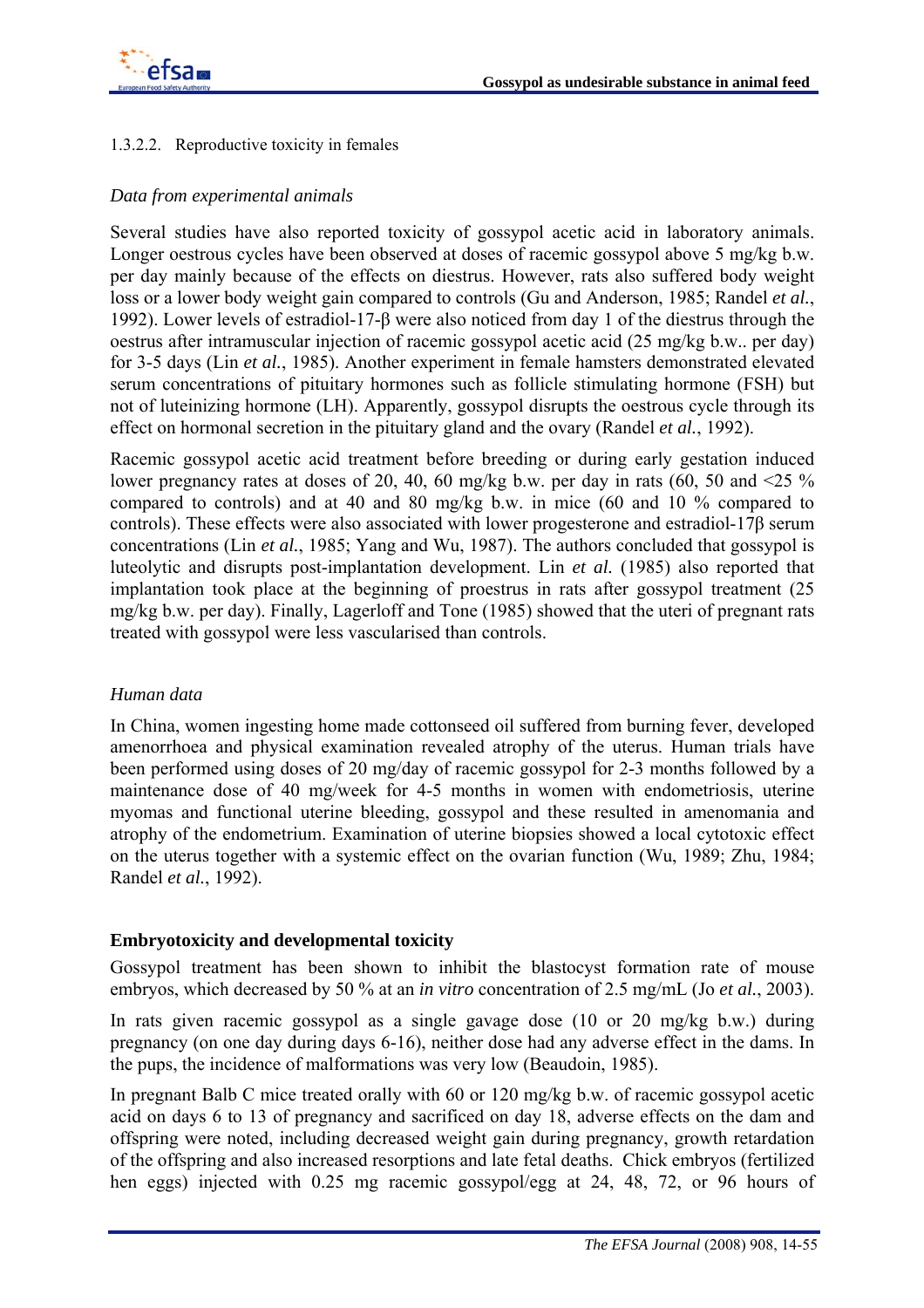incubation, had a high mortality. Exencephalic fetuses were observed in one of four litters exposed to the higher dose of gossypol, micromelia was observed in one of 26 chick embryos treated at 24 hours, and gastroschisis was observed in one of 21 chick embryos treated at 72 hours in chick embryos. This study provides evidence that gossypol has embryotoxic and possibly teratogenic activity in mouse and chick embryos (Li *et al.*, 1989).

#### **1.3.3. Genotoxicity and Carcinogenicity**

#### *Genotoxicity*

Gossypol has been shown to be non-mutagenic in the Salmonella assay, and in the sperm head abnormality assay in mice (Colman *et al.*, 1979; Majumdar *et al.*, 1982; Li *et al.*, 1989; Jo *et al.*, 2003). Gossypol also did not induce chromosomal aberrations in the absence or in the presence of metabolic activation in Chinese hamster cells. Studies on human lymphocytes showed that gossypol had no influence on chromosomal aberrations, sister chromatid exchange and ploidy levels (Cai *et al.*, 1981; Tsui *et al.*, 1983; Liang and Ye, 1985; De Peyster and Wang, 1993).

The incidence of breakage, gaps and polyploidy was also investigated in cultured lymphocytes from males volunteers exposed to gossypol during the early contraceptive trials and no effects of gossypol were noted (National coordination group, 1978).

#### *Carcinogenicity*

The tumorigenicity of racemic gossypol was investigated in rats only. In 20 male Wistar rats treated at doses of 5, 15 and 30 mg/kg b.w. per day orally, for one year, no increase in tumours or obvious pathological changes were found in blood or any of the organs with the exception of occasional focal hyperplastic inflammation in the lung, which was also observed in control animals (Gao *et al.*, 1985). The potential for gossypol to induce nodule foci and hepatomas in the liver was studied in 180 Wistar rats given oral doses up to 40 times the contraceptive range (200 mg/kg b.w. per day) for 6 months. No tumours were found and gossypol was concluded to have neither tumour initiating nor promoting effects (Ding *et al.*, 1985). Recently, gossypol has been used in cancer clinical trials, particularly on patients in meta-static refractory cancer, and has shown low, but measurable, responses without serious side effects (emesis, abdominal ileus) such as myelosupression and has now been put forward as a new class off anti-neoplastic agent (Dodou, 2005)

In conclusion, gossypol is not genotoxic and did not induce tumours *in vivo* in rats. However, a full 2-year carcinogenicity study in the rat or in other species is not available. Hence, the available *in vivo* data in laboratory animals and the anti-neoplastic effects in humans as they stand indicate that gossypol is unlikely to be carcinogenic in humans, but the evidence is insufficient to provide a definitive conclusion.

#### **1.3.4. Mechanisms of toxicity**

In several studies the mechanisms of toxicity of gossypol have been explored (Ali and El-Sewedy, 1984; Tso and Lee, 1982; Gawai *et al.*, 1995; Kovacic, 2003; Fiorini *et al.*, 2004;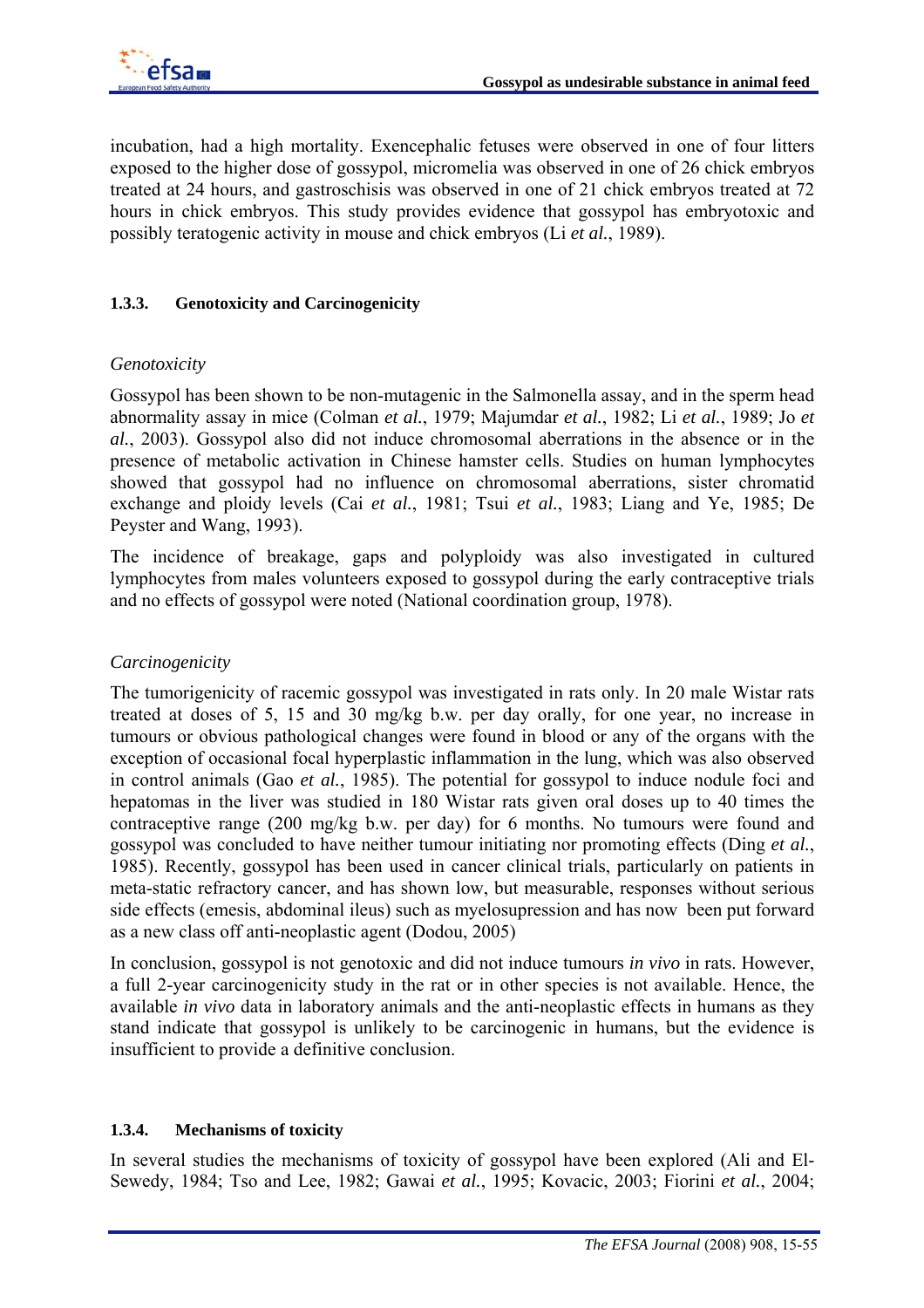Zhou *et al.*, 2008). Gossypol and its metabolites exert pro- and anti-oxidant potential. Considerable evidence points to oxidative stress, formation of reactive oxygen species, and DNA scission, characteristics of redox-cycling by electron transfer in biosystems (Kovacic, 2003). In rats treated intraperitoneally for 5 days with 5 mg/kg b.w. of racemic gossypol per day biochemical changes in liver enzymes were observed with a decrease in cytochrome P-450, cytochrome b5, NADPH-cytochrome c reductase, aminopyrine N-demethylase and aniline hydroxylase. However, the treatment did not affect levels of cytosolic glutathione Stransferase (GST) and the serum enzymes sorbitol dehydrogenase and alanine aminotransferase, which are indicators of liver damage (Ali and El-Sewedy, 1984). With respect to GST isozymes, gossypol is a reversible inhibitor (Lee *et al.*, 1982). Furthermore, gossypol binds to microsomal membranes, inhibits DNA synthesis, and causes depletion of iron and glutathione in mammalian cells (Gawai *et al.*, 1995).

Gossypol also specifically inhibits the 11β-hydroxy-steroid dehydrogenase (11β-HSD), which oxidises cortisol to inactive cortisone in the kidney and other tissues of importance in electrolyte potassium and sodium regulation. Episodes of hypokalemia observed in clinical trials for antispermatogenic effect are the clinical consequence of inhibition of 11β-HSD (Song *et al.*, 1992; Waites *et al.*, 1998; Reidenberg, 2000).

Another mechanism relevant to the anti-fertility effects of gossypol is the ability to block gap junction intercellular communication (GJIC) in Sertoli cells, required for spermatogenesis, which has been demonstrated in cultured human and rat cells (Herve *et al*., 1996). *In vitro*  experiments in Sertoli cells showed a rapid cytoplasmic delocalization of connexin 43 (a gap junctional protein important for Sertoli cells to regulate spermatogenesis) In addition Ncadherin and connexin 43 protein expressions were decreased (Fiorini *et al.*, 2004; Zhou *et al.*, 2008).

More recently, racemic gossypol has been shown to induce apoptosis and inhibit *in vitro* proliferation of cancer cell types (Dunning, prostate, epithelial (breast), stromal, cervical, colon). These inhibitory effects have been associated with the induction of TGFβ1 in human prostate cancer PC3 cells which in turn influences the expression of the cell cycle-regulatory protein, cyclin D1 (Jiang *et al.,* 2004; Liu., 2005). In addition, (-)-gossypol has been shown to be more potent than the (+)-gossypol to inhibit cancer cell growth. Recently, the proapoptotic and anti-tumour effects of gossypol have been attributed to its BH3-mimetic properties through the binding to the BH3 pocket of anti-apoptotic proteins, and thereby displacing the pro-apoptotic factors. In leukaemia cells, gossypol induced mitochondrial outer membrane permeabilisation and production of reactive oxygen species, activation of BAX protein, and release of cytochrome c and apoptosis-inducing factor (Balakrishnan *et al.,* 2008). Finally, gossypol scavenges free radicals, reduces ferric ions, prevents UV-induced deoxyribonucleic acid (DNA) damage and inhibits the growth of *Trypanosoma brucei* cells (Wang *et al.,* 2008).

# **1.3.5. Evaluations**

No acceptable daily intake (ADI), tolerable daily intake (TDI) or equivalent health-based guidance value has been set by any international body. The most important pharmacotoxicological effect of gossypol has been recognised to be inhibition of spermatogenesis. The lowest dose identified to maintain this effect (induced by a dose of 0.23 mg/kg b.w. per day) in humans is 0.1 mg/kg b.w. per day. The lowest dose identified to cause the same effect in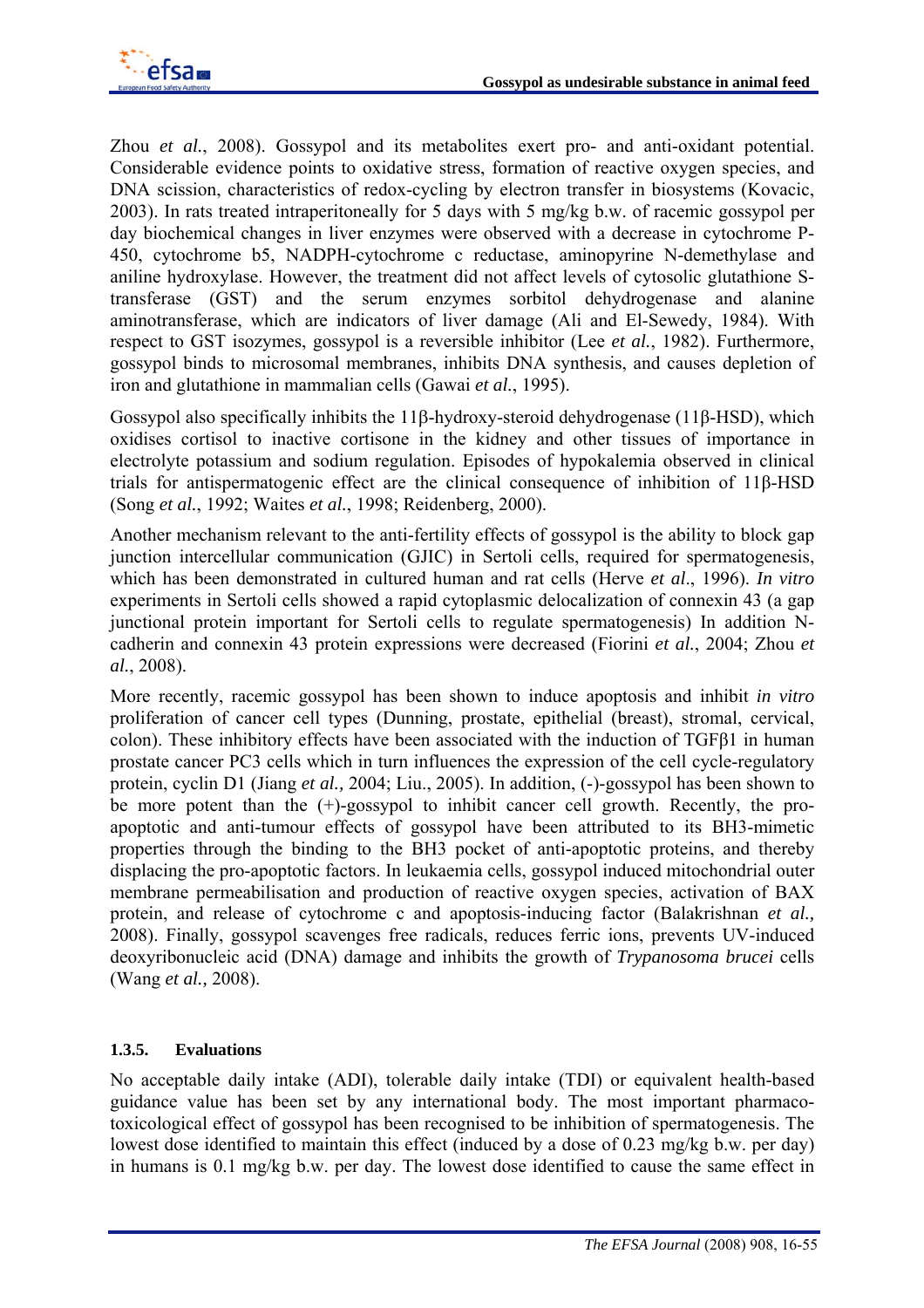

 $\overline{\phantom{a}}$ 

experimental animals (monkeys) is 0.35 mg/kg b.w. per day. A NOAEL for this effect in humans or experimental animals has not been identified.

## **2. Methods of analysis**

The major issue regarding gossypol analysis is whether "free" or "total" (free and bound) gossypol is to be determined. These forms require different sample preparation techniques. Thus, free gossypol can be extracted with various organic solvents including aqueous acetone, often in the presence of an anti-oxidant such as ascorbic acid, as in the official method of the American Oil Chemists' Society method (AOCS, 1987a,b). Other solvents, such as hexane containing acetone, have also been recommended (Kuk *et al.,* 2005). As the measured content of free gossypol depends on the method of extraction and specificity of subsequent method of analysis used, the definition of free and bound gossypol is largely determined by the method of extraction used. Thus, different solvents can extract, in addition to free gossypol, hydrophilic and lipophilic forms of bound gossypol to various degrees. The official AOCS method of extraction of free gossypol employs acetone-water 7:3 (AOCS, 1987a, b).

Total gossypol is determined after hydrolysis of the sample with acid. It should be emphasized that the conditions of hydrolysis may affect the results of the analysis, because particular forms of bound gossypol may be hydrolysed to different extents, depending on the reaction condition used. Moreover, other forms of protein binding of gossypol, mainly irreversible covalent binding, may occur (Moh *et al.,* 1992).

Cold organic solvent extraction of free gossypol and hot, acidic extraction of bound gossypol are also used in the official EU method of gossypol determination<sup>11</sup>. For extraction of free gossypol, the sample should be extracted at room temperature with an isopropanol-hexane mixture (3:2) containing 0.2 vol. % of 3-aminopropan-1-ol, 0.8 vol. % of acetic acid, and 5 vol. % of water. For extraction of total gossypol, the sample should be heated at 100°C with a solution of glacial acetic acid (10 vol. %) in dimethylformamide containing 2 vol. % of 3aminopropan-1-ol.

Subsequently, extracted gossypol is determined spectrophotometrically (at 440 nm) as adduct (Schiff base) with aniline, i.e. dianilino-gossypol (Directive 72/199/EEC; AOCS, 1987b). The specificity of this method is questionable, as compounds other than gossypol can contribute to the formation of UV adsorption at 440 nm. However, cotton plants do contain gossypol-like compounds, e.g., gossypol methyl ethers of presumably similar toxicity as gossypol, which will be co-determined with gossypol in the spectrophotometric methods. High-performance liquid chromatography (HPLC) determination of gossypol is preferred as it offers a higher degree of specificity (Abu-Donia *et al.,* 1981; Chamkasem, 1988; Hron *et al.,* 1990; Jaroszewski *et al.*, 1992b; Botsoglou, 1992). Determination of gossypol by HPLC is usually performed using a C18 column with acetonitrile-water or methanol-water, acidified with H3PO4, as the mobile phase. Both UV detection (preferably at about 385 nm, which corresponds to the long wavelength absorption maximum of gossypol) and electrochemical detection have been used, with detection limits of about 40 ng/mL and 2 ng/mL in the injected sample, respectively (Jaroszewski, 1998). Validated range of determination of gossypol by LC-MS was 10-2000 ng/mL (Coward *et al.,* 2006); using a standard cottonseed or cottonseed meal sample used in the official EU method (1 g sample extracted with 50 mL of a solvent),

<sup>&</sup>lt;sup>11</sup> Third Commission Directive 72/199/EEC of 27 April 1972 establishing Community Methods of Analysis for the official Control of Feedingstuffs (OJ L123, 29.5.1972, p. 6)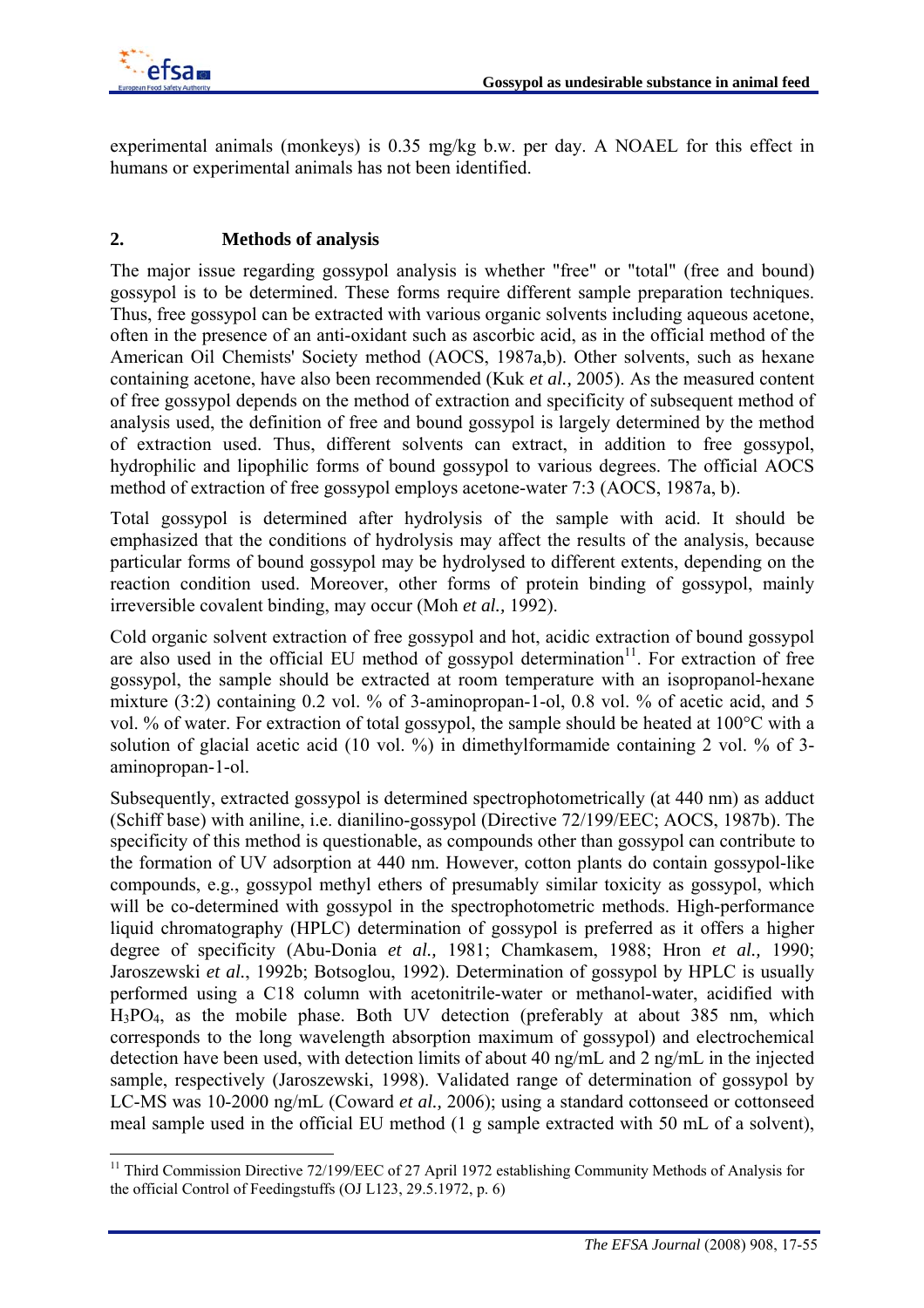

this allows detection of 0.5 mg gossypol/kg feed. However, this limit can be lowered at least tenfold by increasing the size of the sample extracted.

A HPLC method for determination of gossypol enantiomers in animal tissue based on formation of diastereomers with (*R*)-2-aminopropan-1-ol has also been described (Lee and Dabrowski, 2002).

Recently, methods of determination of gossypol in biological samples based on liquid chromatography-mass spectrometry (LC/MS) (electro-spray ionization in positive-ion mode) have been developed (Coward *et al.,* 2006; Jia *et al.,* 2008). The limit of quantification (LOQ) of gossypol in plasma was 78 ng/mL (Jia *et al.,* 2008). Orth *et al*. (2007) quantified gossypol in budworms feeding on cotton plants by liquid chromatography-mass spectrometry-mass spectrometry (LC/MS/MS) analysis of dianilino-gossypol using deuterated dianilino-gossypol as internal standard.

Gossypol can also be determined by phloroglucinol colorimetry (Tang *et al.,* 2004) and a flow-injection method with chemiluminescent detection based on sensitization by gossypol of the reaction of luminol with ferricyanide (Xue and Liu*,* 2006). A method based on monoclonal antibodies was developed and showed to correlate well with the results of the official American Oil Chemists' Society method (Wang *et al.*, 2004; Wang *et al.*, 2005).

#### **3. Current legislation**

Annex 1 to Council Directive  $2002/32/EC^{12}$  contains a list of compounds that are undesirable in animal feed and their maximum levels allowed in different feed commodities. The current EU maximum levels for gossypol in feed materials are given in Table 1.

| Undesirable substances | Product intended for animal feed     | Maximum content in mg/kg relative to a   |
|------------------------|--------------------------------------|------------------------------------------|
|                        |                                      | feeding stuff with a moisture content of |
|                        |                                      | $12\%$                                   |
|                        |                                      |                                          |
| Free gossypol          | <b>Feed materials</b>                | 20                                       |
|                        | with the exception of:               |                                          |
|                        | - cottonseed                         | 5000                                     |
|                        | - cottonseed cakes and cottonseed    | 1200                                     |
|                        | meal                                 |                                          |
|                        | <b>Complete feedingstuffs</b>        | 20                                       |
|                        | with the exception of:               |                                          |
|                        | - complete feedingstuffs for cattle, | 500                                      |
|                        | sheep and goats                      |                                          |
|                        | - complete feedingstuffs for poultry | 100                                      |
|                        | (except laying hens) and calves      |                                          |
|                        | - complete feedingstuffs for rabbits | 60                                       |
|                        | and pigs (except piglets)            |                                          |
|                        |                                      |                                          |

#### Table 1. **EU legislation on gossypol containing plant materials used as feed**

There appears to be a discrepancy between the maximum permitted content of gossypol in cottonseed cakes and in complete feedingstuffs. Thus, use of cake or meal with the maximum

 $\overline{a}$ 

<sup>12</sup> OJ L 140, 30.5.2002, p. 10–22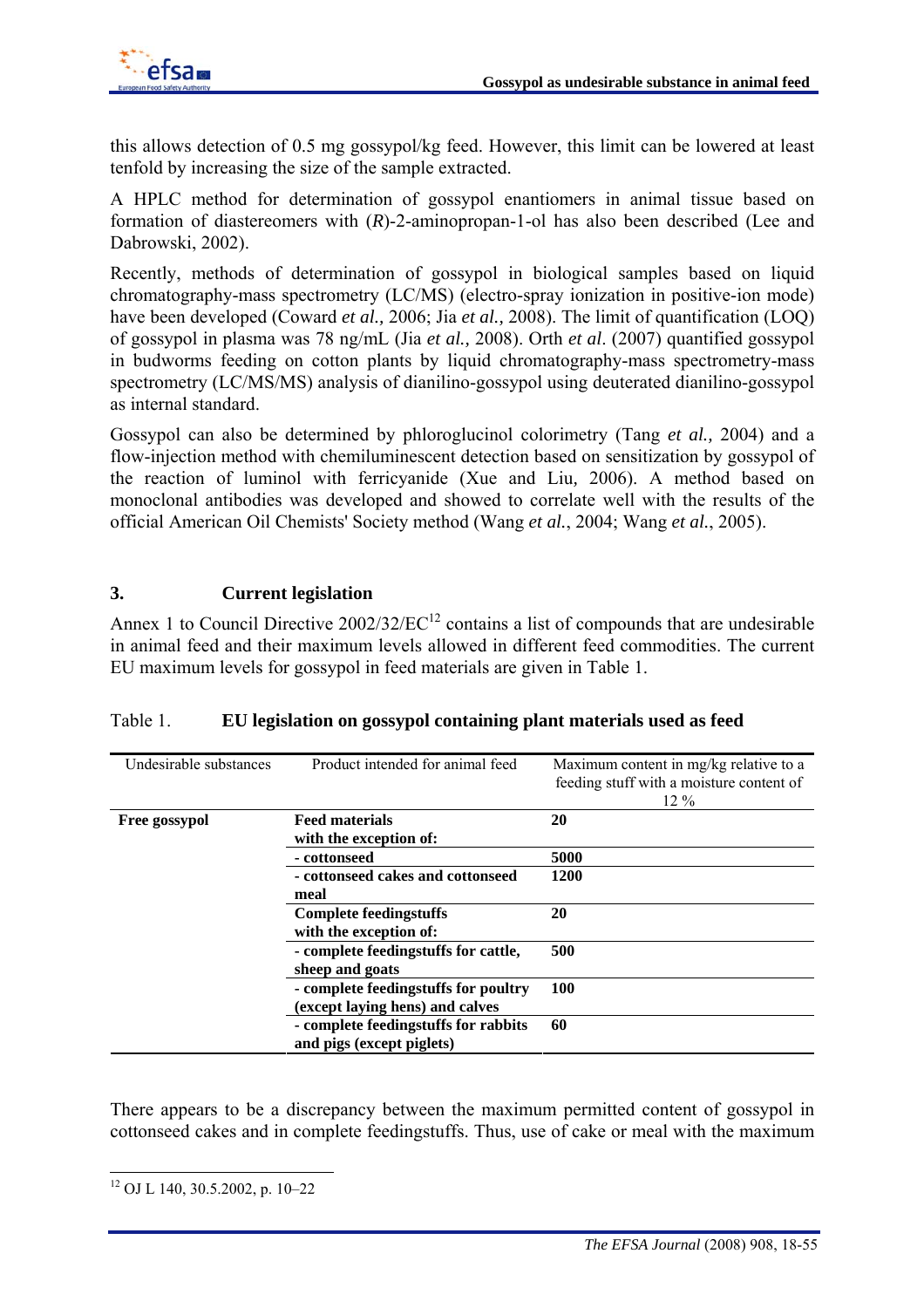permitted concentration of gossypol would allow its addition to complete feedingstuffs for cattle, sheep and goats - the most likely users of this feed - at the level of 40 %. However, the maximal recommended inclusion rate is 20 % and the maximal allowed level in the complete feedingstuff would never be reached.

## **4. Occurrence in feed materials**

## **4.1. Levels of gossypol in cottonseeds**

There are many commercial varieties of cotton and as a result the gossypol content in the raw cottonseed can be highly variable. As illustrated in Table 2, whole cottonseed can contain >14,000 and 7,000 mg/kg of total and free gossypol, respectively. However, whole cottonseeds are not normally used as feedingstuffs for livestock in the EU.

#### **4.2. The effect of processing on gossypol concentration in cottonseed meal**

Levels of total and free gossypol in cottonseed meal (or cake) are lower than in the parent seed, and the extent of this reduction is influenced by the methods used to process the seed. This includes removal of the fibres (dehulling or decorticating) followed by oil extraction, which is achieved either mechanically (producing pressed cake) or chemically, using a solvent.

During the oil removal process, free gossypol is largely removed with the oil, and the content of free-gossypol is reduced considerably. Subsequent processing can further lower the freegossypol content of the meals. Exposure to heat alone appears to be ineffective in reducing free gossypol levels with reductions of between 9 % (Barraza *et al.*, 1991) and 12 % (Danke *et al.*, 1965) reported. However, studies have shown that a combination of heat and steam can result in marked reductions in free gossypol levels (Olcott and Fontaine, 1941; Sure *et al.*, 1953; Danke *et al*., 1965). Danke and Tillman (1965) observed a 62 % reduction in free gossypol content in dehulled cottonseeds after only 10 minutes of exposure to steam at atmospheric pressure. In addition to steam and heat, extrusion also reduces free gossypol concentrations. As a result of these processes, commercial production of cottonseed meals with low levels of free gossypol is now achieved routinely by treating defatted cottonseed meals with moist heat, with only 0.1-0.2 % remaining as free gossypol (Jones and King, 1996). This has been supported by surveys conducted by the National Cottonseed Products Association (NCPA) in the early 1990s showed that the levels of free gossypol in meal manufactured with expander-solvent technology continue to remain low  $\ll 0.18$  %, Forster and Calhoun, 1995). It should be noted that these processes have the effect of reducing protein digestibility and lysine availability (Damaty and Hudson, 1975), although Bruser and Ababas (2001) reported that extrusion of the cottonseed, which resulted in reductions in free gossypol concentration of 71-78 %, did not adversely affect protein digestibility.

In addition to treatment with moist heat, the addition of iron salts such as ferrous sulphate has been shown to be effective in binding the free gossypol and making it biologically inactive in rations for pigs (Tanksley, 1970) and poultry (Watts, 1970).

More than 97 % of the meal from cotton plants in the United States is partially dehulled, solvent extracted meal (National Cottonseed Products Association, personal communication),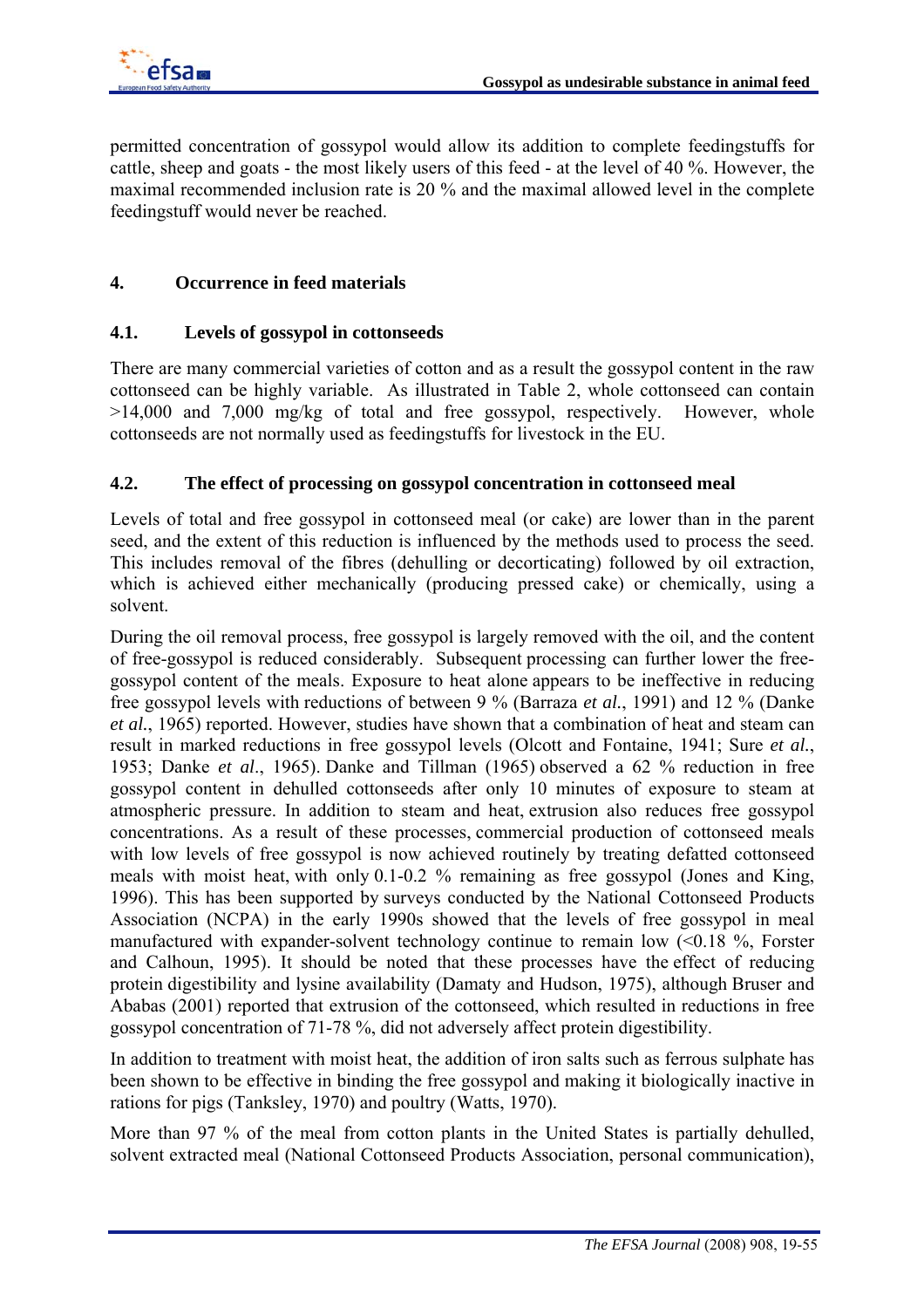

and this is the most common cotton form available in the EU. Table 2 shows typical ranges of free and total gossypol found in whole cottonseed, cottonseed oil, and cottonseed meal.

Table 2. **Levels of gossypol (mg/kg dry weight) in whole cottonseed, cottonseed meal and cottonseed oil (modified from Organisation for Economic Co-Operation and Development OECD, 2004)**

|                          | Gossypol (total) | Gossypol (free) |
|--------------------------|------------------|-----------------|
| Whole cottonseed         | 5,100-14,300     | 4,700-7,000     |
| Cottonseed oil (refined) | $0 - 900$        | not detectable  |
| <b>Cottonseed meal</b>   | $9,300 - 14,300$ | 200-17,700      |

#### **4.3. Reported data from EU Member States**

Following a call from EFSA for data on levels of gossypol in whole or processed cottonseed, information was provided by The Czech Republic and France.

From the Czech Republic, EFSA received two results from analysis of cottonseed meal. The two samples contained 430 and 506 mg free gossypol/kg feed with a LOQ of 0.2 mg/kg. A private company from France (INZO) provided data to EFSA (see Table 3) for both whole and processed cottonseeds.

#### Table 3. **Data provided by INZO. The solvent extraction was performed with hexane and the LOQ was 20 mg/kg**

|                                                  | Free gossypol content, mg/kg |                            |         |  |  |
|--------------------------------------------------|------------------------------|----------------------------|---------|--|--|
|                                                  | Average                      | $\cdot$ $\cdot$<br>minimum | maximum |  |  |
| Whole cottonseed                                 | $5271 \pm 1440$              | 1962                       | 8416    |  |  |
|                                                  | $(n = 35)$                   |                            |         |  |  |
| Cottonseed cake, solvent extracted               | $1097 \pm 865$               | 566                        | 2095    |  |  |
|                                                  | $(n = 3)$                    |                            |         |  |  |
| Cottonseed cake, oil extracted, non-decorticated | $558 \pm 348$                | 100                        | 900     |  |  |
|                                                  | $(n = 7)$                    |                            |         |  |  |
| Cottonseed cake, oil extracted semi decorticated | $901 \pm 988$                | 129                        | 6968    |  |  |
|                                                  | $(n = 43)$                   |                            |         |  |  |
| Cottonseed cake, pressed, semi-decorticated      | $974 + 401$                  | 365                        | 1650    |  |  |
|                                                  | $(n = 21)$                   |                            |         |  |  |

Clearly these data are very limited, and are unlikely to represent the EU market situation. The INZO data show that the mean concentration of free-gossypol content in cottonseeds exceeds the maximum level. It should be further investigated if these concentrations are normally found in feed materials.

No data have been identified on the occurrence of cottonseeds as impurities in feed materials. A cross-contamination is unlikely since cotton is grown as a mono culture, processed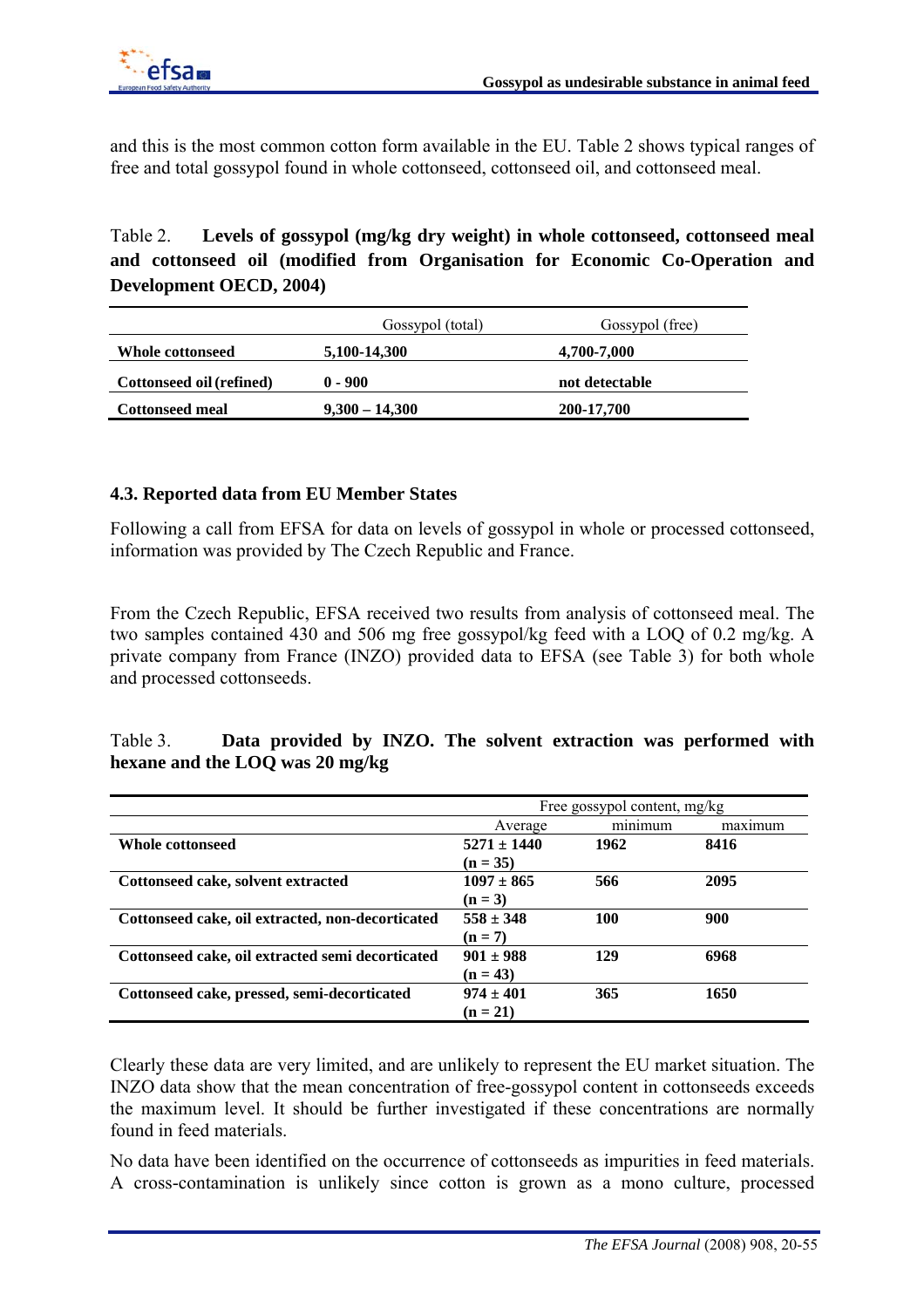

separately and treated as a world commodity like all other crops with strict controls over cross contamination.

### **5. Estimating the intake by farm livestock**

Although cottonseed meal is extensively used as a livestock feed in areas where the cotton is grown and processed, it is not widely imported or used in the EU. Moreover, imports have declined significantly in recent years, due in part to concerns over potential contamination with aflatoxin, particularly following the introduction of legislation on undesirable substances in 1999, which prohibited dilution of contaminated feeds. In 2007/08, 75,000 tonnes of cottonseed was imported into the EU for processing, predominantly into Italy and Greece<sup>13</sup>. In addition, some whole cottonseeds were imported into the EU in 2007. In total approximately 167,000 tonnes of cottonseed meal were used as livestock feed in the EU in 2007/08; this represents less than 1 % of the oilseed meals used in the manufacture of compound feeds $^{14}$ .

Recommended feeding rates for ruminants suggest a maximum of 20 % of the concentrate mix for growing beef cattle, with lower inclusion rates for younger or milk-producing livestock (Lonsdale, 1989; Ewing, 1997). In the United States, whole cottonseed has been a popular feed for dairy and beef cattle for many years, and diets in which whole cottonseed accounted for up to 10  $\%$  of the concentrate component of the ration<sup>15</sup> have been successfully fed (Anderson *et al.,* 1984). Because of the high oil content of whole cottonseed, these authors recommended that the maximum amount to be fed should not exceed 0.5 % of body weight per day for mature cows and 0.33 % of body weight for weaned calves. Whole cottonseed has been imported into the EU from time to time as feed for cattle; although details of quantities imported are not available, it is assumed that amounts are very small.

Cottonseed meal or cake is not widely used as feed for pigs, poultry or fish. Free gossypol is more toxic to monogastric species, and feed manufacturers are therefore cautious about including it in non-ruminant diets. Even with low gossypol meals, the high fibre and moderate energy contents are likely to result in lower feed intakes, feed utilisation and growth rates. Particular care is required with laying hens since comparatively low levels of the meal may cause an olive green discoloration of the yolk in storage.

Cottonseed meal is not used in the manufacture of fish feed, mainly because of the presence of gossypol and the low lysine content<sup>16</sup>, which result in reduced weight gain and feed conversion efficiency.

Theoretical exposure to gossypol by farm livestock has been estimated for a number of different classes of livestock based on the maximum permitted level (MPL) of gossypol in complete feedingstuffs (see Appendix 1, table 1).

As discussed in Section 3, the legislation for feedingstuffs gives maximum permitted levels for gossypol in both whole and processed cottonseed, and in complete feedingstuffs. In practice, however, the maximum permitted levels (MPL) set for gossypol in complete feedingstuffs is unlikely to be exceeded with the current MPL for cottonseed meal. In order to

 $\overline{\phantom{a}}$ 

<sup>&</sup>lt;sup>13</sup> Toepfer International: Statistical Information about the Grain and Feedstuff Market (September 2008 Edition)  $14$  FEDIOL Annual Statistics, 2006.

<sup>&</sup>lt;sup>15</sup> Equivalent to approximately 1.5 kg cottonseed/day.

<sup>&</sup>lt;sup>16</sup> The available lysine content of cottonseed meal is approximately 40 % and 25 % of that typically found in soya bean meal and fish meal, respectively.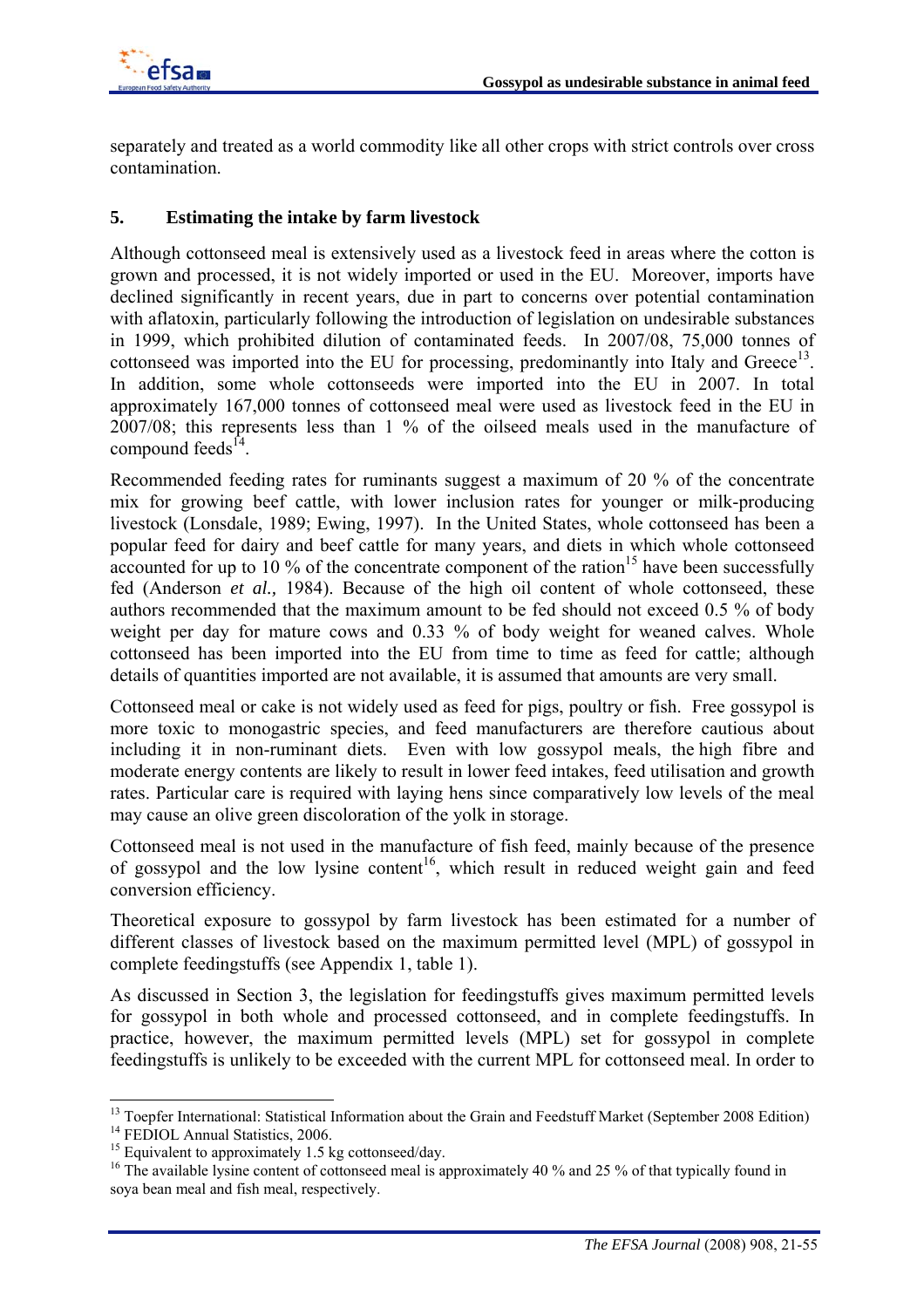achieve the maximum permitted concentration in a complete feeding stuff for cattle, sheep and goats (500 mg/kg), even with cottonseed meal at its maximum gossypol concentration (1200 mg/kg), the meal would need to be included at >40 % of the diet. As reported above, the maximum recommended inclusion rate for ruminants - in rations for growing cattle - is 20 %, and therefore the maximum permitted level in complete feeding stuffs for livestock is unlikely ever to occur.

Table 4 illustrates the maximum likely exposure of livestock to gossypol when fed rations which include the cottonseed meal at typical maximum inclusion rates, and where the meal contains the maximum concentration of gossypol.

Table 4. **Potential exposure to free gossypol by farm livestock based on the maximum permitted concentration in cottonseed meal (1200 mg/kg at 12 % moisture content), and recommended maximum inclusion rates of cottonseed meal in the complete feeding stuffs (based on Ewing, 1998)**

|                             |                                      | Total<br>complete feed<br>(kg/day) | Cottonseed<br>meal<br>inclusion rate<br>$(\%)$ |          | Gossypol intake    |                   |
|-----------------------------|--------------------------------------|------------------------------------|------------------------------------------------|----------|--------------------|-------------------|
| <b>Non-ruminants</b>        |                                      |                                    |                                                | mg/day   | $mg/kg$ of<br>diet | mg/kg<br>b.w./day |
| <b>Finishing pigs</b>       |                                      | 3.7                                | 2.5                                            | 111      | 30                 | 1.1               |
| <b>Sows</b>                 |                                      | 6.5                                | 5                                              | 390      | 60                 | 1.6               |
| <b>Poultry (broilers)</b>   |                                      | 0.15                               | 2.5                                            | 4.5      | 30                 | 2.1               |
| <b>Poultry (laying hens</b> |                                      | 0.115                              | $\bf{0}$                                       | $\bf{0}$ | $\bf{0}$           | 0.0               |
| Fish                        |                                      | 0.09                               | 2.5                                            | 2.7      | 30                 | 0.6               |
|                             |                                      |                                    |                                                |          | Gossypol intake    |                   |
| <b>Ruminants</b>            | <b>Total DM</b><br>intake,<br>kg/day | Concentrate<br>intake<br>(kg/day)  | Cottonseed<br>meal<br>inclusion rate<br>$(\%)$ | mg/day   | $mg/kg$ of<br>diet | mg/kg<br>b.w./day |
| Dairy cow                   | 22                                   | 14                                 | 15                                             | 2864     | 130                | 4.4               |
| <b>Suckler cow</b>          | 16                                   | 5                                  | 15                                             | 1023     | 64                 | 1.9               |
| <b>Growing cattle</b>       | 8                                    | $\overline{\mathbf{4}}$            | 20                                             | 1091     | 136                | 3.6               |
| <b>Lactating ewe</b>        | 1.8                                  | 1.5                                | 10                                             | 205      | 114                | 2.9               |
| <b>Growing lamb</b>         | 0.6                                  | 0.45                               | 10                                             | 61       | 102                | 3.1               |
| Dairy goats                 | 2.2                                  | 1.5                                | 15                                             | 307      | 140                | 4.7               |

# **6. Adverse effects on livestock, pets and fish**

Fear of toxic effects of gossypol limits the use of cottonseed meal as a feed ingredient. Much effort has been undertaken in order to develop methods to analyse and detoxify gossypol, and to assess its toxic effects and metabolism. Although the acute toxicity of gossypol is low, there are substantial chronic effects, especially in non-ruminant animals. Immature ruminants (with a not functionally developed rumen) are also susceptible to gossypol toxicity (Randel *et*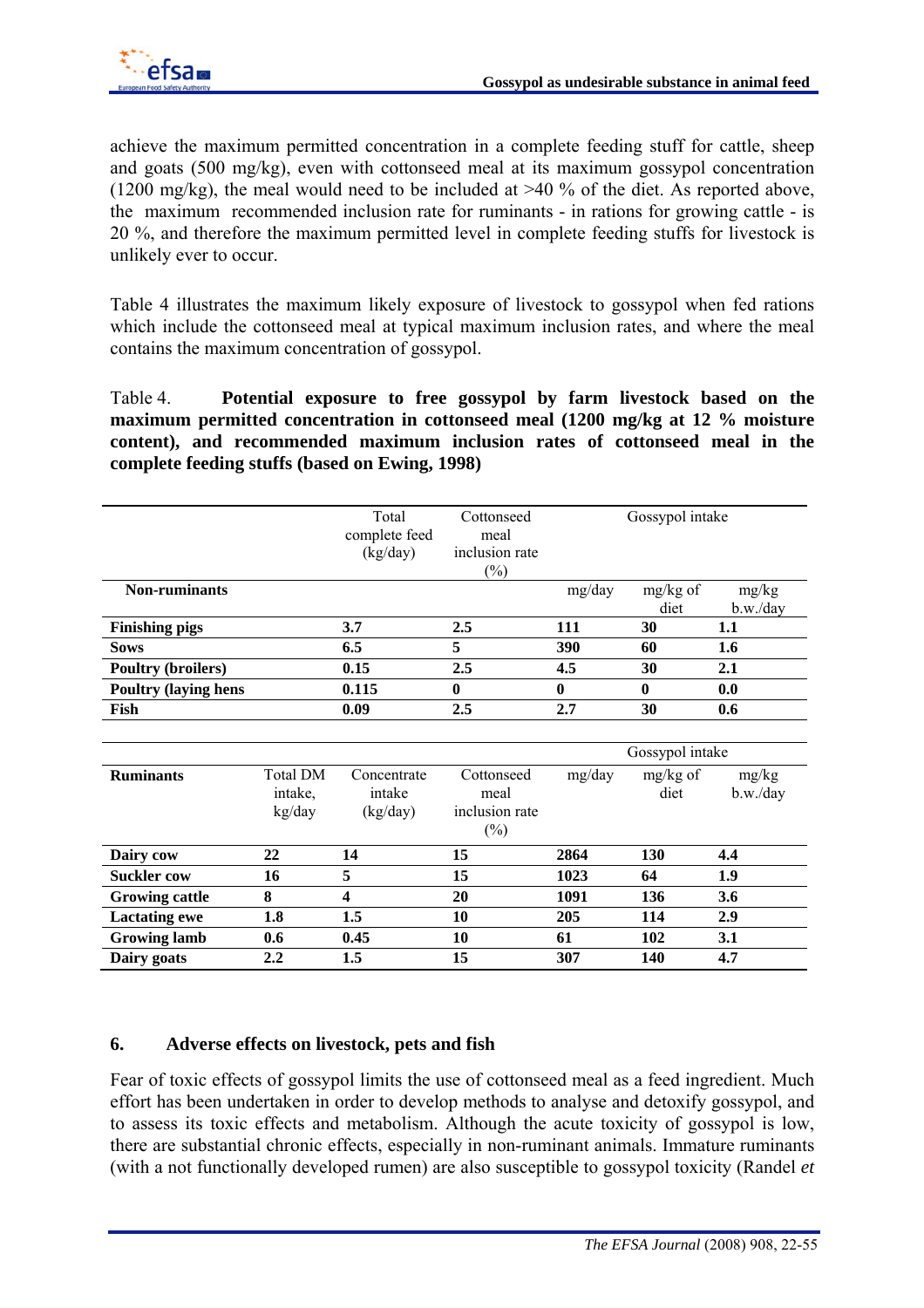

*al.*, 1992). Ruminants can tolerate higher levels of gossypol as free gossypol seems to be bound to proteins or complexed in the rumen (Coppock *et al.*, 1987; Randel *et al.*, 1992; Schneider *et al.*, 2002). There may also be other incompletely defined mechanisms for rumen detoxification of gossypol involved.

Common clinical symptoms of gossypol intoxication in various species include dyspnoea, inappetence or anorexia, gastro-enteritis, weakness, listlessness and possibly death after several days (Rogers *et al.*, 1975; Randel *et al.*, 1992). High intake may be rapidly lethal. The major lesion on post mortem examination is a generalised oedema with fluid-filled thoracic and peritoneal cavities, congestion of lungs and liver, and myocardial degeneration. Alteration in normal erythrocyte structure and function is also a major effect, most prominent in cows. Therefore red cell fragility has been used as an early sign of gossypol toxicity (Calhoun *et al.*, 1990). At lower feed concentrations, reduced fertility may be predominant in both males and females.

Adverse effects of feeding cottonseed depend on the concentrations of free gossypol, and primarily on the concentration of the most biologically active (-)-enantiomer. In ruminants also the type of cottonseed, particle size and density of the cottonseed, the processing method and the concentration of iron in the diet appears to be of importance (Santos *et al.*, 2005). The plasma concentration is a marker for gossypol bioavailability and may be used to establish limits on amounts of cottonseed products that can be used safely (Santos *et al.*, 2005).

## **6.1. Ruminants**

Male pre-ruminant calves were fed diets containing 0, 100, 200, 400 or 800 mg/kg of free gossypol in cottonseed meals from different sources from day 1 to 120 of age (Risco *et al*., 1992). Clinical, haematological and blood biochemical parameters were measured regularly. Evidence of adverse effect was found in calves given the two highest doses after 90 days, as some calves showed decreased appetite. They exhibited dyspnoea, coughing and preferred a recumbent posture. Severe inter mandibular swelling and jaundice was also noted. One of 12 calves fed 400 mg/kg and 4 of 12 calves fed 800 mg/kg died as a result of circulatory failure associated with the gossypol consumption. A NOAEL of 200 mg free gossypol/kg diet, corresponding to 4-5 mg/kg b.w. per day, was identified.

In agreement with the study referred to above, lethal effects were also observed upon longterm feeding of male calves with a diet containing 400 mg free gossypol/kg (Velasquez-Pereira *et al*., 1999).

Male calves were fed free gossypol through cottonseed meal at 9.95 mg/kg b.w. per day for 210 days to study clinico-biochemical parameters and humoral immune response (Pattanaik *et al.*, 2003). No deleterious clinico-biochemical manifestations were found but delayed and depressed humoral immune response against *Brucella abortus* inoculation was noted.

Post pubertal beef heifers were fed diets with cottonseed meal and/or whole cottonseed, containing 0, 0.5, 2.5, 5, 10, or 20 g free gossypol/animal per day for 62 days in order to determine the effects of increased dietary gossypol on metabolic homeostasis and reproductive endocrine function (Gray *et al*., 1993). The feeding resulted in approximate exposures of 0, 1.3, 6.4, 13, 26 and 51 mg/kg b.w. per day. The two highest dosage levels caused increased osmotic fragility of erythrocyte membranes. At the highest dose, there was also a slight alteration in plasma concentrations of sorbitol dehydrogenase and  $K^+$ , as well as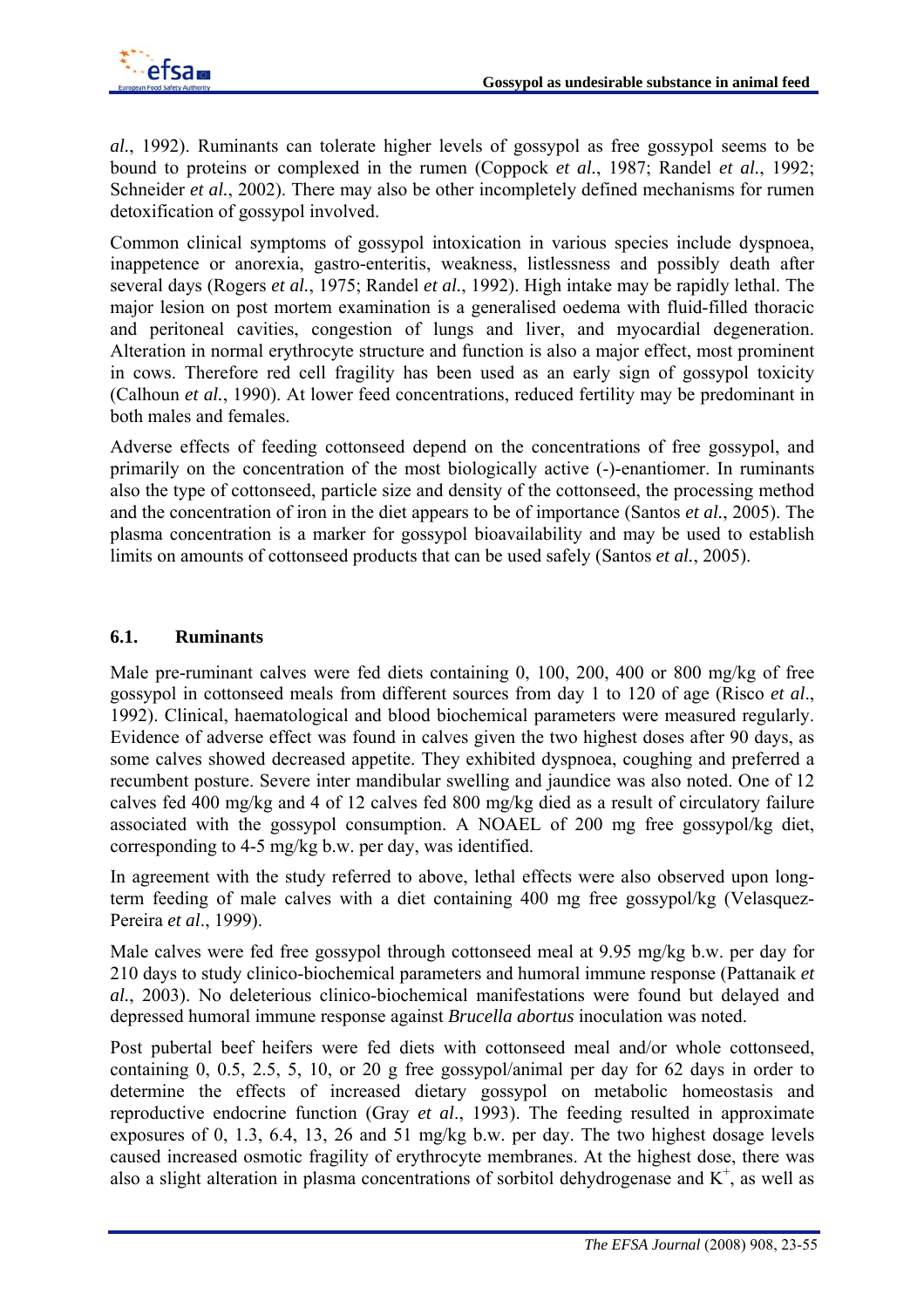

a higher mean concentration of luteinizing hormone (LH). The treatment did not affect average daily weight gain, body condition scores, or plasma concentrations of progesterone during the oestrous cycle. A NOAEL of about 13 mg/kg b.w. was identified.

In another experiment of Gray and coworkers (1993), the long-term effects of feeding a diet resulting in an exposure of 20 mg free gossypol/kg b.w. per day for 33 weeks to lactating beef cows was studied by analysing various metabolic and reproductive endocrine characteristics (Gray *et al*., 1993). Erythrocyte membrane fragility was increased in cows fed gossypol in comparison with control cows, but reproductive characteristics and body weight condition scores did not differ.

Increased erythrocyte fragility was observed also in beef heifers fed a diet with cottonseed meal for 112 days. The feeding resulted in an exposure corresponding to 12.9 mg free gossypol/kg b.w. per day (Velasquez-Pereira *et al.*, 1998). Vitamin E supplementation reduced the erythrocyte fragility. The gossypol level did not have any detrimental effect on the performance of the heifers.

Three experiments were conducted in diary heifers to determine the effects of feeding diets containing cottonseed with resulting exposures of 0, 20 or 40 mg free gossypol/kg b.w. per day on reproductive parameters, i.e. follicle development, luteal function, embryo quality and embryo development (Coscioni *et al.*, 2003a,b; Villaseñor *et al.*, 2003). The studies indicated that an intake of free gossypol up to 40 mg/kg b.w. did not affect follicle and corpus luteum development in the heifers, but gossypol decreased fertility in a dose-response manner.

Postpubertal heifers were fed cottonseed-containing diets with different contents of free gossypol for 70 days before superovulation and embryo collection to study effects on embryo development (Villaseñor *et al.* 2008). Resulting exposures were 0, 17.8 or 36.8 mg free gossypol/kg b.w. per day. The highest dosage level increased the number of degenerated embryos and reduced the blastocyst development. The embryo diameter was significantly and dose dependently reduced. These effects of gossypol were also observed in dairy cows receiving embryos from heifers fed gossypol (Galvao *et al.*, 2006), which suggests that negative effects in early embryo development persist during maintenance of pregnancy.

A review of several clinical studies in dairy cows fed for a longer time whole cottonseed indicated that no clinical adverse effects were induced up to feed levels of cottonseed corresponding to 15 % of the dry matter (Zhang *et al.*, 2007). The concentrations of free gossypol in these studies were not always presented. Using a cottonseed content of free gossypol commonly reported for the most used cotton variety (Upland) cottonseed, 0.71- 0.73 % (Santos *et al.*, 2002), and assuming a mean dry matter intake for lactating cows to be 3.5 % of their body weight, the inclusion would result in a daily free gossypol intake of up to around 40 mg/kg b.w. without apparent adverse clinical effects. However, as indicated below, other studies on beef and dairy heifers and cows have found effects below this dose level.

In a large feeding study, Santos *et al.* (2003) fed pregnant dairy cows isonitrogenous and isocaloric diets with cottonseed containing either 717 or 951 mg free gossypol per kg dry matter diet (corresponding to exposures of 27 and 35 mg/kg b.w. per day) for 170 days. The influence of gossypol on health and reproduction was examined. Cows fed the highest gossypol level showed the lowest conception and pregnancy rate, and an increased abortion rate. No clinical adverse effects were observed. The proportion of (-)-gossypol was higher in the feed with the highest content of free gossypol. The plasma concentrations of gossypol were much higher in cows fed this diet. The investigators suggested this to be due to lack of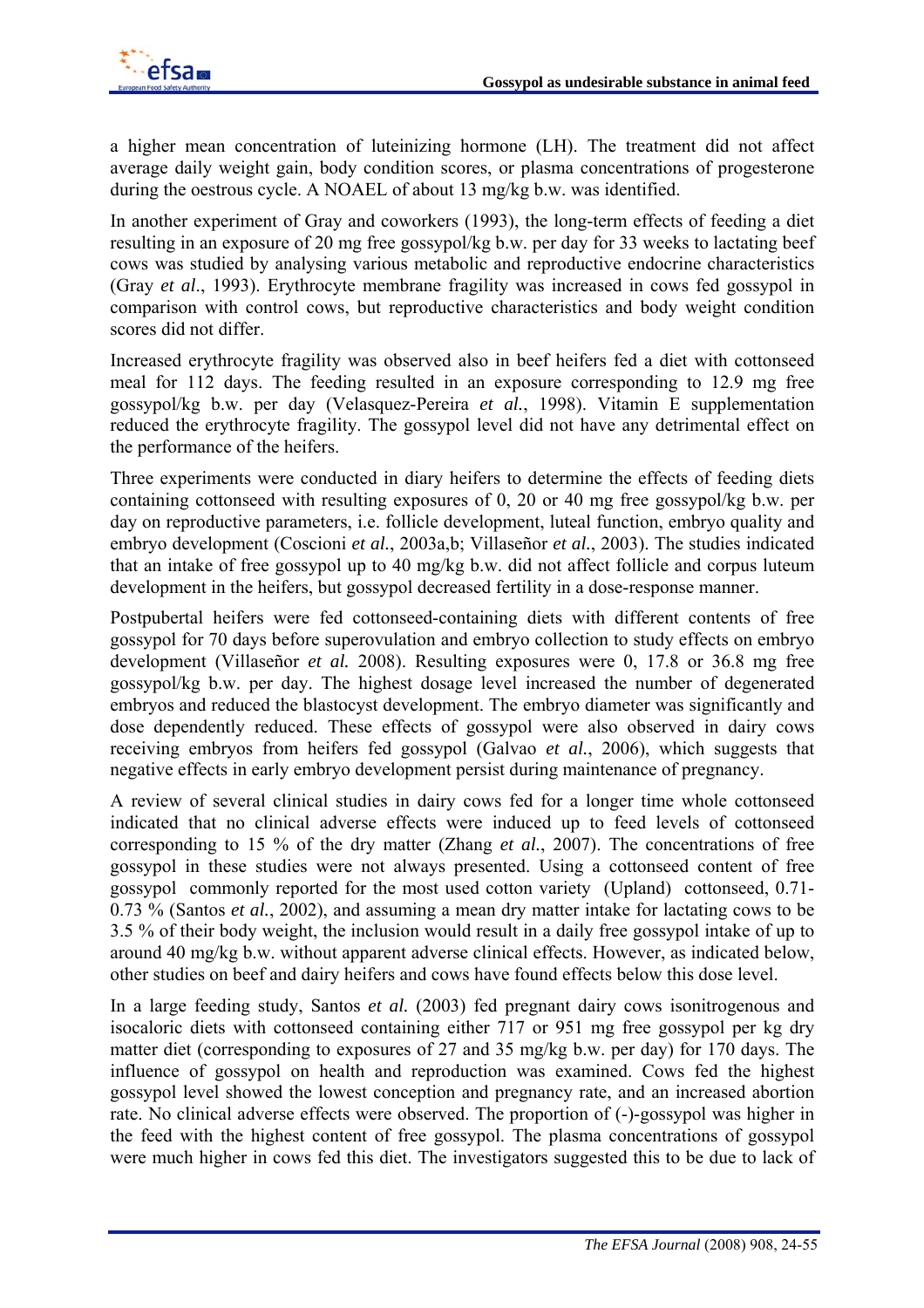

lint and decreased particle size in this type of cottonseed, resulting in reduced rumen retention and increased availability of free gossypol in the intestine.

In another study, lactating dairy cows were given diets with different levels and combinations of total and free gossypol via whole cottonseed or cottonseed meal for 84 days (Mena *et al*., 2004). High intake of free gossypol at a level of 16-32 mg/kg b.w. per day, increased dry matter intake and milk production, but also erythrocyte fragility. No effects on erythrocytes were observed at exposure levels of 0 and 3 mg free gossypol/kg b.w. per day. Although clinical health, serum proteins and enzymes were studied, no other adverse effects were observed. The concentration of gossypol in plasma was directly proportional to the intake of free gossypol, and reached a plateau after 28 days of feeding. The plasma level returned to negligible levels 28 days after withdrawal of gossypol from the diet.

Arshami and Ruttle (1988) determined the influence of dietary levels of gossypol as cottonseed products on spermatogenic tissues in yearling bulls. The bulls were fed isonitrogenous diets with free gossypol concentrations at 0, 0.2 or 1.2 g/kg diet for 2 months corresponding to 0, 6 or 36 mg free gossypol/kg b.w. per day. Histological studies of the testis revealed that bulls fed gossypol showed dose-dependent detrimental effects in spermatogenic tissues and associated cells: larger lumens, decreased wall thickness and reduced number of cell layers in the seminiferous tubules. Half the number of bulls in each gossypol fed group were fed a gossypol-free diet for another 2 months to determine if effects induced were reversible. They showed improvements in the histological characteristics, indicating that the effects were partly reversible.

Eleven-month old bulls were fed for 56 days a cottonseed ration resulting in free gossypol exposure of 8 mg/kg b.w. per day in order to study reproductive toxicity (Hassan *et al.*, 2004). At day 28 and 56, scrotal circumference was measured and semen collected to assess sperm motility and morphology. Half of the animals in each group were castrated at day 56 to examine the testes histologically. The other animals were then fed a gossypol-free diet for the next 210 days prior to castration. Significant increases in sperm abnormalities were noted after 28 and 56 days of gossypol feeding but no significant effects were found on sperm motility, scrotal circumference or histopathological characteristics. The sperm abnormalities were still increased four weeks after the end of gossypol feeding but were not significantly different from control samples at subsequent samplings. Chenoweth *et al.* (2000) made similar observations.

Steers receiving diets with 15 % whole cottonseed for 28 days in order to study the influence of iron supplementation, type of cotton variety and pre-treatment of the feed (roasting or extrusion) on the plasma gossypol concentration, reached exposure levels of free gossypol up to 30.7 mg/kg b.w. per day (Santos *et al.*, 2005). The plasma concentration of gossypol depended on cottonseed material, whereas iron supplementation and pre-treatments of the cottonseed reduced plasma gossypol concentration. There was no effect on performance and no adverse clinical effects observed.

In conclusion, a NOAEL of 200 mg free gossypol/kg diet, corresponding to 4-5 mg/kg b.w. per day was identified for clinical effects in pre-ruminant calves. In dairy cows, several studies report no adverse clinical effects of free gossypol up to 40 mg/kg b.w. per day. However, subclinical effects have been found below this level: increased osmotic fragility of erythrocytes was found at 13 mg/kg b.w. and inhibited embryo development at 18 mg/kg b.w. per day. In bulls, adverse effects on spermatogenic tissue have been reported when fed free gossypol at 6 mg/kg b.w. and above.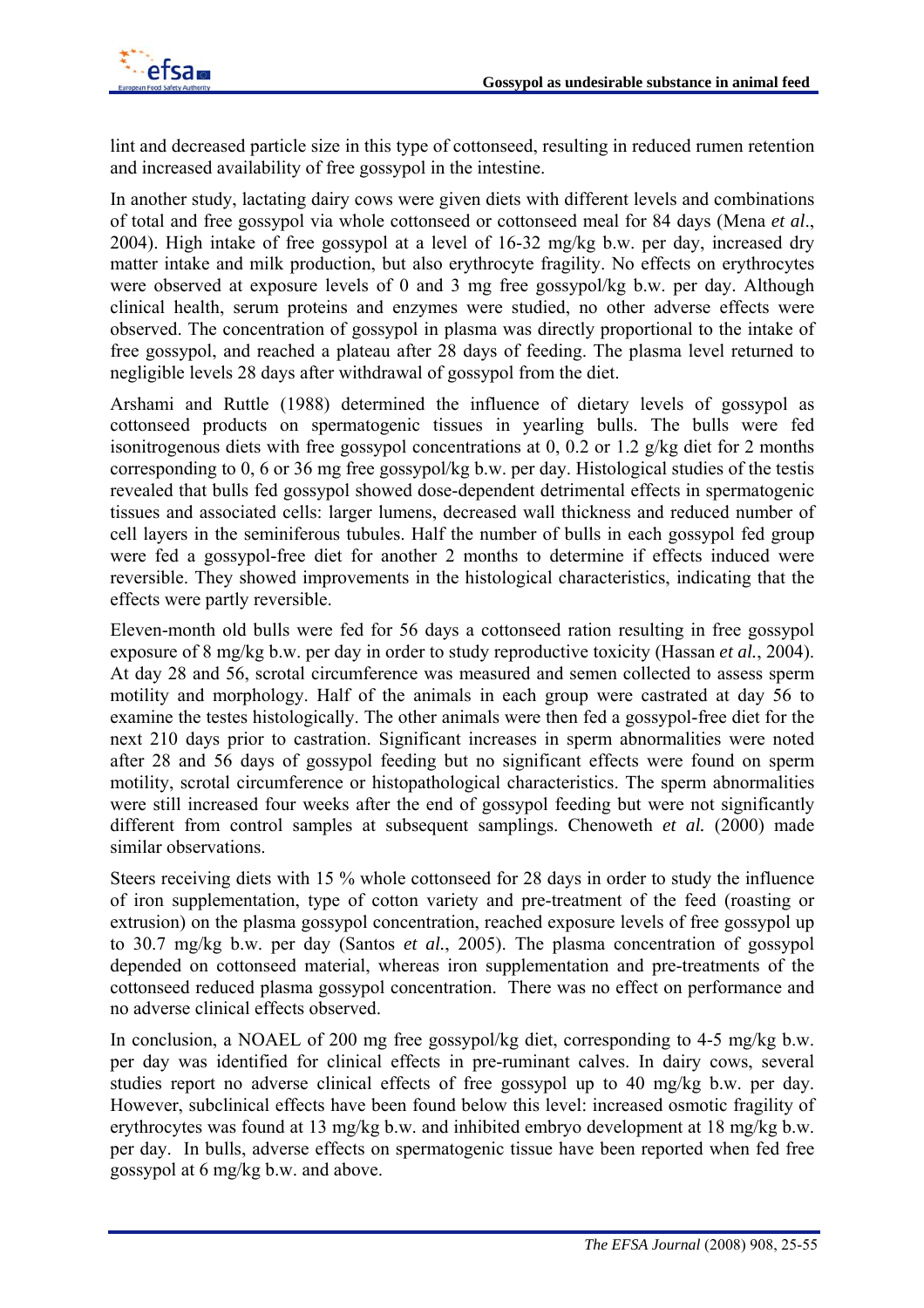

### **Sheep**

Six-week-old male lambs were for 62 days fed diets with 0, 15 or 30 % cottonseed meal containing 360 mg/kg of free gossypol, resulting in exposures corresponding to approximately 2.5 and 5 mg/kg b.w. per day. No adverse effects on clinical health and blood parameters were found (Kandylis *et al.*, 1992; Nikokyris *et al.*, 1991). Male lambs (about 48 days old) were fed for 28 days isocaloric and protein balanced diets with 0, 5, 10 or 20 % whole cottonseed (2.88 g/kg of free gossypol), and for another 26 days diets containing 0, 10, 20 or 30 % of the same whole cottonseeds, respectively (corresponding to exposures of 0, 6.0, 12.5 and 20 mg free gossypol/kg b.w. per day) (Kandylis *et al.*, 1998; Nikokyris *et al.*, 1999). The daily weight gain and the amount of intestinal fat were significantly increased in lambs fed the two highest dosage levels. Serum lactate dehydrogenase and plasma urea concentrations were significantly increased at all gossypol exposure doses. It should be noted that in these studies it is difficult to determine whether the lambs were pre-ruminants or ruminants at the beginning of the studies.

Eight-week-old lambs were dosed orally with gelatine capsules containing 0, 45, 136 or 409 mg free gossypol/animal for 30 days in order to study clinical and pathological effects of the feeding (Morgan *et al.*, 1988). The feeding resulted in exposures corresponding to approximately 2-3, 5-9 and 16-26 mg free gossypol/kg b.w. per day. All lambs at the highest dosage level died between day 19-30 of the experiment with sudden death or chronic dyspnoea. Lambs in the other groups survived and most of them appeared healthy and had satisfactory weight gain during the experiment. However, at necropsy many of the treated lambs showed macroscopic lesions. They had excessive pericardial and thoracic fluid, heart degenerations, generalized icterus and oedematous lungs. Histopathological examination revealed various degrees of cardiomyopathy, characterized by vacuolation and degeneration of myocardial fibres, separation of fibres by oedema, influx of lymphoreticular cells, and necrosis of myocardial fibres in all gossypol treated lambs. Pulmonary and hepatic lesions reflected progressive cardiomyopathy.

Nagalakshmi *et al.* (2000) fed male lambs (3-4 months of age) diets with 0 or 40 % processed cottonseed meal for 180 days. The cottonseed meal was raw, cooked, treated with  $Ca(OH)<sub>2</sub>$  or treated with Fe. The intakes of free gossypol were 303, 215, 250 or 222 mg per animal per day, corresponding to 13-35, 9-25, 11-30 and 12-26 mg/kg b.w. per day, respectively. No clinical and gross pathological lesions were found. Histopathological lesions were limited to the testis and epididymis and were most pronounced in lambs fed raw cottonseed meal.

To conclude on sheep, pathological effects in lambs (primarily histopathological effects in the heart) were found when fed free gossypol at 2-3 mg/kg b.w. and above.

# **Goats**

Male goat kids (initial body weight 21 kg) were fed whole cottonseed at 0, 8, 16 or 24 % of the diet for 90 days to study feed intake, digestibility and performance (Luginbuhl *et al.*, 2000). The rations were nitrogen and protein balanced. The doses of free gossypol were 14.8, 29.9 and 40.6 mg/kg b.w. per day, respectively. Both the average daily weight gain and weight gain feed ratio decreased with increasing cottonseed intake. Plasma gossypol concentrations were <4 μg/mL. Because of the low plasma concentrations of gossypol, the authors indicated that the observed decrease in body weight gain was of nutritional origin.

Nubian buck kids (n=12) were fed diets containing 0, 15 and 30 % whole cottonseed for 24 weeks (Solaiman, 2007). The intake of gossypol was 0, 21.2 and 47.7 mg/kg b.w. in the three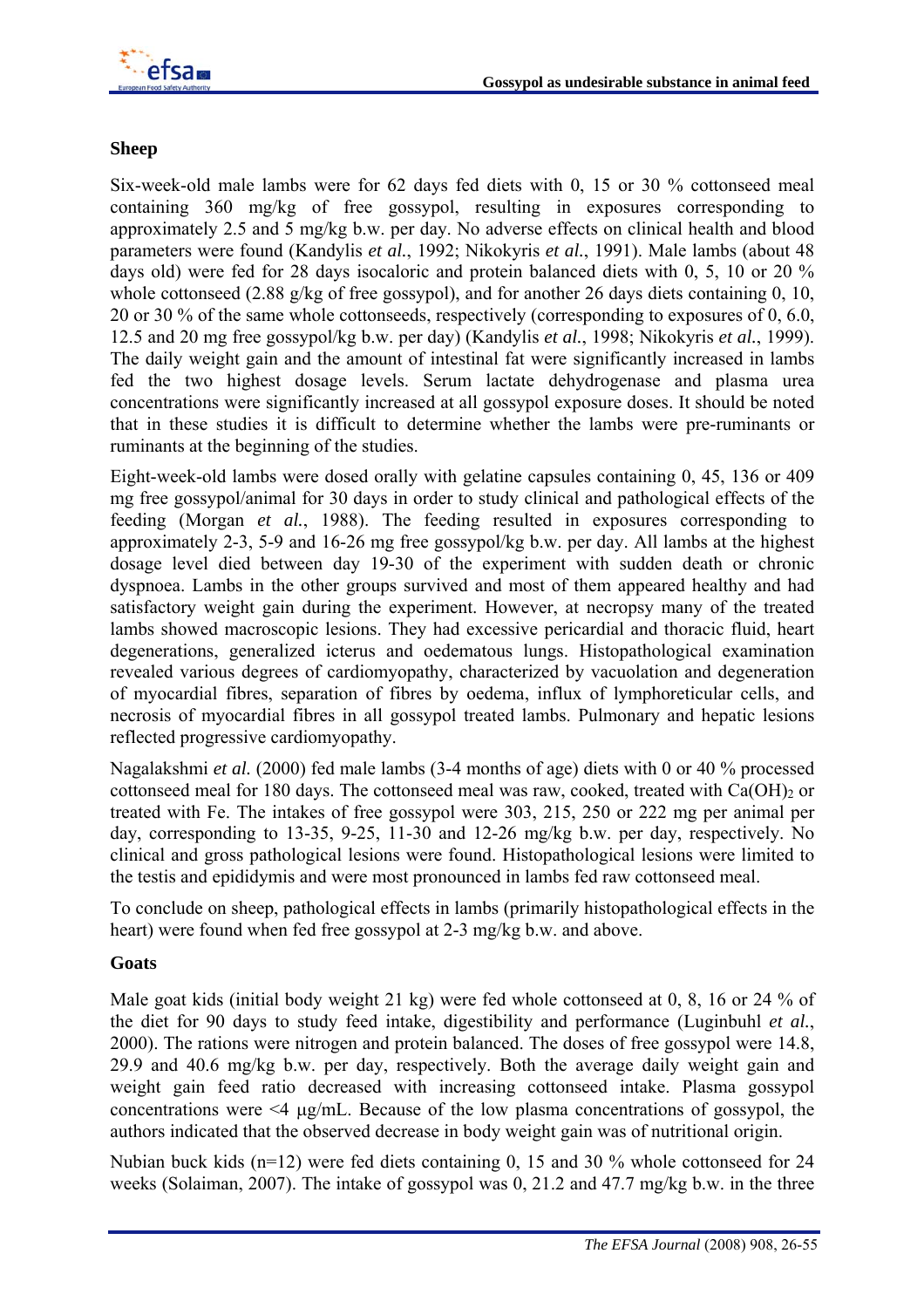groups, respectively. Gossypol in plasma was determined at the end of the feeding period. Total gossypol was 2.66 and 3.37 mg/L, (+)-gossypol 1.35 and 1.76 mg/L and (-)-gossypol 1.31 and 1.61 mg/L in the groups fed 15 and 30 % whole cottonseed in the feed. Inclusion of whole cottonseed in the diet had no effect on feed intake and body weight or body weight gain. Red cell fragility was increased at the higher dose, scrotal circumference, sperm motility and semen concentrations were decreased, and plasma protein was increased by the treatment. Other clinical chemistry tests were not different between the groups.

## **6.2. Pigs**

In pigs, the oral LD<sub>50</sub> is about 550 mg/kg b.w. for free gossypol (Lyman et al., 1963). In pigs receiving lower doses of gossypol from gossypol containing feed, symptoms usually develop after one or more months.

Hale and Lyman (1957) reported that growing pigs receiving diets with up to 100 mg/kg of free gossypol and 15 % protein for 70 days showed no toxic signs and gained weight as the controls. However, increasing the free gossypol content to 150 mg/kg of the diet resulted in toxicity in some animals. Death occurred above this level. In a second experiment on pigs fed a diet with 30 % protein for 84 days, no toxic symptoms were found on diets containing up to 300 mg/kg of free gossypol. Thus, the NOAEL for clinical effects was 100 mg/kg diet.

Clawson and Smith (1966) fed growing pigs feeds with cottonseed meal having a free gossypol content of 80, 244 or 400 mg/kg diet. The animals had an average weight of 25 kg at the start of the feeding period and were fed gossypol containing diets until they reached about 100 kg b.w. or died due to toxic effects. No effects were observed at the lowest dose (80 mg/kg diet). The higher concentrations of gossypol reduced daily feed intake and weight gain, and several of the pigs died during the experimental period (from day 37). The most prominent clinical symptoms were laboured breathing and purple coloration of the nose and ears. The level of iron necessary in the feed to prevent these effects was also determined. Iron at a 1:1 molar ratio with gossypol in the diet prevented the adverse effects and reduced the accumulation of gossypol in the liver. Other authors have found similar results regarding iron due to inhibited absorption of the gossypol-iron complex (reviewed by Smith and Clawson, 1970; Eisele, 1986).

Growing pigs were fed cottonseed meal as 0, 15, 22.5 or 30 % of the diet starting from a weight of 20-24 kg until they reached a weight of about 75 kg (Fombad and Bryant, 2004). The free gossypol concentrations in the diets were 0, 146, 206 and 348 mg/kg, respectively, resulting in exposures of about 5, 7 or 12 mg/kg b.w. per day, respectively. The weight gain and feed intake were reduced at the two highest gossypol levels. The liver and heart weights increased significantly at all gossypol levels, and the increase was dose-dependent. There was no mortality during the feeding period. The lysine concentration in the diets correlated inversely with the cottonseed cake ratio, and was below recommended level in the experimental diets. Lysine deficiency might have influenced the outcome. The LOAEL was 146 mg/kg diet (5 mg/kg b.w. per day).

In a Chinese study, pigs were fed, from weaning, 8-20 % cottonseed meal containing 690 mg/kg of free gossypol, corresponding to 55-138 mg free gossypol/kg diet to study the effects on reproduction (Ling-yun *et al.*, 1984, in Chinese, information taken from English abstract). Mortality was increased and reproductive performance decreased, particularly in boars, but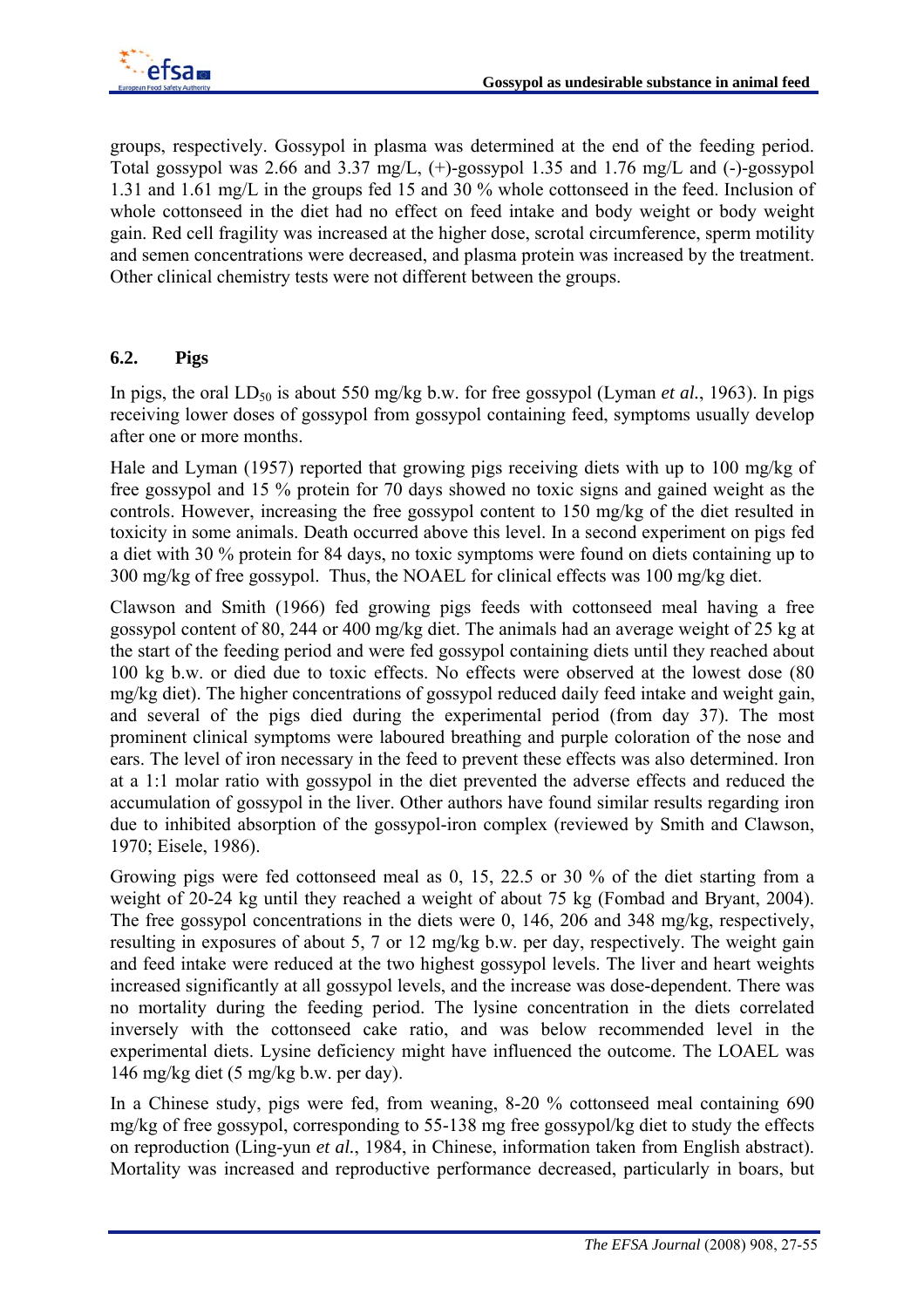also sows showed delayed oestrus. Testosterone concentrations in blood were decreased in boars fed diets containing 110 mg free gossypol/kg and above. Feeding cottonseed meal (concentration of gossypol in the feed not given) to reproducing pigs had no influence on the birth weight of piglets and their weight at 30 days of age.

In conclusion, a level of 100 mg free gossypol/kg diet seems to be a NOAEL for adverse performance effects in growing pigs.

# **6.3. Poultry**

In poultry most of the negative effects caused by feeding *broilers* a diet containing gossypol have been linked to the ingestion of  $(-)$ -gossypol. In breeding hens (layers), however, the consumption of (+)-gossypol has been shown to be responsible for decreased feed intake, egg production and egg weight, as well as egg yolk discoloration. Thus, in poultry both isomers of gossypol are toxic (Lordelo *et al.*, 2005). The tolerance concentration of free gossypol in chick ration varies between 1 g/kg diet (Lipstein and Bornstein, 1964, cited in Hermes *et al.*, 1983) to as little as 0.16 g/kg diet (Heywang and Bird, 1955, cited in Hermes *et al.*, 1983) owing to differences in age and strain, protein quality and quantity and content of minerals and in particular iron (Hermes *et al*., 1983).

When purified gossypol was added to poultry feed at 0, 100, 200 and 400 mg/kg feed and fed to day-old broiler chicks for 20 days, feed intake and body weight gain were not influenced (Henry *et al*., 2001). However, at the highest dose of gossypol, the feed conversion ratio was poor in comparison with the other treatments. Mild perivascular lymphoid aggregate formation and bilary hyperplasia in the liver was noted as well. In another study of the same investigators, having approximately the same design (22 instead of 20 days feeding) gossypol at 0, 800 and 1600 mg/kg diet, the highest dose of gossypol resulted in 28 % mortality. In this case, both dietary levels of gossypol resulted in significantly reduced feed intake and decreased body weight gain. Also plasma iron and haematocrit values were significantly reduced by both gossypol doses. The gallbladder was enlarged at the highest dose, whereas severe cases of perivascular lymphoid aggregate formation, biliary hyperplasia, and hepatic cholestasis were observed in broiler chickens fed both gossypol containing diets. No gossypol-related changes were observed in kidney tissues of the birds. Thus, liver toxicity was found to be the critical effect in this study. The no adverse observable effect level was 200 mg/kg diet, corresponding to 20-30 mg/kg b.w. per day.

In a feeding study in New Hampshire chicks recording growth rate, mortality and feed efficiency at a concentration of 0.6 g/ kg of free gossypol or less did not adversely affect these parameters (Couch *et al.* 1955). In 20 day-old New Hampshire chickens fed raw cottonseed in their diets had a borderline effect on growth at an amount equivalent to 0.2 g/ kg diet (Heywang, *et al.* 1966).

In 7 day old Bosbek broiler chickens fed 0, 2.5, 5, 7.5, 10 % raw cottonseed meal in their diets for nine weeks, concentrations of 5 % and above caused a reduced weight gain and feed intake (Atuahene *et al.*,1986). Relative liver and viscera weights as well as haemoglobin and leukocyte concentrations were increased in all groups receiving cottonseed meal.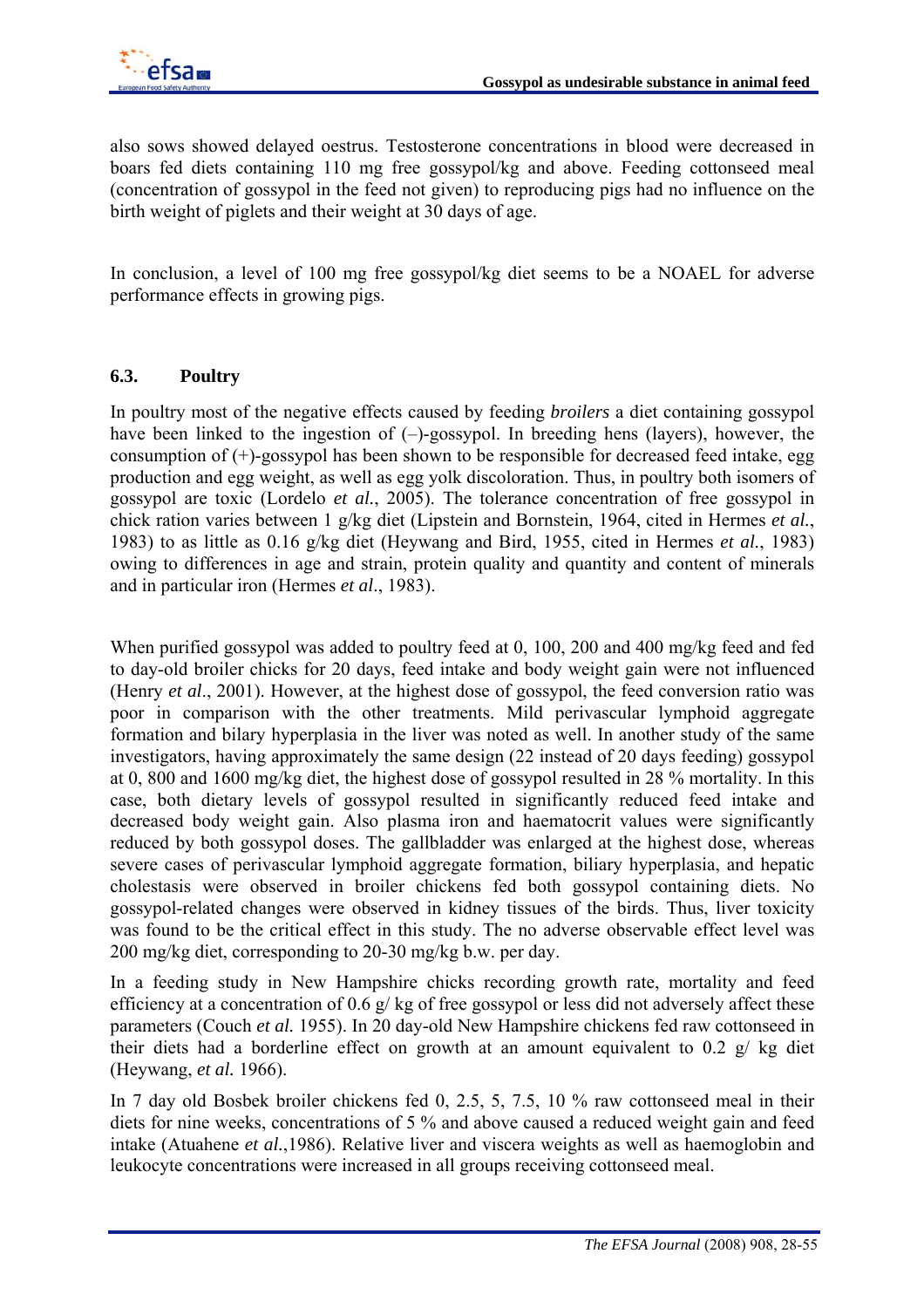

Dokki 4 and Plymouth Rock chickens fed cottonseed meal up to age 8 weeks at 0, 5, 10, 20 and 25 % in the ration were able to tolerate 0.34 g/kg of gossypol in the diet with 10 % cottonseed meal (Hermes *et al.*, 1983).

Lordelo *et al.* (2007) performed two small experiments in laying hens and broiler breeder hens to determine the relative toxicity of the individual gossypol enantiomers. In the first experiment, 25 individually caged Hy-Line W-36 forty-three-week-old laying hens were fed a standard corn-soy diet supplemented with 0, 200 and 400 mg/kg of the individual gossypol enantiomers for 20 days. In the second experiment, fifteen 44-wk-old broiler breeder hens were fed standard corn-soy-wheat diet supplemented with the individual gossypol enantiomers at 0 or 400 mg/kg diet for 18 days. Feed intake, egg production, egg weight, yolk discoloration and tissue levels of gossypol were determined. Both 200 and 400 mg/kg diet of (+)-gossypol reduced egg production and egg weight. Only laying- and broiler breeder hens fed (+)-gossypol produced eggs with a statistically significant severe yolk discoloration. There was no significant effect on eggs with  $(-)$ -gossypol. Total feed intake was significantly reduced in laying hens fed 400 mg/kg diet of (+)-gossypol. Broiler breeder hens fed the diet supplemented with (-)-gossypol consumed less feed than controls. In both experiments, tissue accumulation of  $(+)$ -gossypol was higher than the accumulation of  $(-)$ -gossypol, with the exception of the bile. No difference in the level of (+)-gossypol and (–)-gossypol was found in the excreta (Lordelo *et al.*, 2007).

In a feeding study, one-day-old broilers were fed 0, 7, 14, 21 and 28 % cottonseed meal in their diets, corresponding to 0, 0.13, 0.26, 0.39 and 0.53 g/kg diet of free gossypol, for 21 days (Gamboa *et al.*, 2001). The diets had equal amounts of lysine and methionine. The expander-solvent-extracted cottonseed meal contained 12.3 g/kg of total gossypol and 1.9 g/ kg of free gossypol. Body weight and cumulative feed to body weight ratios of the broilers were monitored and by 35 days of age the feed-to-body weight ratio of the broilers receiving 28 % seed meal were greater and by 42 days, the body weights were lover than those of the control.

A 16 week feeding trial in Japanese quail (Erturk *et al.*, 2004) soybean meal was substituted by extracted cottonseed meal (0, 2.5, 5, 7.5, 10, 12.5, 15, 17.5 %) and effects on laying performance and haemoglobin concentrations were examined. Egg production, egg weight, daily feed intake, feed efficiency ratio did not differ among treatments, whereas haemoglobin concentrations were lower at the two highest inclusion rates.

# **6.4. Rabbits**

The oral LD50 of the  $(\pm)$  gossypol acetic acid complex in rabbits is 350-600 mg/kg b.w. (Abou-Donia, 1976).

The effects of gossypol on semen quality, circulating testosterone and fertility were studied in Dutch-belted male rabbits (Sakesena *et al.*, 1981). Bucks fed daily with 80, 40, 20 mg/kg day gossypol died within 8-17, 23-35 or 35-84 days, respectively. The animals lost appetite and body weight, developed hind limb paralysis, breathing difficulties and collapsed while sitting in their cages. At autopsy, the liver and lungs were congested. Rabbits fed 10 mg/kg/day gossypol exhibited a survival time ranging from 77 to 250 days. Despite the severe toxic effects, weekly semen samples from all treated animals did not show any apparent change in sperm, number, motility and morphology. Likewise, gossypol-treated males mated to estrous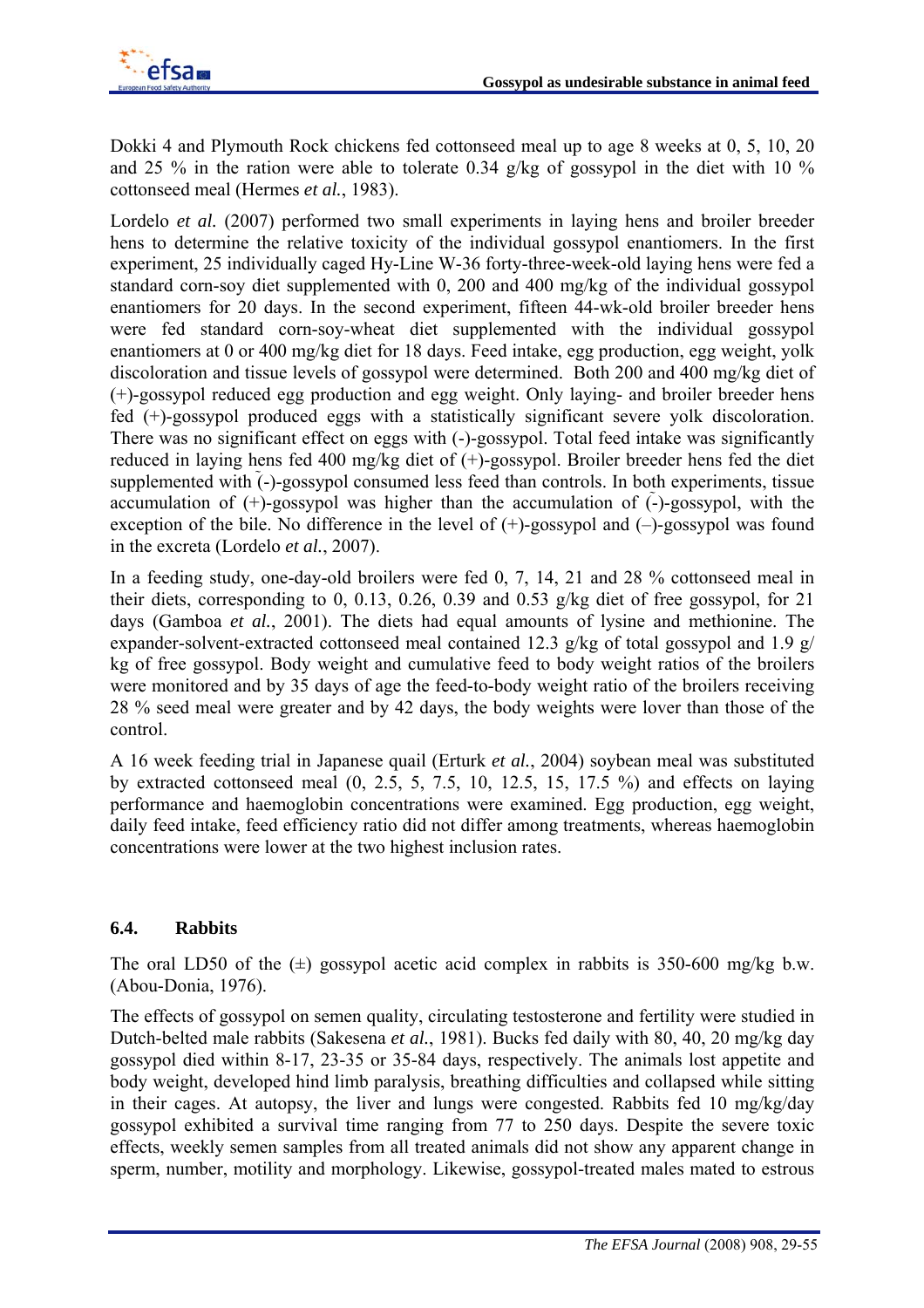does exhibited fertility comparable to vehicle-treated controls. Gossypol fed at a dose of 10 mg/kg/day for up to 35 weeks failed to induce sterility. By 12-20 weeks surviving male rabbits, fed 20 or 10 mg/kg/day gossypol, had substantially dose dependent reduction testosterone concentration (Sakesena *et al.*, 1981).

In male New Zealand white rabbits treated by gavage every other day with 4 and 20 mg /kg b.w. of gossypol for eight weeks, biochemical parameters such as electrolytes, protein, albumin, cholesterol and enzymes alanin aminotransferase (ALAT), lactate dehydrogenase (LDH) in seminal plasma were influenced by both doses of gossypol. Some of the changes were reversible (Shaaban *et al.*, 2008).

# **6.5. Dogs and cats**

Severe toxicity was observed in dogs fed 19 doses of 50, 100 and 200 mg/ kg b.w. of purified gossypol (Eagle, 1950).

Six dogs died after accidental ingestion of cottonseed bedding (Uzal *et al*., 2005). No clinical signs were observed before death. At post mortem, congested lungs and liver, and ascites were found, and upon histopathological examination multifocal myocardial degeneration and necrosis as well as severe pulmonary oedema and congestion of lungs, heart, liver and kidneys were found. The cottonseed bedding contained 1600 mg/kg of free gossypol. Gossypol was found in the stomach content, but the doses received were unknown.

In a case report, two hound-type dogs were admitted with terminal stages of heart failure. The dogs had received feed containing cottonseed meal daily in a dose of 5.4 to 5.7 mg/kg b.w. of free gossypol for an unknown duration (Patton *et al.*, 1985). One of the dogs had disseminated intravascular coagulopathy.

 The renal tubular toxicity of racemic gossypol was examined in 6 mongrel dogs (van Ypersele de Strihou *et al.*, 1988). The dogs were fed a synthetic electrolyte free diet supplemented with 2.5 mmol/ kg b.w. of sodium chloride. A potassium chelating agent was given in a single dose in the control period of 8-16 days after which the experiment started. Three female dogs were given 10 mg/day (about 0.5 mg/kg b.w.) for two weeks followed first by 20 mg/day for two more weeks, secondly by an interruption for ten days and then a dosage of 40 mg/day for an additional two weeks. Three male dogs received 40 mg/day for two weeks followed by 80 mg/day for two more weeks before sacrifice. The dogs tolerated the gossypol well. Pathological examination of the kidneys showed mild proximal tubular vacuolization similar to that seen in animals on a potassium free diet. Liver and heart remained normal. Renal excretion of K, Mg, Ca, phosphate and acid were unchanged and serum K remained within the ranges seen for animals on a K-free diet. Spermatogenesis was arrested in one of the three male dogs.

Cottonseed meal containing 26.6 % (266,000 mg/kg) total gossypol and 0.175 % (1,750 mg/kg) free gossypol was toxic when fed to adult dogs for an unspecified length of time; however, the equivalent oral dosage of free gossypol fed was  $\leq 6$  mg/kg/day (Merck Veterinary 2008, 2008, 2008, 2008, 2008, 2008, 2008, 2008, 2008, 2008, 2008, 2008, 2008, 2008, 2008, 2008, 200 http://www.merckvetmanual.com/mvm/index.jsp?cfile=htm/bc/211200.htm. (accessed

16.11.08).

No toxicological studies were identified for cats.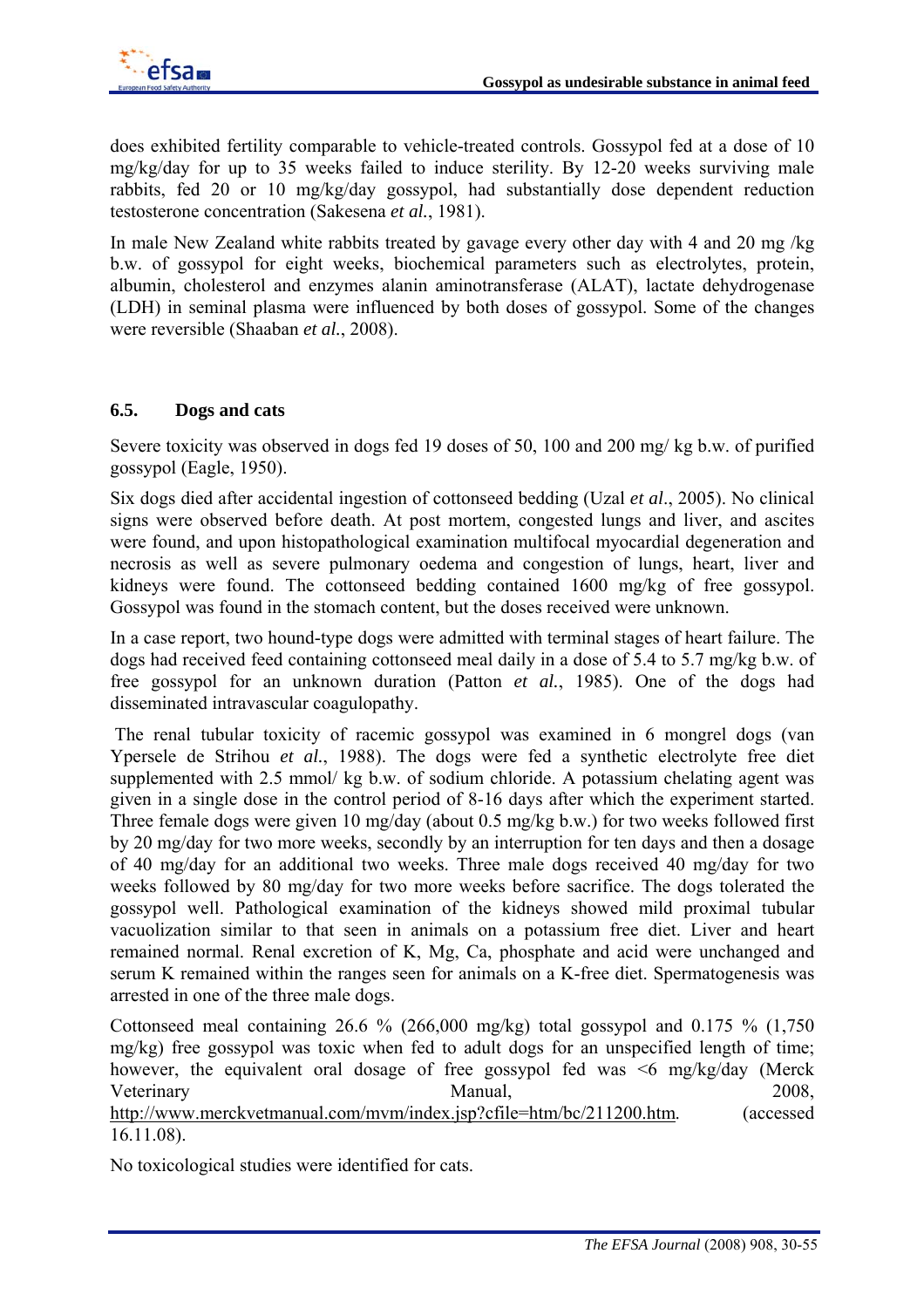

#### **6.6. Fish**

A purified basal diet supplemented with 0, 300, 600, 900, 1200, and 1500 mg gossypol/kg feed was fed to juvenile catfish twice daily for 12 weeks. The feeding caused final weight gain inversely related to the concentration of dietary gossypol with no effect on fish survival. Whole body moisture increased whereas lipids, body proteins and red blood cell count decreased with increasing dietary gossypol intake. The ratio of  $(+)$ - to  $(-)$ -gossypol isomers in the liver of the treated catfish was not altered, indicating a similar rate of metabolism of the two isomers. This study concluded that dietary gossypol concentrations of 300 mg/kg diet and above are toxic (Yildirim *et al.*, 2003).

In another study, juvenile catfish were fed for 10 weeks basal diets containing 0, 27.5 and 55 % solvent-extracted cottonseed meal, containing  $0$ ,  $0.34$  and  $0.67$  g/kg diet of free gossypol, as a replacement for 0, 50 and 100 % of solvent-extracted soybean meal and containing three levels of iron, 40, 336 and 671 mg/kg of ferrous sulphate hydrate (Barros *et al.*, 2002). Replacement by 55 % decreased feed intake, weight gain and feed efficiency ratio. Various haematological parameters were not affected by cottonseed meal. Iron influenced these parameters independently of the cottonseed meal.

Reproductive efficiency was examined in female rainbow trout fed diets containing cottonseed meal for 10 months at concentrations of 0, 0.14, 0,26, 0,42 and 0.62 g/kg feed of gossypol (Blom *et al.*, 2001). Growth and mortality were not affected. Haemoglobin concentrations and haematocrit values were dose-dependently reduced. The number of eggs was unaffected whilst the egg weight was reduced. Eye stage survival of embryos was low in all treated groups and a linear increase in females that produced no viable embryos (from 23.1 to 71.4 %) was observed. Gossypol was transferred to the eggs and high concentrations remained in the juveniles at swimming stage, 0.6 to 20 µg/g of gossypol for the groups fed the lowest and highest concentration of gossypol, respectively.

In another study in rainbow trout from the same research group (Rinchard *et al.*, 2003), the impact of cottonseed-meal containing diets on growth of progenies was examined. Reproductive performance was gender-specific and sperm fertilisation ability was significantly reduced when cottonseed meal exceeded 50 % protein replacement. Progenies from females fed a diet containing 50 % cottonseed meal grew slower than the other groups, whereas progenies from males fed with 25-75 % cottonseed meal grew significantly faster than progenies from males fed with 0 % or 100 % of cottonseed meal. This was not seen with cryo-preserved sperm from cottonseed-meal treated males. Significant amounts (0.001-0.01 g/kg wet b.w.) of gossypol were transferred to the sperm and embryos.

In a long-term feeding experiment with rainbow trout (35 months), fishmeal was substituted with cottonseed meal resulting in free  $(\pm)$ -gossypol concentrations of 0.14, 0.26, 0.43 and 0.62 g/kg in the diet (enantiomer ratio about 1:1), and no adverse effects on growth were found. Neither were concentrations of steroid hormones, reproductive performance, sperm concentration, motility, eyed-stage embryo survival in males affected. In female trout fertility and testosterone concentrations were negatively affected (Lee *et al.,* 2006). Gossypol concentration in wet muscle of trout receiving the highest dietary cottonseed meal ration was less than 1 µg/kg. It has also been reported that 200 µM gossypol inhibit motility and fertilizing ability of sperm of the yellow perch (Ciereszko and Dabrowski, 2000).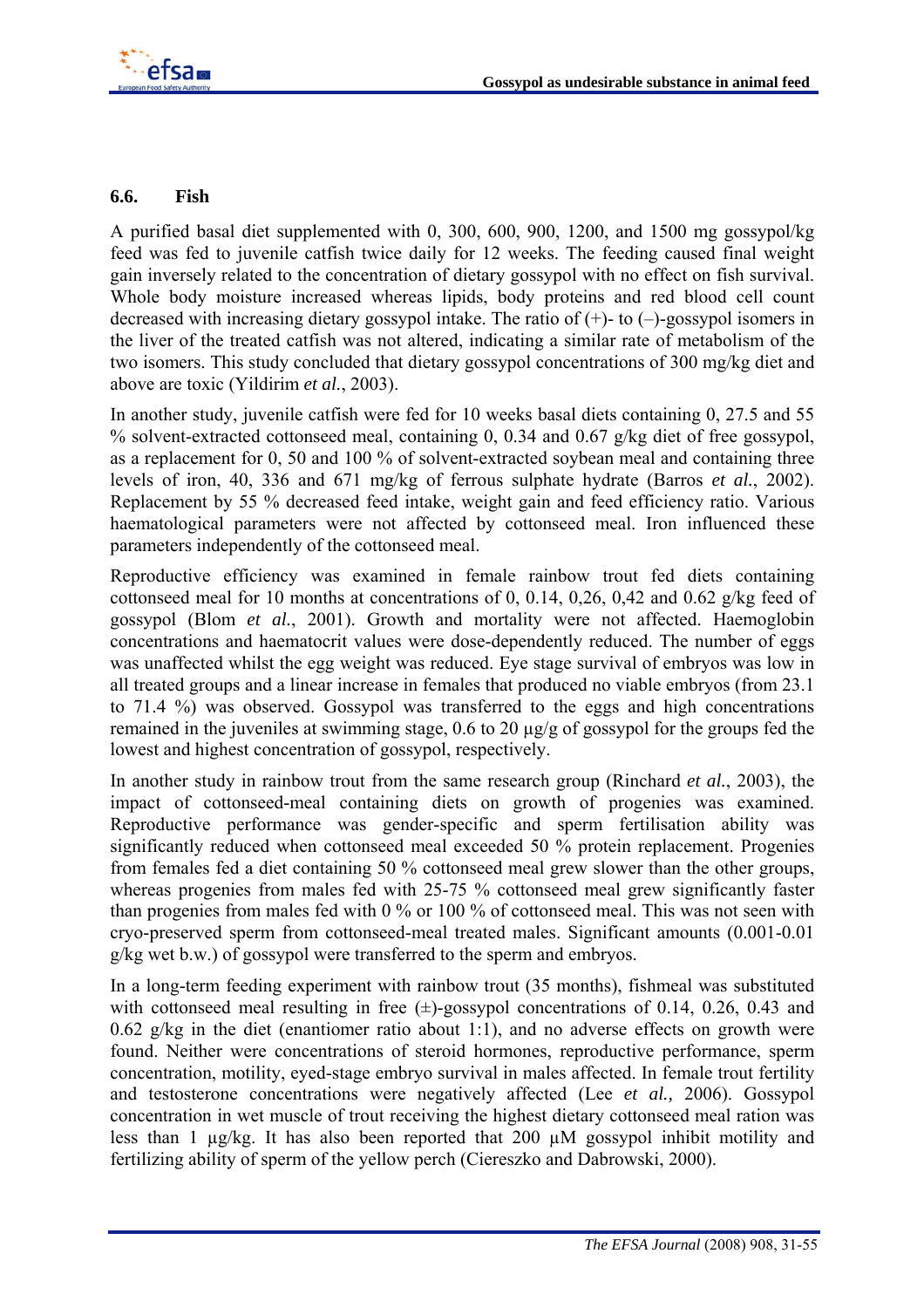

#### **7. Toxicokinetics**

The toxicokinetics of gossypol has been investigated in several species of experimental animals (rat, mice, dog, pigs, chicken) and in humans. This literature has been reviewed elsewhere and, in summary, there are considerable interspecies differences as well as differences between strains of test species in the absorption, distribution, biotransformation, and elimination of gossypol (Abou-Donia *et al.*, 1976; Wu *et al.*, 1986; Abou-Donia *et al.*, 1989; Jia *et al.*, 2008).

#### **7.1. Absorption and distribution**

The oral biovailability of racemic gossypol is 86 % in Fisher rats, 60 % in Sprague Dawley rats, 14 % in B6C3F mice, 12 % in CD2F mice and 31 % in dogs, and the volume of distribution is 200 ml/kg in Fisher rats, 50 ml/kg in Sprague Dawley rats, 1740 ml/kg in B6C3F mice, and 1190 ml/kg in dogs (Wu *et al.*, 1986; Abou-Donia *et al.*, 1989; Othman and Abou-Donia, 1988).

In a balance study, dogs were fed cottonseed meal or free gossypol in capsules (Bressani *et al.* 1964). For the dogs fed cottonseed meal, total gossypol was excreted almost quantitatively in faeces, whereas free gossypol in faeces was about 3.5 times the amount ingested indicating liberation of bound gossypol from cottonseed in the intestinal tract.

Chen *et al.* (1987) found a similar tissue distribution of (+)-gossypol and (-)-gossypol in rats, with highest concentrations in the liver, and smaller amounts in the spleen, lungs, blood, heart, and kidneys. Most of the compound was excreted in faeces. The half-lives of (+)- and (–)-gossypol were 18.4 and 13.5 hrs, respectively, after oral administration, and 7.8 and 4.0 hrs, respectively, after intravenous (i.v.) administration.

The preferential accumulation of gossypol in the liver has also been studied in several livestock animals, such as in sheep (Morgan 1990), swine (Sharma *et al.*, 1966), broiler chickens (Gamboa *et al.*, 2001; Gamboa *et al.,* 2001a) and rainbow trout (Roehm *et al.,* 1967). In broiler chicken, the tissue distribution of gossypol was investigated in broilers fed for 21 days diets with cottonseed meal (total diets containing 0.03-0.18 % of free gossypol (92-504 mg/kg diet) and 0.97-1.46 % total gossypol  $(2,626-4,085 \text{ mg/kg}$  diet), and with similar concentrations of digestible methionine and lysine as in control feed without gossypol. The concentration of gossypol increased linearly in plasma, liver, kidney, and muscle with dietary levels of free gossypol. Liver had the highest concentration of total gossypol (71.4- 313.6 mg/kg dry matter) followed by kidney (9.2 to 36.3 mg/kg dry matter), plasma (3.0-14.6 μg/ml), and muscle (2.1-9.8 mg/kg dry matter). The proportion of (-)-gossypol was higher than that of (+)-gossypol by 16-27 % in all tissues (Gamboa *et al.*, 2001; Gamboa *et al.,* 2001a). In catfish, gossypol concentration in the liver was shown to be linearly correlated to the dietary level (300-1500 mg/kg) (Yildirim *et al.,* 2003).Gossypol has also been shown to be transferred from breast milk in rats to the neonatal rat (Lin *et al.*, 1992).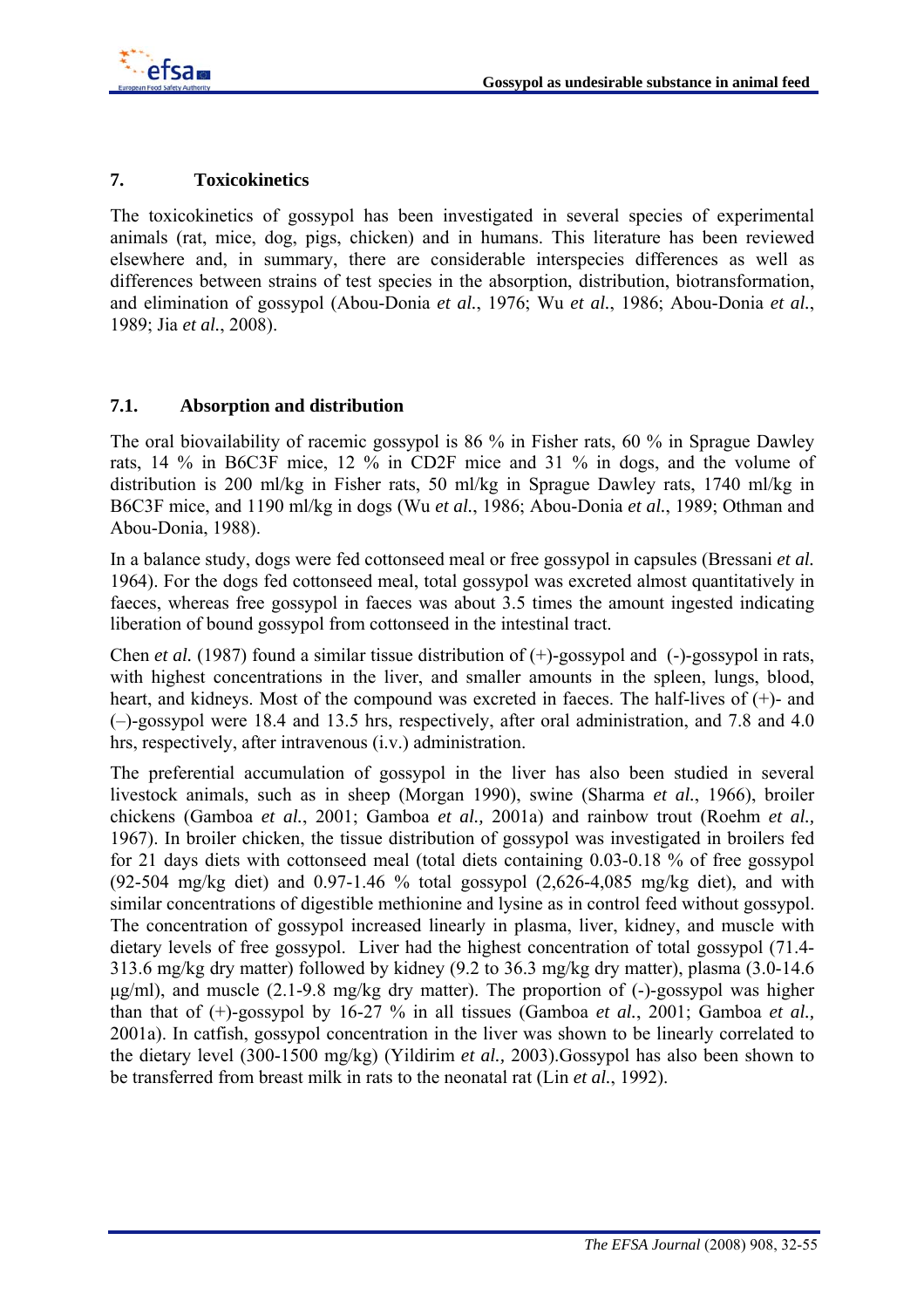

#### **7.2. Biotransformation and elimination**

After absorption in the gastro-intestinal tract, gossypol is metabolised in the liver mostly by glucuronidation, sulphation and oxidation. No quantitative excretion data in different species are currently available (Abou-Donia, 1976; Jia *et al.*, 2008).

Jia *et al*. (2008) studied the metabolism and toxicokinetic profiles of gossypol by liquidchromatography/mass spectrometry/mass spectrometry (LC/MS/MS). (±)-Gossypol and (–) gossypol showed comparable toxicokinetic profiles and bioavailability (13-18 %) following oral administration to mice. In dogs, rats, and swine, administered gossypol is mainly excreted in faeces as determined by radioactivity measurements following administration of  $\int_{0}^{14}$ C]gossypol (racemate); a minor portion of the radioactivity (10-20 % in rats) was exhaled (Abou-Donia, 1976). The biological half-lives in hens, pigs and rates were 30, 78 and 48 hrs, respectively, being shortened to 23 h when gossypol was coadministered with iron (Abou-Donia, 1976). A proportion of gossypol excreted in urine is small. In urine of pigs fed [<sup>14</sup>C]gossypol, gossypol was found as unconjugated metabolites, glucuronides, and sulfates. However, no quantitative data on these metabolites were available. After 4 hours incubation, 10-15 % of gossypol remained in mouse and rat plasma, and only 1-4.7 % in human and dog plasma. The *in vitro* metabolism in liver microsomes suggested that gossypol was rapidly degraded: after incubation for 1h at 37°C the remaining gossypol accounted for 19.2 % and 23.9 % in mouse and human liver microsomes, respectively. The relatively long half-life of gossypol observed after oral (*p.o.*) administration to humans and animals (see Table 5) may be explained by high plasma and tissue protein binding that prevents gossypol to be cleared from the blood stream as an unbound free molecule (Abou-Donia, 1976; Jia *et al*., 2008).

Considerable interspecies differences exist in the elimination of gossypol as it is illustrated in Table 5. After oral administration of 20 mg of the gossypol racemate, (+)- or (–)-gossypol in humans, elimination of the racemate and  $(+)$ -gossypol was very slow, 286 and 133 hours, respectively, whereas the biologically active  $(-)$ -gossypol enantiomer was eliminated very rapidly, having a half-life of 4.6 hours (Wu *et al.*, 1989). In spite of a much shorter half life of the (–)-enantiomer (29 fold less), the differences in the area-under the plasma concentration curve differed much less between (+)- and (–)-gossypol (only 5-fold ), indicating a lower plasma concentration of (+)-gossypol (Jia *et al.*, 2008). The terminal half-life of racemic gossypol in F-344 rats administered 10 mg/kg b.w. orally as a single dose, or as daily doses for 14 days was 4.3 and 139 hours, respectively (Abou-Donia *et al.*, 1989). In Sprague Dawley rats, the elimination half-life, after multiple doses of gossypol racemate, has been reported to 102 hours (Othman and Abou-Donia, 1988). Administration of a single oral dose of <sup>14</sup>C-labeled gossypol racemate to monkeys (2 mg/kg), dogs (2 mg/kg), rats (15 mg/kg), and mice (40 mg/kg), resulted in plasma half-lives of  $(\pm)$ -gossypol that were 11, 45, 16.5, and 31 hours, respectively (Tang *et al.*, 1980). After *i.v.* injection of free (+)- and (–)-gossypol to rats, the respective half-lives of the free  $(+)$ - and  $(-)$ -gossypol were 7.80 hours and 3.96 hours (Chen *et al.,* 1987). Another study on mice reported half lives after a single and after multiple oral doses of 10 mg/kg b.w. to be fairly similar, 36 and 20.4 hours, respectively (Abou-Donia *et al.*, 1989). The faeces was confirmed as the primary route for elimination of gossypol in rats by Chen *et al.* (1987). In dogs, oral bioavailability of the racemate was around 30 %, and the half life and volume of distribution of the (+)-gossypol enantiomer were 5-6- fold longer than for the (–)-gossypol enantiomer. The clearance of both enantiomers was similar to the racemate (Wu *et al.*, 1986).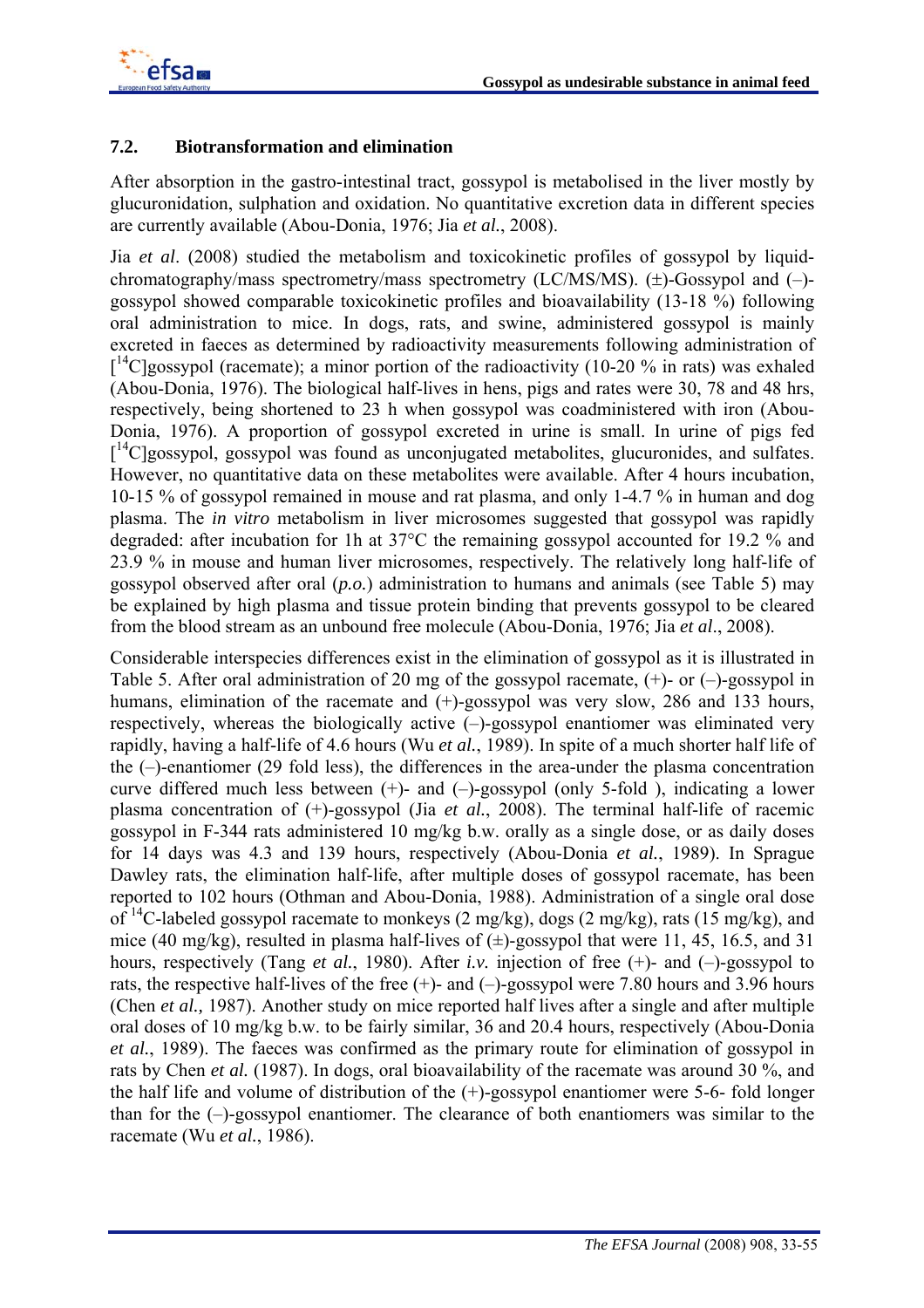

|                    |               | $(\pm)$ -gossypol |      |                            | (-)-gossypol  |    |     | (+)-gossypol  |    |
|--------------------|---------------|-------------------|------|----------------------------|---------------|----|-----|---------------|----|
| Species            | F             | $T_{1/2}$ (h)     | CL   | F                          | $T_{1/2}$ (h) | CL | F   | $T_{1/2}$ (h) | CL |
|                    | $\frac{1}{2}$ |                   | 1V   | $\left(\frac{0}{0}\right)$ |               |    | (%) |               |    |
| Human              |               | 286               |      |                            | 4.55          |    |     | 133           |    |
| <b>Rat Sprague</b> | 60            | 64.8              | 160  |                            |               |    |     |               |    |
| <b>Dawley</b>      |               |                   |      |                            |               |    |     |               |    |
| <b>Rat Fisher</b>  | 86            | 4.3               | 1840 |                            |               |    |     |               |    |
| Mouse B6C3F        | 14            | 36                | 1230 |                            |               |    |     |               |    |
| <b>Mouse CD2F</b>  | 12            |                   |      |                            |               |    |     |               |    |
| Dog                | 31            | 59                | 32   |                            | 16.6          | 50 |     | 79.5          | 50 |
| <b>Cows</b>        |               | 40-67             |      |                            |               |    |     |               |    |
| Pig                |               | 78                |      |                            |               |    |     |               |    |
| <b>Chicken</b>     |               | 30                |      |                            |               |    |     |               |    |

### Table 5. **Interspecies differences in the pharmacokinetics of gossypol**

Vd is expressed in ml/kg (intravenous route); CL iv is expressed in ml/h/kg (intravenous route)

#### **8. Carry-over and residues**

Several studies have investigated the tissue levels of gossypol in different species after feeding diets containing cottonseed or products thereof. In chickens, gossypol levels in kidney, liver, muscle, and eggs have been reported (Gamboa *et al.*, 2001; Gamboa *et al.*, 2001a; Lordelo *et al.*, 2005; 2007). In broiler chicken fed for 21 and 42 days a standard cornsoy wheat diet supplemented with 0, 100, 200, 300 and 400 mg/kg free gossypol as the racemic mixture or the individual  $(+)$ - or  $(-)$ -enantiomers, residues (dry weight) were measured in muscle, liver and kidney. A linear relationship between gossypol levels in feed and the remaining gossypol residues (liver, kidney, muscle) at 21 days in the broiler chicken tissues was found  $(R^2>0.99)$  as illustrated in Figure 5 for the muscle.

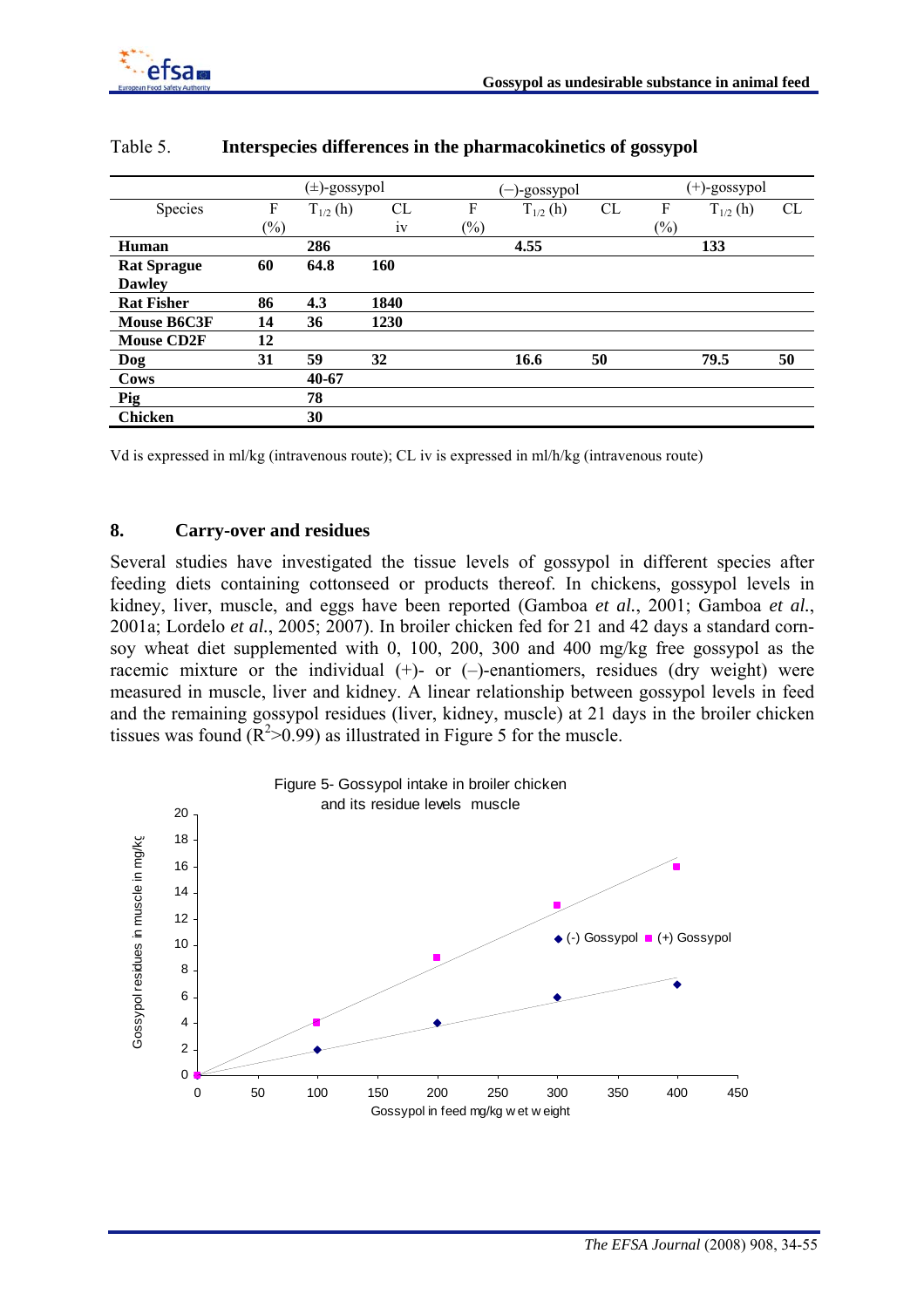Using the data of Lordelo and coworkers (2005, 2007), tissue concentrations of gossypol after feeding broiler chicken diet containing free gossypol at the maximum permitted levels (MPL) in complete feed (100 mg/kg), and the MPL in cottonseed meal (1200 mg/kg) at the recommended maximum inclusion rates (2.5 %) giving 30 mg/kg feed (see Table 4), can be extrapolated for three theoretical scenarios:

1. Broiler chickens are fed the MPL in complete feed (100 mg/kg), which would correspond to 50 mg/kg of  $(+)$ -gossypol and  $(-)$ -gossypol as shown in Appendix 1 (wet weight), assuming a ratio of 1:1 between the enantiomers in the feed. Total levels of  $(+)$ - and (–)-gossypol in broiler liver, kidney and muscle can be extrapolated with respective values of 32.7, 6.3, 1.1 mg/kg.

2. Broiler chickens are fed the MPL of cottonseed meal (1200 mg/kg) at the recommended maximum inclusion rates of cottonseed meal in the complete feeding stuffs (2.5 %), which would correspond to 30 mg/kg for  $(+)$ - and  $(-)$ -gossypol, assuming a ratio of 1:1 between the enantiomers in the feed. Total levels of  $(+)$ - and  $(-)$ -gossypol in broiler liver, kidney and muscle can be extrapolated with respective values of 10.8, 2.1, 0.39 mg/kg.

3. Processing, i.e. treating defatted cottonseed meals with moist heat (which is routinely done during pelleting according to good agricultural practice), will reduce the levels of free gossypol considerably (to values of 0.1-0.2 %). However, such treatment reduces protein digestibility, and protein sparing processing such as extrusion of the cottonseed results in a reduction of gossypol concentration by 71-78 %, leaving 22-29% of the initial concentration in a batch of cottonseed meal. According to the MPL in complete feed (100 mg/kg) and the recent EU statutory limits for free gossypol in cottonseed meal and maximum recommended inclusion in broiler chicken feed (content in total feed 30 mg/kg), and taking into account 29 % remaining free gossypol after processing as the worst case scenario, the residue levels presented in scenario 1 and 2 would be further reduced to approximately one third. These are shown in Table 6 (wet weight) assuming a ratio of 1:1 between the enantiomers in the feed.

# Table 6. **Gossypol residues in chicken (wet weight) fed the current maximum levels in cotton and maximum inclusion rates (100 mg/kg) with and without protein sparing processing**

| Organ         | Total residue levels in mg/kg<br>wet weight after feeding with<br>100 mg/kg of gossypol in<br>processed feed<br>without protein sparing<br>processing | Total residue levels in mg/kg wet<br>weight after feeding with 30 mg/kg<br>of gossypol in processed feed<br>without protein sparing processing | Total residue levels in mg/kg<br>wet weight after feeding with<br>$30 \text{ mg/kg}$ of gossypol in<br>processed feed<br>with protein sparing<br>processing |
|---------------|-------------------------------------------------------------------------------------------------------------------------------------------------------|------------------------------------------------------------------------------------------------------------------------------------------------|-------------------------------------------------------------------------------------------------------------------------------------------------------------|
|               | Sum of $(+)$ and $(-)$ gossypol                                                                                                                       | Sum of $(+)$ and $(-)$ gossypol                                                                                                                | Sum of $(+)$ and $(-)$ gossypol                                                                                                                             |
| <b>Liver</b>  | 32.7                                                                                                                                                  | 10.8                                                                                                                                           | 3.6                                                                                                                                                         |
| <b>Kidney</b> | 6.3                                                                                                                                                   | 2.1                                                                                                                                            | 0.7                                                                                                                                                         |
| <b>Muscle</b> | 1.14                                                                                                                                                  | 0.39                                                                                                                                           | 0.13                                                                                                                                                        |

In the liver of pigs fed an experimental diet containing 80 mg/kg free gossypol for 90 days, the average concentrations were 52.3 and 54.0 mg/kg for the free and bound gossypol, respectively. The concentration of gossypol in feed was above the maximum levels allowed in finishing pigs (36 mg/kg) or sows (60 mg/kg). These levels were higher in animals fed a diet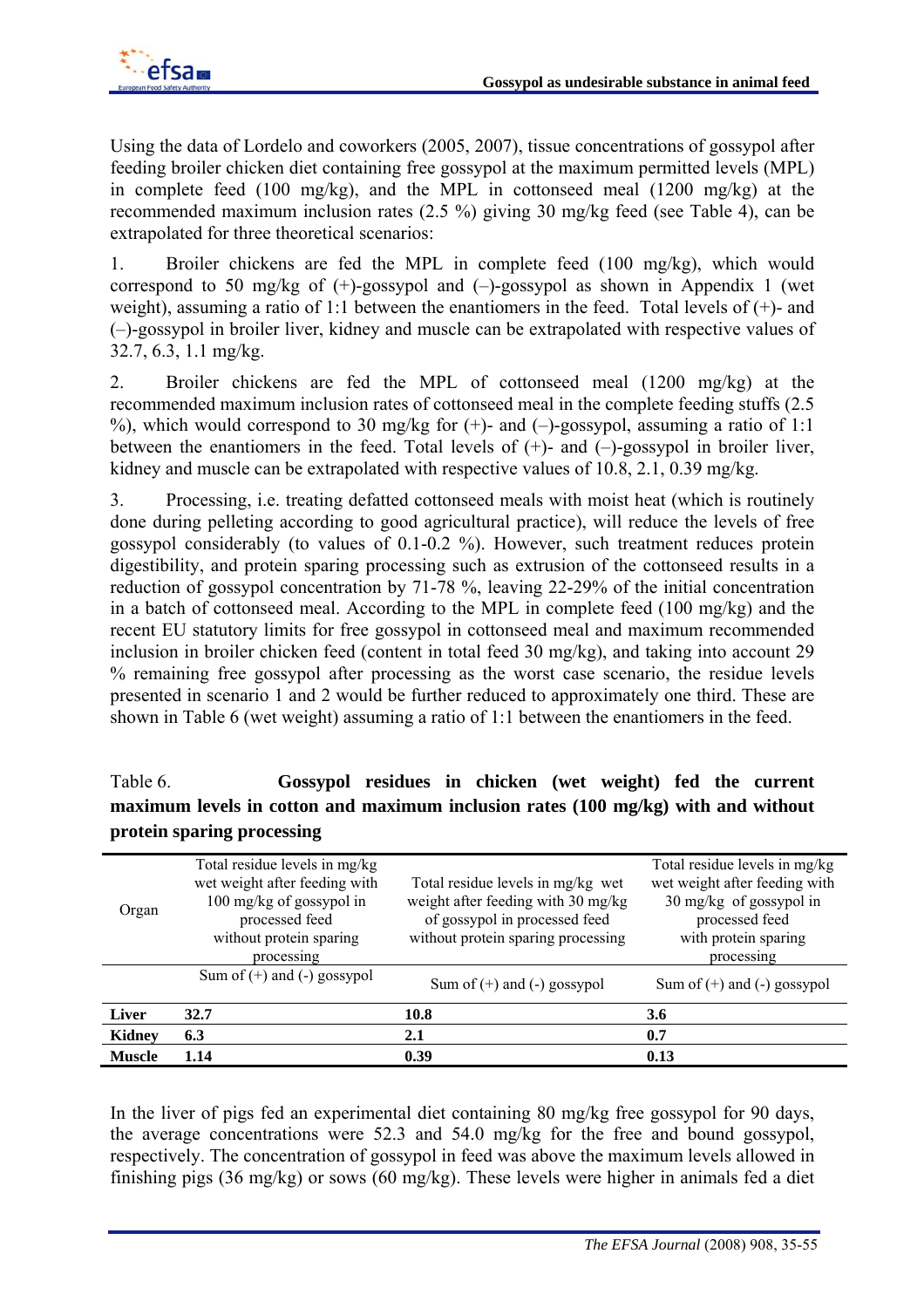

containing 244 and 400 mg/kg feed of gossypol with 75.3, 67.7 mg/kg wet weight (free form) and 88 and 84 (bound form) mg/ kg wet weight, respectively (Clawson and Smith, 1966).

In cows fed either direct solvent extracted cotton-seed meal or screw-pressed cottonseed meal diets for 14 weeks corresponding to a free/total gossypol intake of 6.6/251 and 42.7/273.3 mg/kg b.w., respectively, resulting concentrations of free/total gossypol in the liver of 59/139 and 94/2030 mg/kg, respectively, were found (Lindsey *et al.*, 1980). There is also evidence for a carry over of gossypol in meat and meat products in other ruminants such as lamb (Kim *et al.*, 1996).

Overall, these studies indicate that gossypol is transferred from feed to edible tissues in foodproducing animals.

## **9. Human dietary exposure**

There are no data on gossypol in food of animal origin on the European market. There is also a general lack of quantitative data on transfer rates of gossypol in feed to edible tissues of animals fed gossypol containing feed.

Based on experimental studies on broiler chickens fed a diet containing gossypol, in which gossypol concentrations were determined in various tissues (Lordelo *et al* 2005, 2007; see sect. 8), theoretical calculations for different scenarios of gossypol in feed were performed. The concentrations of gossypol in broiler muscle and liver were then combined with data on meat and offal consumption from the Concise European Food Consumption Data Base (EFSA, 2005; 2008).

#### *Scenario 1*

Gossypol concentrations in tissues from broiler chickens (section 8) fed a diet containing the maximum permitted level of free gossypol in complete feed for poultry (100 mg/kg).

Food consumption of the average consumers and the high consumers  $(95<sup>th</sup>$  percentiles) of meat and offal from sixteen member states were available. Overall, average consumers could occasionally be exposed to 0.0109-0.109 mg/kg b.w. per day of gossypol, whereas exposure of high consumers would range from 0.033-0.2 mg/kg b.w. per day with the exception of one data set (Slovakia) with the exposure of 0.33 mg/kg b.w. per day.

#### *Scenario 2*

Gossypol concentrations in tissues from broiler chickens (section 8) fed a diet containing the maximum permitted level of free gossypol in cottonseed meal and the maximum recommended inclusion rate (2.5 %) in feed for poultry (30 mg/kg).

Overall, average consumers could occasionally be exposed to 0.0036-0.036 mg/kg b.w. per day of gossypol, whereas for high consumers occasional exposure would range from 0.01-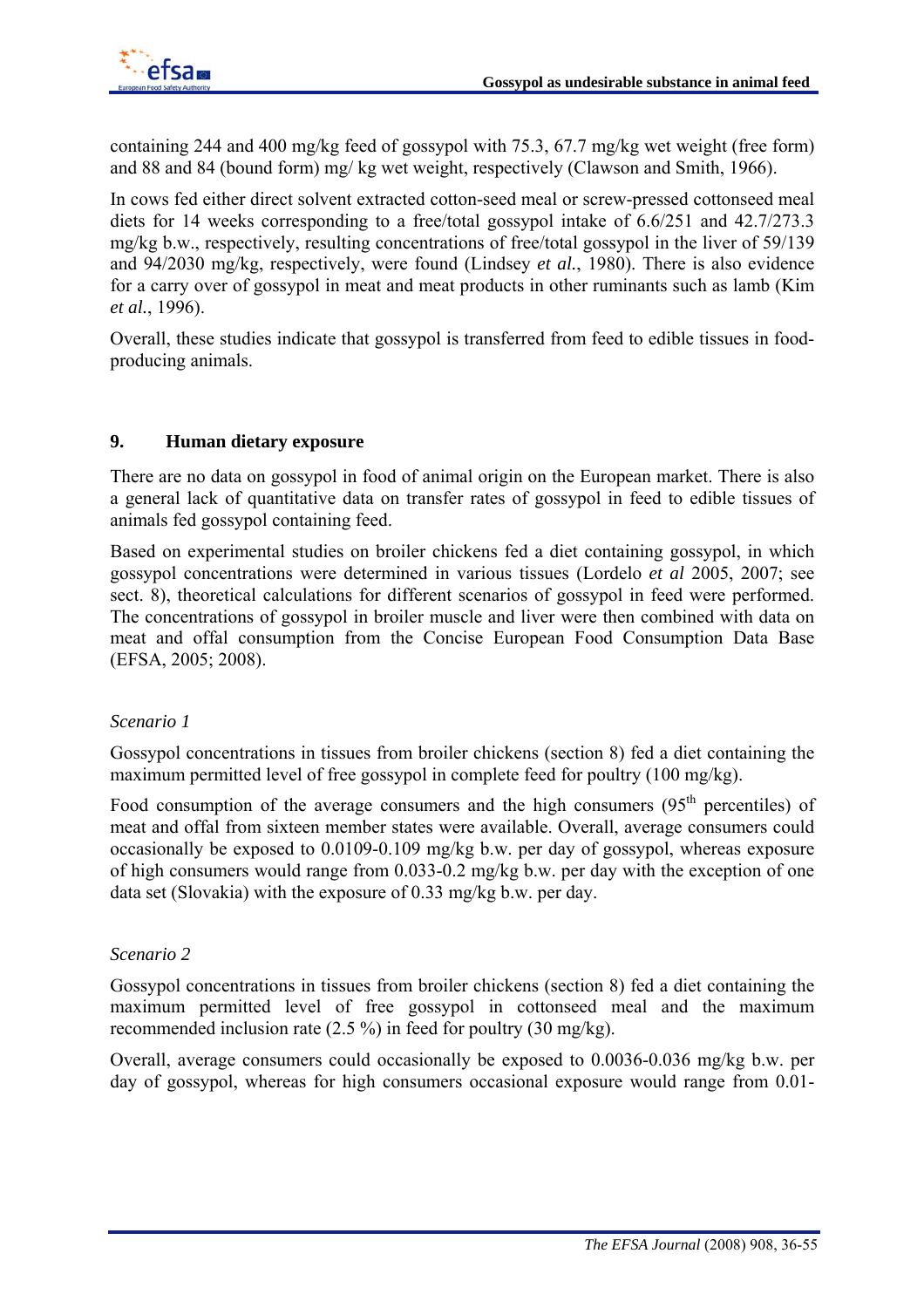

0.06 mg/kg b.w. per day with the exception of one data set  $(Slovakia)^{17}$  with 0.11 mg/kg b.w. per day.

## *Scenario 3*

In this scenario, protein sparing processing of cottonseed meal leading to a minimal reduction in free gossypol of 70 % is applied. Using the maximum recommended inclusion rate corresponding to 30 mg/kg feed and outlined in scenario 2, this would lead to intakes of  $0.001 - 0.01$  mg/kg b.w. per day of gossypol for average consumers, whereas high consumers' occasional exposure would range from 0.003-0.018 mg/kg b.w. per day with the exception of one data set (Slovakia) with 0.033 mg/kg b.w. per day.

In addition, it should be noted that the bioavailability of gossypol in food products of animal origin is not known. Furthermore, food preparation by cooking would most likely cause binding of gossypol to proteins and make the gossypol less bio-available.

Using the data on occasional hypothetical gossypol exposure obtained in scenarios 2 and 3, and taking into account the binding of gossypol during food preparation, it is clear that the exposure would be below the lowest dose of 0.12 mg/kg b.w. per day of free gossypol in humans that resulted in clinical effects upon prolonged exposure.

On the other hand it is clear that the current regulation on gossypol in animal feed does not reflect current practice by feed manufacturers in Europe. Furthermore, the present regulation on gossypol in feed is not adequate with regard to public health.

In some developing countries, live stock is to a large extent fed with cottonseed products with high levels of gossypol and its transfer to edible tissues might represent a hazard for human health.

#### **CONCLUSIONS AND RECOMMENDATIONS**

#### **CONCLUSIONS**

 $\overline{\phantom{a}}$ 

#### *Chemistry, occurrence in plants and parts used as feed materials*

• Gossypol is produced by cotton plants, conferring resistance of the plants to insect damage. Two enantiomers [(+) and (–)] of gossypol exist. (+)-Gossypol has the (*S*) configuration, and (–)-gossypol the (*R*)-configuration. Cottonseeds, a by-product of cotton fibre production, are rich in oil and proteins and are therefore used for oil production and

<sup>&</sup>lt;sup>17</sup> The consumption of meat in Slovakia is reported to be more than 200 g/day in average and more than 600g per day at the 95th percentile. Such levels are due to specific survey methodology and are unlikely to reflect regular behaviours.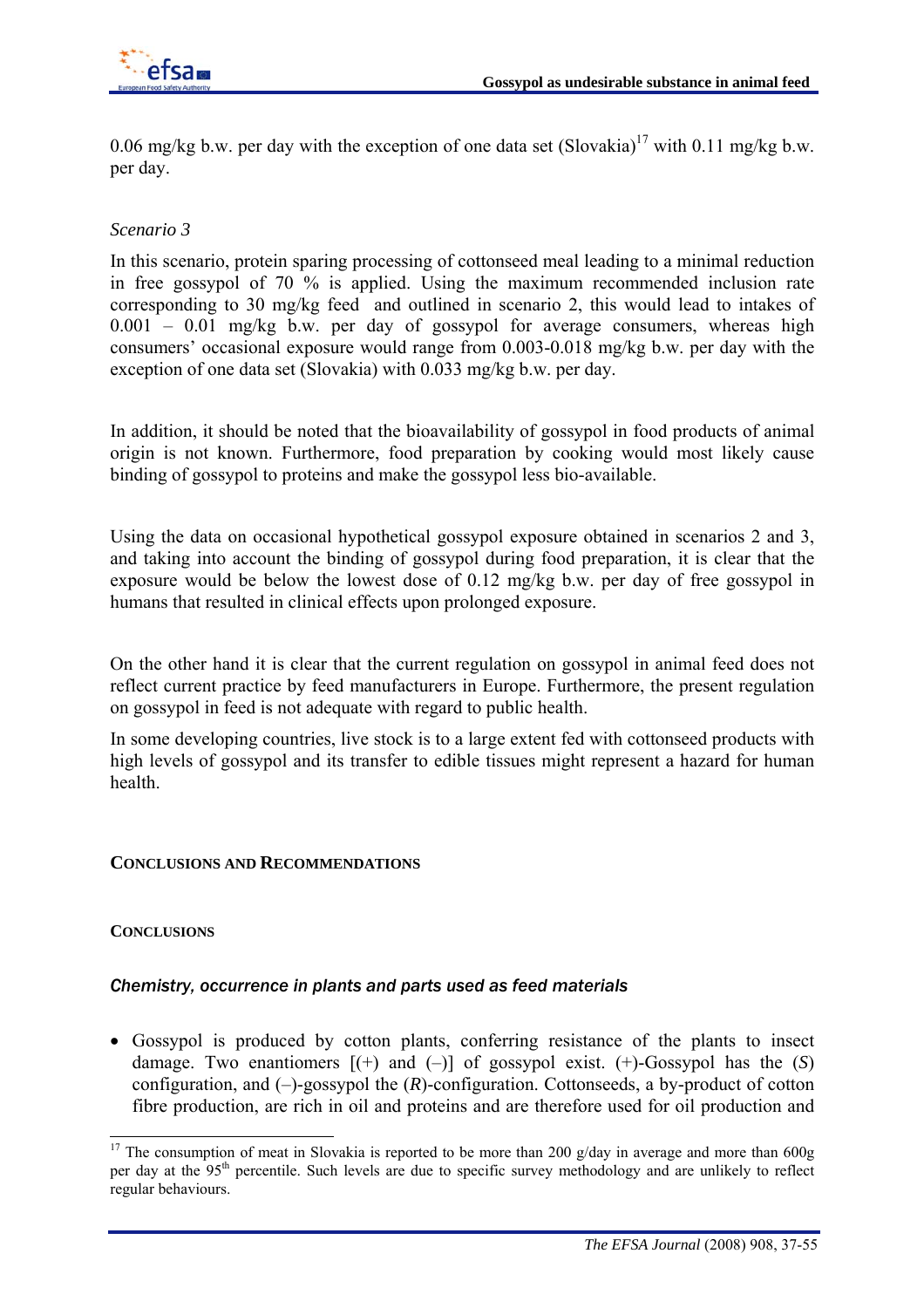

as a feed supplement. Although cotton plants also contain other terpenoids related to gossypol, their contents are low and the biological effect of cottonseed products is practically confined to gossypol.

- Seeds of commercial cotton plants in the form of unprocessed cottonseeds and processed cottonseed meal or cakes are the only important source of potential contamination of feed with gossypol.
- Cottonseed and cottonseed products contain gossypol in two forms: free gossypol, which is readily extractable with solvents, and bound gossypol. The latter form, representing mainly covalent adducts of gossypol to proteins, can be (partially) liberated by heating with acids.
- According to the current official EU method of analysis of gossypol, the compound is quantified in feed by a spectrophotometric method as an adduct with aniline. This method is old and not selective for gossypol.
- Levels of total and free gossypol in cottonseed meal or cake are lower than in the parent seeds, and depend on the processing method used, which includes removal of the fibres and oil extraction. Steam and heat, and oil extrusion reduce free gossypol concentrations, and commercial production of cottonseed meals with low levels of free gossypol is now achieved routinely with only 0.1-0.2 % remaining as free gossypol.

#### *General toxicological effects*

- Gossypol shows moderate acute toxicity by the oral route in most species with  $LD_{50}$  of 2400-3340 mg/kg for rats, 500-950 mg/kg for mice, 350-600 mg/kg for rabbit, 550 mg/kg for pigs and 280-300 mg/kg for guinea pigs. Signs of acute gossypol toxicity are similar in all animals and include dyspnoea. Prolonged feeding has been shown to induce anorexia and decreased growth rate. Gossypol is less toxic in ruminants. Generally (–)-gossypol is more biologically active than (+)-gossypol, which is more slowly eliminated.
- The main target organ of gossypol toxicity following repeated exposure is the testis. Doseand time-dependent reduction in sperm motility, inhibited spermatogenesis and depressed sperm counts have been observed. Suppressed spermatogenesis in humans is irreversible, particularly in males with varicocele. Gossypol can also disrupt the oestrus cycle, pregnancy and early embryo development. Gossypol can also affect the liver, heart and thyroid gland.
- Gossypol is not genotoxic and it did not induce tumours in non standard carcinogenicity studies (six months and one year) in rats.
- No health-based guidance value (ADI, TDI) has been established for gossypol. The lowest doses inhibiting spermatogenesis in humans and monkeys were 0.12 and 0.35 mg/kg b.w., respectively.
- The Panel confirms that the adverse effects of gossypol in animals are associated with its free fraction.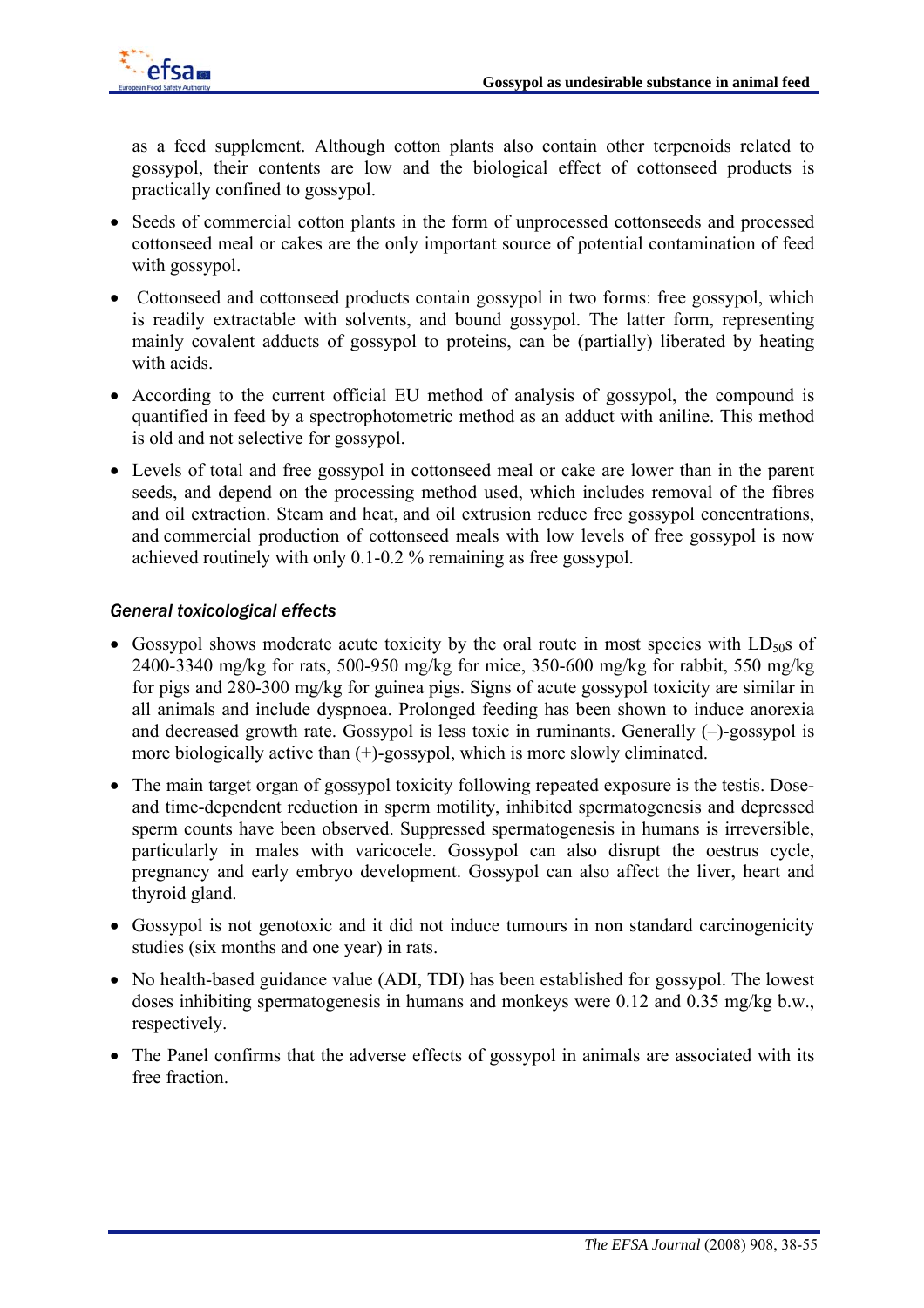

### *Adverse effects of gossypol in target animals*

• Ruminants

# *Cattle*

A NOAEL of 200 mg free gossypol/kg diet corresponding to 4-5 mg/kg b.w. per day was identified for clinical effects in calves. Dairy cows had no clinical adverse effects at doses up to 40 mg/kg b.w. Subclinical effects on erythrocyte fragility and inhibited embryo development occurred at doses of 13 and 18 mg/ kg b.w., whereas in bulls sperm production was adversely affected at a dose of 6 mg kg b.w. of free gossypol and above.

## *Sheep*

A LOAEL in sheep (lambs) of 2-3 mg/kg b.w. per day was identified based on histopathological lesions in the heart.

## *Goats*

Growth was adversely affected in dose-dependent manner in goats fed gossypol for 90 days at dose levels of 15 mg/ kg b.w. per day and above.

• Pigs

A NOAEL of 3 mg/kg b.w. per day was identified based on increased liver and heart weights.

• Poultry

Based on growth in broilers, the NOAEL was 200 mg/kg feed of free gossypol (corresponding to 20-30 mg/kg b.w. per day). At this dose, effects on egg production and egg weight were observed in egg laying hens (non-target species).

• Rabbits

Biochemical changes in seminal fluid were observed at 4 mg/kg b.w. per day.

• Dogs

Severe toxicity and lethality have been reported in dogs following accidental exposure to approximately 5 mg/ kg b.w. per day of free gossypol. No data were available for cats.

• Fish

A LOAEL of 140 mg/kg feed was identified based on reproductive effects.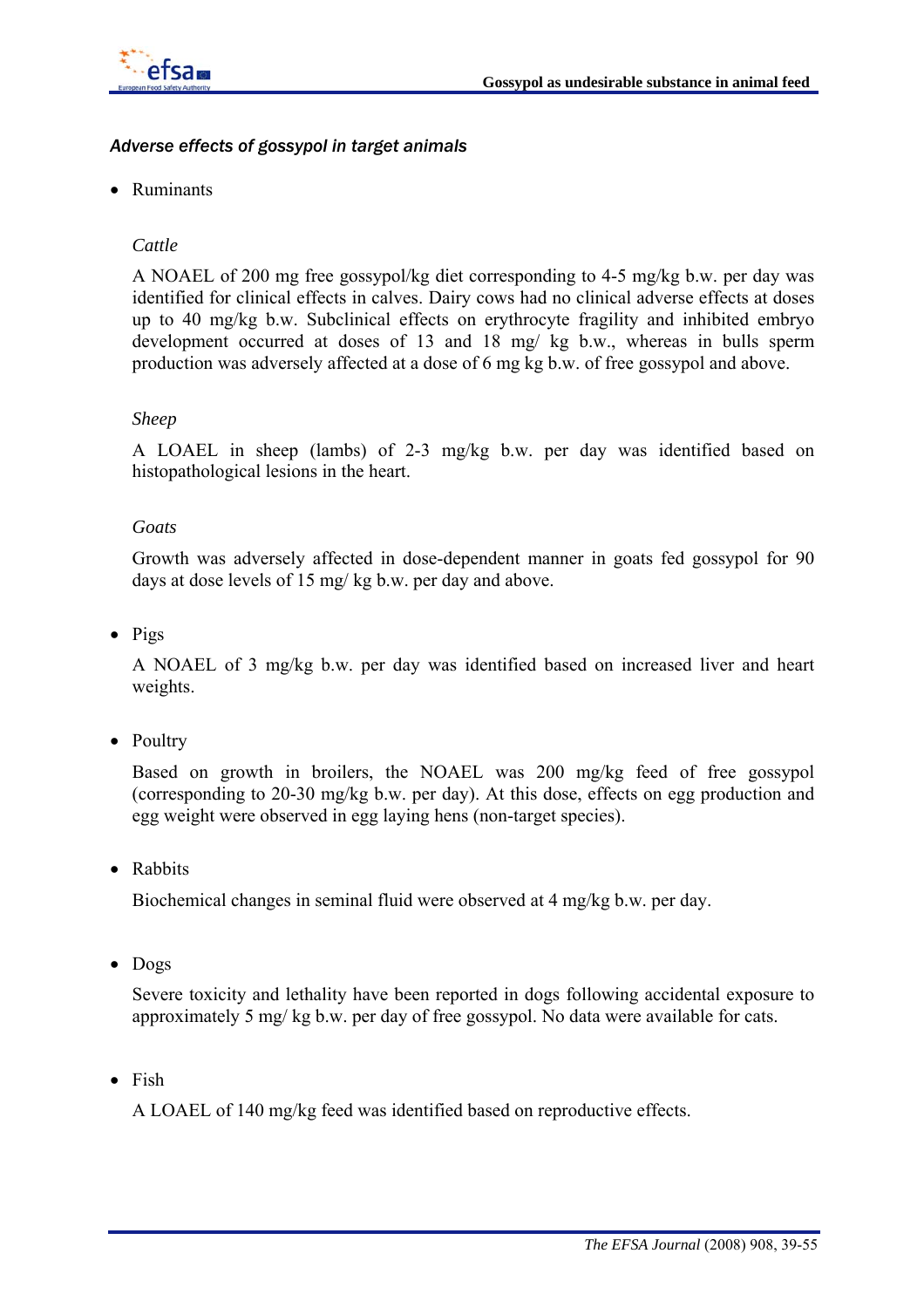

#### *Gossypol in feed materials*

- Current legislation includes maximum content for free gossypol in both cottonseed meal and complete feedingstuffs. Under normal feeding practices, the concentration in complete feedingstuffs will be less than half the maximum permitted level, even assuming the highest permitted concentrations in cottonseed meal and maximum recommended inclusion rates of the meal in livestock diets.
- The concentrations of free gossypol that theoretically could be reached according to the current legislation on maximum permitted concentrations in complete feeding stuffs would lead to an intake of gossypol that could result in adverse effects in livestock. The potential exposure to free gossypol, based on the maximum permitted concentration in cottonseed meal and recommended maximum inclusion rates in complete feed, would not be expected to result in adverse effects in ruminants, poultry and fish. However, not all monogastric livestock animals, *inter alia* pigs, have been fully investigated for potential reproductive effects.
- There is a lack of data on gossypol content (free and bound) in feed materials used for livestock in the EU. Information provided by the livestock feed industry indicates that amounts of cottonseed meal imported into the EU have declined significantly in recent years, and relatively little is now used as a feeding stuff for livestock in the EU. Industry sources confirm that it is not used as a feed for laying hens or fish.

#### *Fate in animals and carry-over*

- There are considerable interspecies and intraspecies differences in the absorption, distribution, biotransformation and elimination of gossypol. Free racemic gossypol is readily absorbed, whilst bound gossypol is liberated and absorbed to an unknown extent.. Gossypol is biotransformed in the liver by oxidation/reduction, hydrolytic and glucuronidation reactions. It is mainly excreted in faeces. The racemate and (+)-gossypol have a very long half-life, whereas (-)-gossypol is more rapidly cleared.
- Gossypol is transferred to edible tissues including muscle and offal of ruminants, poultry, and fish. It is also transferred into eggs and probably into cow's milk, as it is transferred to milk in rats. However, there is very little quantitative information on transfer rates. No information was identified on the bioavailability of gossypol (including bound gossypol) in food products from animals fed gossypol containing feed.

#### *Human exposure*

• Human exposure to gossypol through the consumption of food products from animals fed cottonseed derived products is probably low and would not result in adverse effects.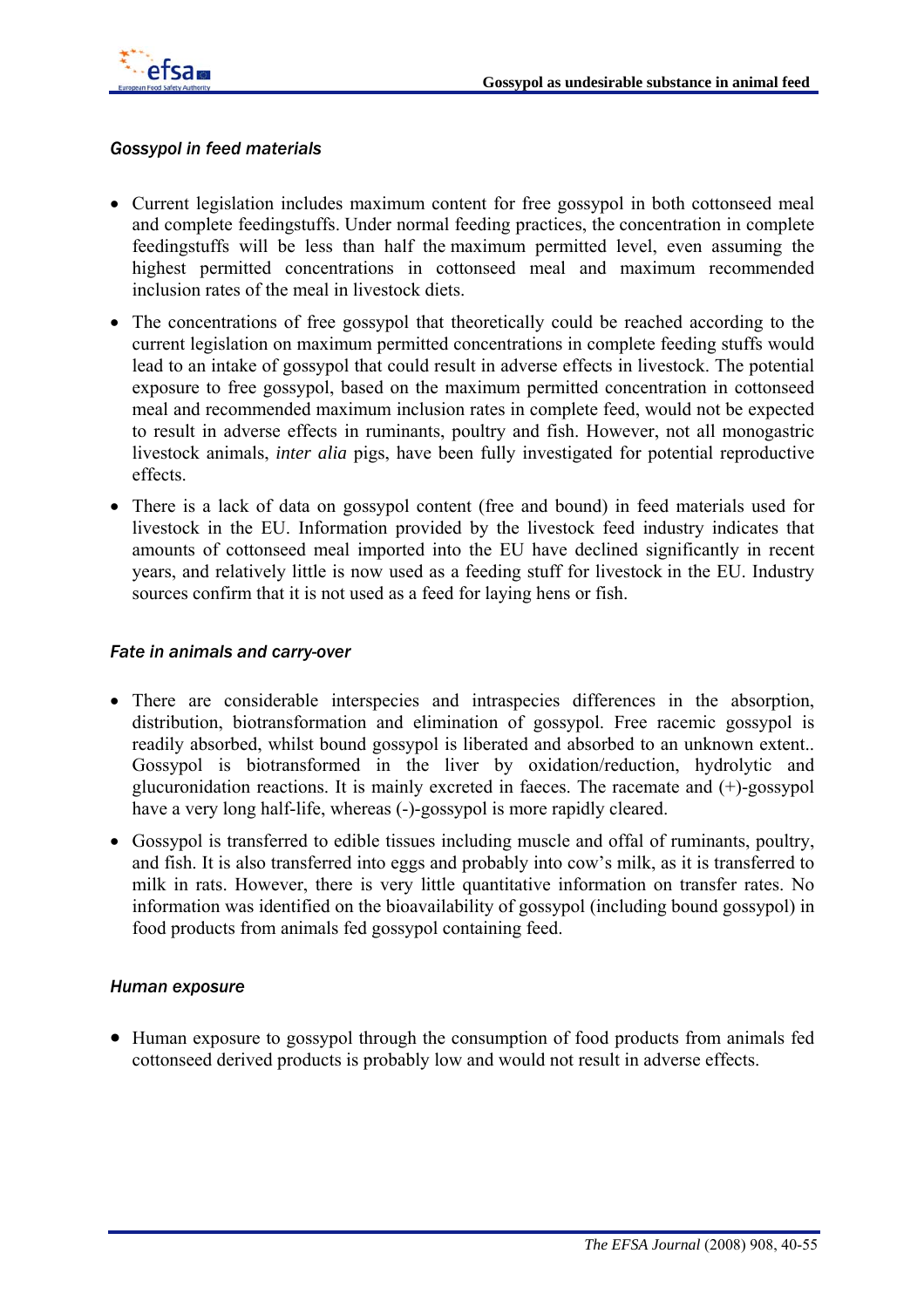

#### **RECOMMENDATIONS**

- Representative data on occurrence of gossypol in animal feed, using validated analytical techniques, are needed. Because of the variability in content, cottonseed-based feed should be tested regularly.
- The current official EU method of analysis of gossypol should be replaced by a specific analytical method.
- Information on transfer rates of gossypol from feed to animal products for human consumption, including the occurrence of free and bound gossypol in such products, is needed.
- Bioavailability of bound gossypol in edible tissues should be investigated.

#### **DOCUMENTATION PROVIDED TO EFSA**

INZO France provided by data on gossypol levels on both whole and processed cottonseeds.

#### **REFERENCES**

- Abou-Donia MB, 1976. Physiological effects and metabolism of gossypol. *Residue Rev*. 61, 125-160.
- Abou-Donia SA, Lasker JM and Abou-Donia MB, 1981. High performance liquid chromatographic analysis of gossypol. *J. Chromatogr.* 206, 606-610.
- Abou-Donia MB, Othman MA and Obih P, 1989. Interspecies comparison of pharmacokinetic profile and bioavailability of  $(+/-)$ -gossypol in male Fischer-344 rats and male B6C3F mice. *Toxicology* 55(1-2), 37-51.
- Adams R, Geissman TA and Edwards JD, 1960. Gossypol, a pigment of cottonseed. *Chem. Rev*. 60, 555-574.
- Akinola OB, Oderinde OO, Adejumo AT and Bayode ED, 2006. Effect of cottonseed oil on oestrous cycle and ovulation in albino rats of wistar strain. *Niger. Postgrad. Med. J.* 13, 203-205.
- Ali SF and El-Sewedy SM, 1984. Effect of gossypol on liver metabolic enzymes in male rats. *Toxicol. Lett.* 23, 299-306.
- Amini A and Kamkar F, 2005. The effects of gossypol on spermatogenesis in NMRI mice. *Iranian J. Sci. Technol. Transaction* A 29, No. A1, 123-133.
- Anderson MJ, Obadiah YEM, Boman RL and Walters JL, 1984. Comparison of Whole Cottonseed, Extruded Soybeans, or Whole Sunflower Seeds for Lactating Dairy Cows. *J. Dairy Sci.* 67, 569-573.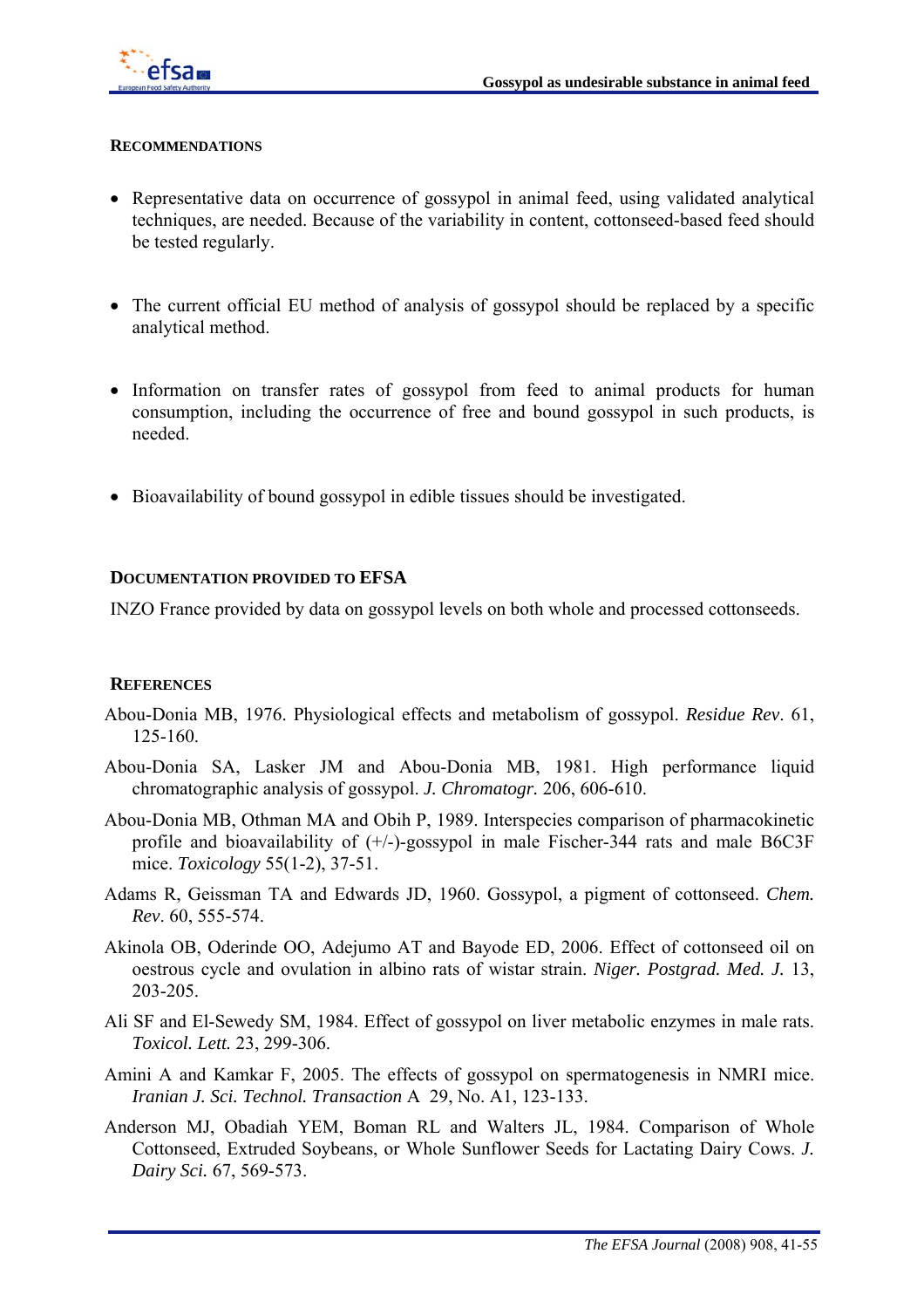

- AOCS, 1987a. Free gossypol. Ba 7-58. Official Methods and Recommended Practices of the American Oil Chemists' Society; American Oil Chemists' Society: Champaign, IL, 1987.
- AOCS, 1987b. Total gossypol. Ba 8-78. Official Methods and Recommended Practices of the American Oil Chemists' Society; American Oil Chemists' Society: Champaign, IL, 1987.
- Arshami J and Ruttle JL, 1988. Effects of diets containing gossypol on spermatogenic tissues of young bulls. *Theriogenology*, 30(3), 507-516.
- Atuahene CC, Donkoh A and Nkansah-Darko DP, 1986. Effect of raw cottonseed meal on the performance, carcass characteristics and certain blood parameters of broiler chickens. *J. Anim. Prod. Res*. 6(2), 107-114.
- Bailey CA, Stipanovic RD, Ziehr MS, Haq AU, Sattar M, Kubena LF, Kim HL and Vieira RM, 2000. Cottonseed with a high (+)- to (-)-gossypol enantiomer ratio favorable to broiler production. *J. Agric. Food Chem*. 48, 5692-5695.
- Balakrishnan K, Wierda WG, Keating MJ and Gandhi V, 2008. Gossypol, a BH3 mimetic, induces apoptosis in chronic lymphocytic leukemia cells. *Blood* 112, 1971-1980.
- Band V, Hoffer AP, Bands H, Rhinehardt AE, Knapp RC, Matlin SA and Anderson DJ, 1989. Antiproliferative effect of gossypol and its optical isomers on human reproductive cancer cell lines. *Gynecol. Oncol*. 32, 273-277.
- Barazza ML, Coppock CE, Brooks KN, Wilks DL, Saunders ED and Latimer WG Jr., 1991. Iron sulphate and feed pelleting to detoxify free gossypol in cottonseed diets for dairy cattle. *J. Dairy Sci.* 74, 3457-3467.
- Barros MM, Lim C and Klesius P, 2002. Effect of soybean meal replacement by cottonseed meal and iron supplementation on growth, immune response and resistance of Channel Catfish (I*ctalurus puctatus*) to Edwardsiella ictaluri challenge. *Aquaculture* 207(3-4), 263- 279.
- Beaudoin AR, 1985. The embryotoxicity of gossypol. *Teratology* 32, 251-257.
- Bell AA, Stipanovic RD, Howell CR and Fryxell PA, 1975. Antimicrobial terpenoids of Gossypium: hemigossypol, 6-methoxyhemigossypol and 6-deoxyhemigossypol. *Phytochem*. 17, 1297-1305.
- Benz CC, Keniry MA, Ford JM, Townsend AJ, Cox FW, Palayoor S, Matlin SA, Hait WN and Cowan KH, 1990. Biochemical correlates of the antitumor and antimitochondrial properties of gossypol enantiomers. *Mol. Pharmacol*. 37, 840-847.
- Berardi LC and Goldblatt LA, 1980. Gossypol. In: Liener I E (ed.) Toxic constituents of plant foodstuffs. Academic Press, New York, pp 183-237.
- Blackstaffe L, Shelley MD and Fish RG, 1997. Cytotoxicity of gossypol enantiomers and its quinone metabolite gossypolone in melanoma cell lines. *Melanoma Res*. 7, 364-372.
- Blom JH, Lee KJ, Rinchard J, Dabrowski K and Ottobre J, 2001. Reproductive efficiency and maternal-offspring transfer of gossypol in rainbow trout (*Oncorhynchus mykiss*) fed diets containing cottonseed meal. *J Anim. Sci*. 79: 1533-1539.
- Botsoglou NA, 1992. Liquid chromatographic determination of unbound and acetone-soluble bound gossypol in cottonseed meals and mixed feeds. *J. AOAC Int*. 75(5), 815-823.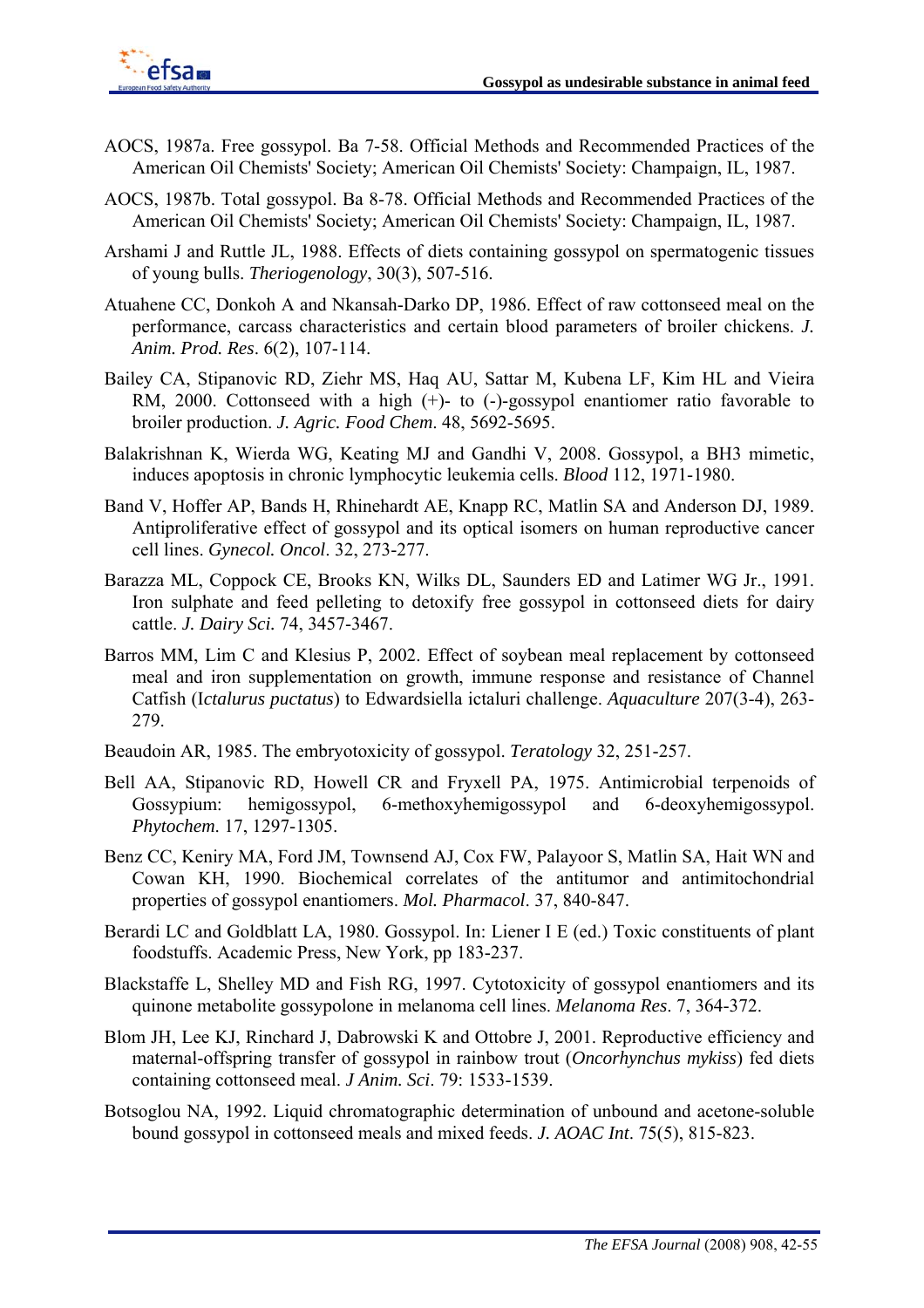

- Bressani R, Elias LG and Braham JE, 1964. All-vegetable protein mixtures for human feeding. XV. Studies in dogs on the absorption of gossypol from cottonseed flour-containing vegetable protein mixtures. *J Nutr.* 83(3), 209-217.
- Bruser MD and Ababas HK, 2001. Mechanically processing cottonseed to reduce gossypol and aflatoxin levels. *J. Toxicol.* 20, 179-208.
- Calhoun MC, Huston JE, Kuhlman SW, Baldwin BC, Engdahl BS and Bales KW, 1990. Free gossypol intake and erythrocyte fragility of lambs fed cottonseed meal processed by different methods. *J. Anim. Sci*. 68 (Suppl. 1), 53.
- Cai Y, Liu Y, Xu G, Li S and Shieh S, 1981. Effect of gossypol on the frequency of chromosomal aberrations and sister chromatid exchanges in human peripheral lymphocyte *in vitro*. Chieh Póu Hsueh Pao (*Acta Anat. Sinica*). 12, 293-297.
- Chamkasem K, 1988. Gossypol analysis in cottonseed oil by HPLC. *J. Am. Oil Chem. Soc*. 65, 1601-1605.
- Chen QQ, Chen H and Lei H-P, 1987. Comparative study on the metabolism of optical gossypol in rats. *J. Ethnopharmacol*. 20(1), 31-37.
- Chenoweth PJ, Chase CC Jr, Risco CA and Larsen RE, 2000. Characterization of gossypolinduced sperm abnormalities in bulls. *Theriogenology* 53, 1193-1203.
- Ciereszko A and Dabrowski K, 2000. In vitro effect of gossypol acetate on yellow perch (*Perca flavescens*) spermatozoa. *Aquatic Toxicol.* 49(3), 181-187.
- Clawson AJ and Smith FH, 1966. Effect of dietary iron on gossypol toxicity and on residues of gossypol in porcine liver. *J. Nutr*. 89(3), 307-310.
- Colman N, Gardner A and Herbert V, 1979. Non-mutagenicity of gossypol in the salmonella/mammalian-microsome plate assay. *Environ. Mut.* 1(4), 315-320.
- Coppock CE, Lanham JK and Horner JI, 1987. A review of the nutritive value and utilization of whole cottonseed, cottonseed meal, and associated by-products by diary cattle. *Anim. Feed Sci. Technol.* 18, 89-129.
- Coscioni AC, Galvao KN, Villaseñor M, Santos JEP, Puschner B and Pegoraro LMC, 2003a. Effect of gossypol intake and plasma gossypol concentrations on follicle development and luteal function in diary heifers. *J. Dairy Sci*. 86 (Suppl. 1) Abstr.
- Coscioni AC, Villaseñor M, Galvao KN, Chebe R, Santos JEP, Kirk JH, Puschner B and Pegoraro LMC, 2003b. Effect of gossypol intake on plasma and uterine gossypol concentrations and on embryo quality and development in superovulated Holstein dairy heifers. *J. Dairy Sci.* 86 (Suppl. 1) Abstr.
- Couch JR, Chang WY and Lyman CM, 1955. The effect of free gossypol on chick growth. *Poultry Sci,* 34, 178.
- Coutinho EM, 2002. Gossypol: a contraceptive for men. *Contraception* 65, 259-263.
- Coutinho EM, Athayde C, Atta G, Gu ZP, Chen ZW, Sang GW, Emuveyan E, Adekunle AO, Mati J, Otubu J, Reidenberg MM and Segal SJ, 2000. Gossypol blood levels and inhibition of spermatogenesis in men taking gossypol as a contraceptive. A multicenter, international, dose-finding study. *Contraception* 61, 61-67.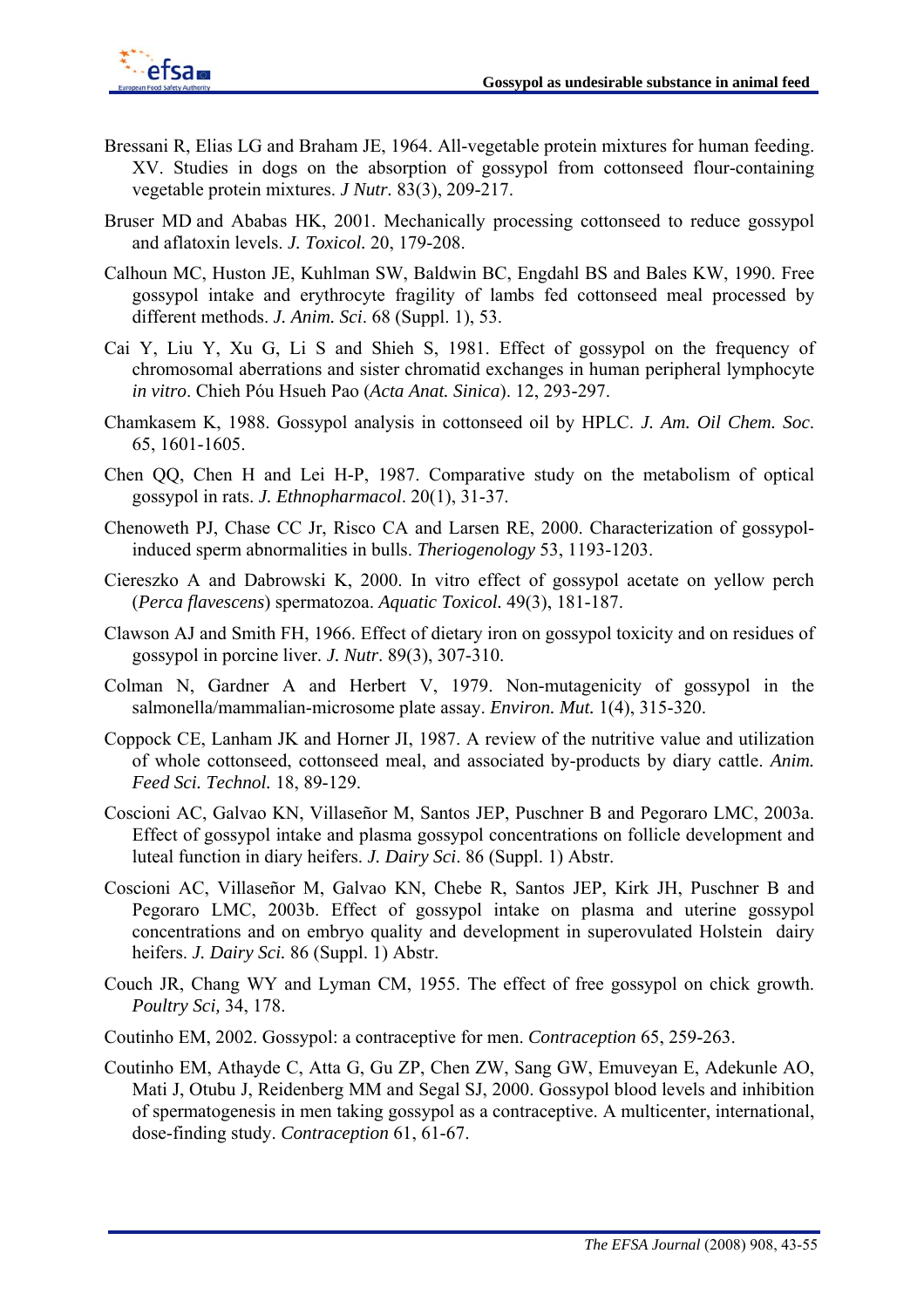

- Coward L, Gorman G, Noker P, Kerstner-Wood C, Pellecchia M, Reed JC and Jia L, 2006. Quantitative determination of apogossypol, a pro-apoptotic analog of gossypol, in mouse plasma using LC/MS/MS. *J. Pharm. Biomed. Anal.* 42, 581-586.
- Damaty S and Hudson BJF, 1975. Preparation of low gossypol cottonseed flour. *Sci. Food Agric*. 26, 109-115.
- Danke RJ and Tillman D, 1965. Effect of free gossypol and supplemental dietary iron on blood constituents of rats. *J. Nutr*. 87, 493-498.
- De Peyster PA and Wang YY, 1993. Genetic toxicity studies of gossypol. *Mutat. Res*. 297, 293-312.
- Ding LA, Chen JY, Wang JT, Wang YB, Pan SR, Wang SH and Chang LH, 1985. Hepatoma initiating and promoting effects of gossypol. *Zhongguo Yi. Xue. Ke. Xue. Yuan Xue. Bao*. 7, 55-56.
- Directive 72/199/EEC, Troisième directive 72/199/CEE de la Commission, du 27 avril 1972, portant fixation de méthodes d'analyse communautaires pour le contrôle officiel des aliments des animaux. Available at : http://admi.net/eur/loi/leg\_euro/fr\_372L0199.html
- Dodou K, 2005. Investigations of gossypol past and present developments. E*xpert Opin. Inv. Drugs* 14, 1419-1434.
- Eagle E, 1950. Effect of repeated doses of gossypol on the dog. *Arch. Biochem*. 26, 68.
- European Food Safety Authority (EFSA), 2005. European food consumption database : current and medium to long-term strategies. Available at: http://www.efsa.europa.eu/EFSA/ScientificPanels/DATEX/efsa\_locale-1178620753812\_ConciseEuropeanConsumptionDatabase.htm
- EFSA, 2006. Opinion of the Scientific Panel on genetically modified organisms [GMO]related on an application (Reference EFSA-GMO-NL-2005-13) for the placing on the market of glufosinate-tolerant genetically modified LLCotton25, for food and feed uses, and import and processing under Regulation (EC) No 1829/2003 from Bayer CropScience [1]. Available at: http://www.efsa.europa.eu/EFSA/efsa\_locale-1178620753812\_1178620768552.htm
- EFSA, 2008. Guidance Document for the use of the Concise European Food Consumption Database in Exposure Assessment. Available at: http://www.efsa.europa.eu/cs/BlobServer/General/Coincise\_database\_guidance\_document \_and\_annexes,3.pdf?ssbinary=true
- Eisele GR, 1986. A perspective on gossypol ingestion in swine. *Vet. Hum. Toxicol*. 28, 118- 122.
- Ertürk MM and Çelik S, 2004. Substitution of Poultry By-Product Meal for Soybean Meal in Breeder Japanese Quail (*Coturnix coturnix japonica*) Diets: 2 - Effects on Hatchability and Egg Quality Characteristics. Akdeniz Üniversitesi, Ziraat Fakültesi, Zootekni Bölümü, 07059-Antalya, Türkiye, 17(1), 67-74.
- Ewing WN, 1997. The Feeds Directory. Context Publications, Ashby de la Zouch, Leicestershire, UK.
- Ewing WN, 1998. The Feeds Directory: Commodity Products Guide. Context Publications, Ashby de la Zouch, UK, p. 118.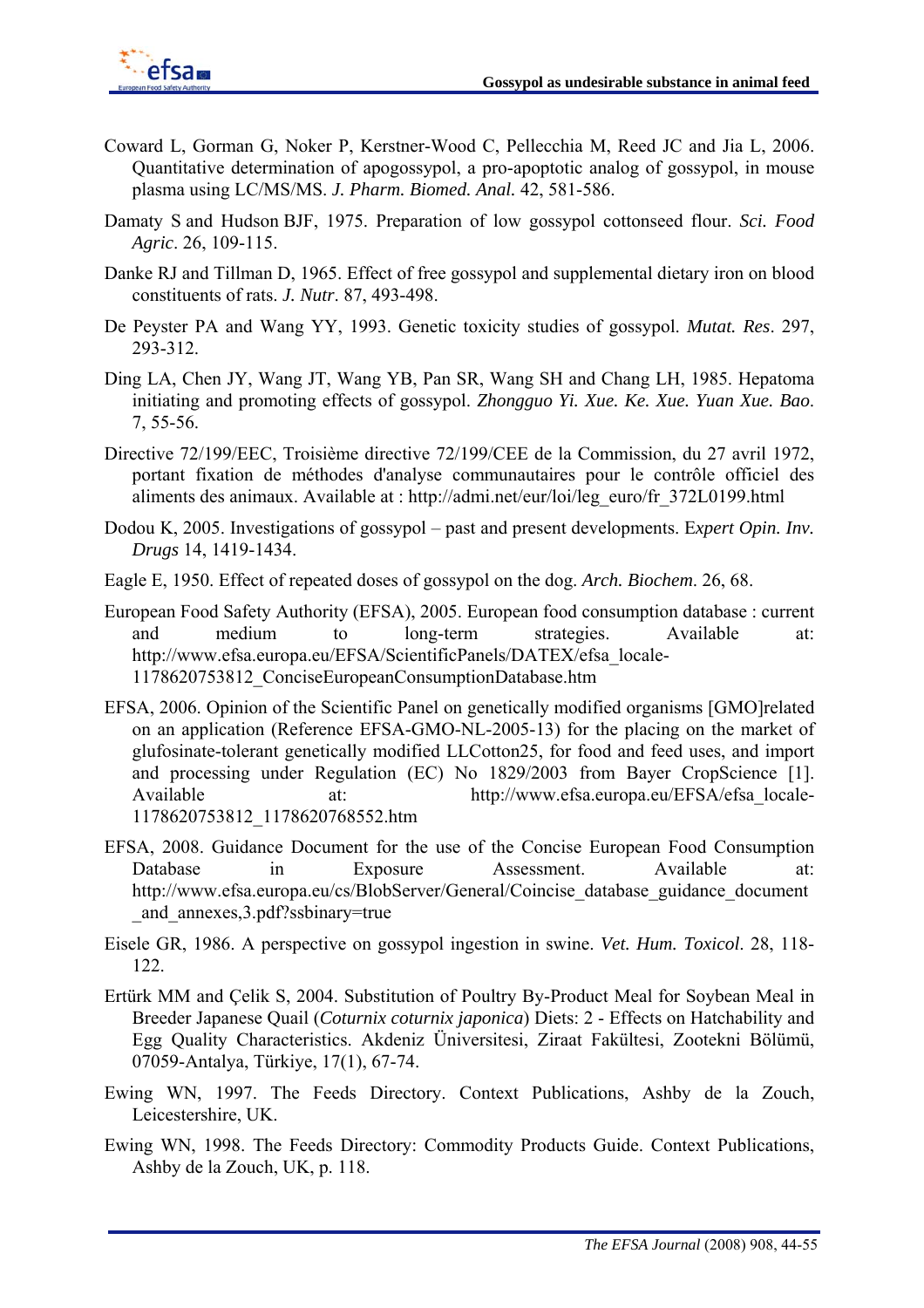

- Fiorini C, Tilloy-Ellul A, Chevalier S, Charuel C and Pointis G, 2004. Sertoli cell junctional proteins as early targets for different classes of reproductive toxicants. *Reprod. Toxicol*. 18, 413-421.
- Fombad RB and Bryant MJ, 2004. An evaluation of the use of cottonseed cake in the diet of growing pigs. *Trop. Anim. Health Prod*. 36(3), 295-305.
- Forster LA and Calhoun MC, 1995. Nutrient values for cottonseed products deserve a new look. *Feedstuffs* 67(44), 16.
- Freedman TB, Cao X, Oliveira RV, Cass QB and Nafie LA, 2003. Determination of the absolute configuration and solution conformation of gossypol by vibrational circular dichroism. *Chirality* 15, 196-200.
- Galvao KN, Santos JEP, Coscioni AC, Juchem SO, Chebel RC, Sischo WM, Villaseñor M, 2006. Embryo survival from gossypol-fed heifers after transfer to lactating cows treated with human chorionic gonadotropin. *J. Dairy Sci*. 89, 2056-2064.
- Gamboa DA, Calhoun MC, Kuhlmann SW, Haq AU and Bailey CA, 2001. Tissue distribution of gossypol enantiomers in broilers fed various cottonseed meals. *J. Poultry Sci.* 80, 920- 925.
- Gamboa DA, Calhoun MC, Kuhlmann SW, Haq AU and Bailey CA, 2001a. Use of expander cottonseed meal in broiler diets formulated on a digestible amino acid basis. *Poultry Sci*. 80(6), 789-794.
- Gao H, Yang ZS and Jin SX, 1985. Primary observations on distal renal tubule acidosis in 177 cases caused by gossypol intoxication. *Zhonghua Nei Ke. Za Zhi*. 24, 419-21, 447.
- Gawai KR, Cox C, Jackson J and Dalvi RR, 1995. Changes in the activity of metabolic and non-metabolic liver enzymes in rats following co-administration of gossypol with phenobarbital. *Pharmacol Toxicol.* 76(4), 289-291.
- Gray ML, Greene LW and Williams GL, 1993. Effects of dietary gossypol consumption on metabolic homeostasis and reproductive endocrine function in beef heifers and cows. *J. Anim. Sci*. 71(11), 3052-3059.
- Gu Y and Anderson NO, 1985. Effects of gossypol on the estrous cycle and ovarian weight in the rat. *Contraception* 32, 491-496.
- Hahn DW, Rusticus C, Probst A, Homm R and Johnson AN, 1981. Antifertility and endocrine activities of gossypol in rodents. *Contraception* 24(1), 97-105.
- Hale F and Lyman CM, 1957. Effect of protein level in the ration on gossypol tolerance in growing-fattening pigs. *J. Animal Sci*. 16, 364-367.
- Hassan ME, Smith GW, Ott RS, Faulkner DB, Firkins LD, Ehrhart EJ and Schaeffer DJ, 2004. Reversibility of the reproductive toxicity of gossypol in peripubertal bulls. *Theriogenology* 61, 1171-1179.
- Henry MH, Pesti GM and Brown TP, 2001. Pathology and histopathology of gossypol toxicity in broiler chicks. *Avian Dis.* 45(3), 598-604.
- Hermes IH, Asker NE, Shulkamy ME and El-Sheikh M, 1983. The effect of using different levels of decorticated cotton seed meal on the performance of chicken. 1. Growth and feed efficiency of starting chicks, Ain-Shams Univ., Cairo (Egypt), A*nnals of Agric.Science*, 28(3), 1415-1428.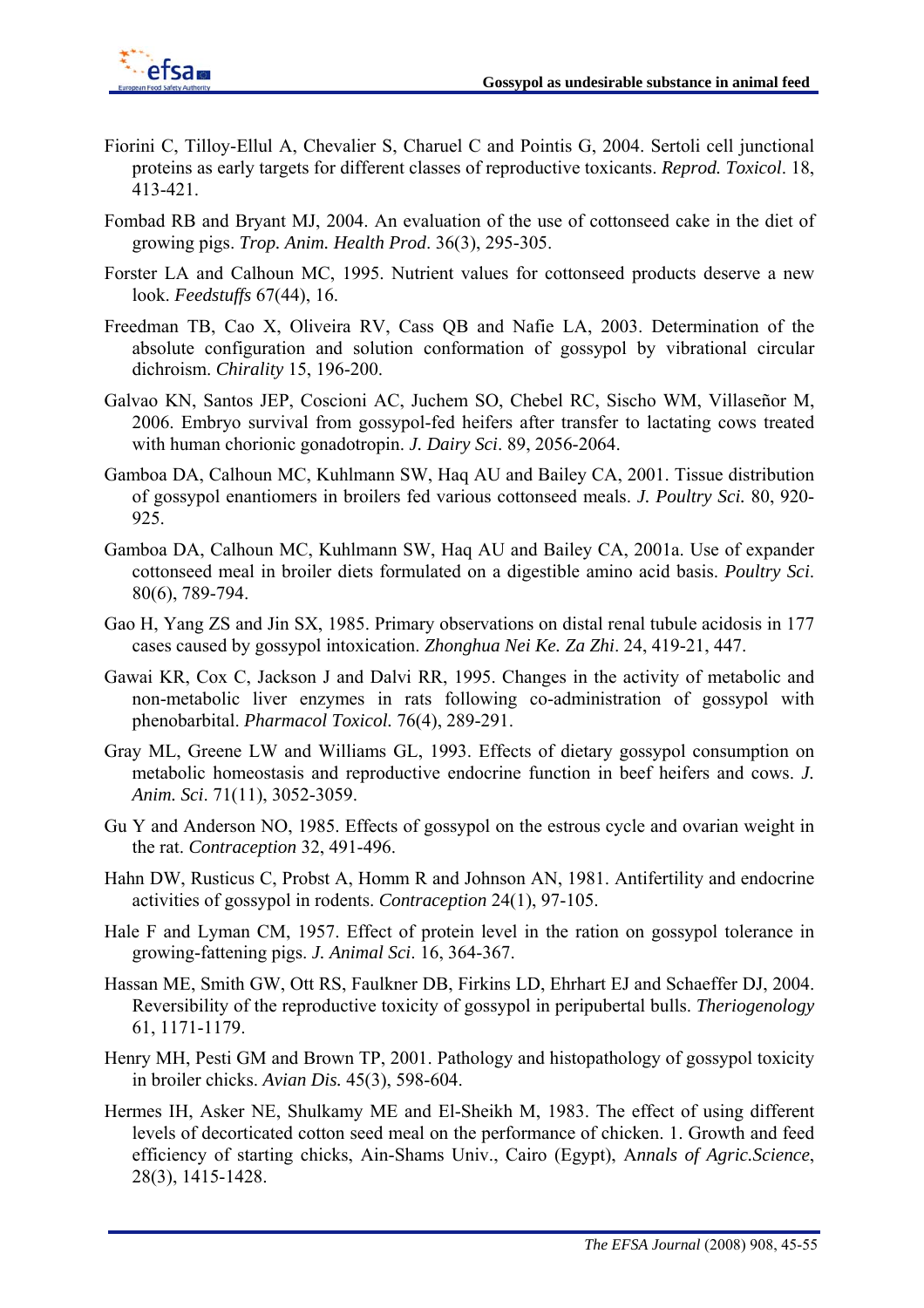

- Herve JC, Pluciennik F, Bastide B, Cronier L, Verrecchia F, Malassine A, Joffre M and Deleze J, 1996. Contraceptive gossypol blocks cell-to-cell communication in human and rat cells. *Eur. J. Pharmacol*. 313, 243-255.
- Heywang BW and Kemmerer AR, 1966. Effect of gossypol source and level on chick growth. *Poult. Sci*. 45: 1429-1430.
- Heywood R, Chesterman H, Peters D, Squires PS, Harling S and Gopinath C, 1985.  $(\pm)$ -Gossypol: preliminary oral toxicity study in cynomolgus monkeys. H.R.C report WHO 66- G/85404.
- Heywood R, Llloyd GK, Majeed SK and Gopinath C, 1986. The toxicity of gossypol to the male rat. *Toxicol*. 40, 279-284.
- Heywood R, 1988. The toxicology of gossypol acetic acid and (-)-gossypol. *Contraception* 37, 185-190.
- Hron RJ, Kuk MS and Abraham G, 1990. Determination of free and total gossypol by high performance liquid chromatography. *J. Am. Oil Chem. Soc*. 67, 182-187.
- Huang L., Si Y-K, Snatzke G, Zheng D-K and Zhou J, 1988. Absolute configuration of gossypol. *Coll. Chechoslov. Chem. Commun*. 53, 2664-2666.
- Jaroszewski JW, Strøm-Hansen T and Hansen LL, 1992a. Optical stability of gossypol. *Chirality* 4, 216-221.
- Jaroszewski JW, Strøm-Hansen T, Hansen SH, Thastrup O and Kofod H, 1992b. On the botanical distribution of chiral forms of gossypol. *Planta Med*. 58, 454-458.
- Jaroszewski JW, 1998. Gossypol a unique biologically active compound from the cotton plant. In: Bajaj, Y.P.S., Biotechnology in Agriculture and Forestry – Cotton. Springer Verlag, Heidelberg, pp. 335-349.
- Jia L, Coward LC, Kerstner-Wood CD, Cork RL, Gorman GS, Noker PE, Kitada S, Pellecchia M and Reed JC, 2008. Comparison of pharmacokinetic and metabolic profiling among gossypol, apogossypol and apogossypol hexaacetate. *Cancer Chemother. Pharmacol.* 61, 63-73.
- Jiang J, Sugimoto Y, Liu S, Chang HL, Park KY, Kulp SK and Lin YC, 2004. The inhibitory effects of gossypol on human prostate cancer cells-PC3 are associated with transforming growth factor beta1 (TGFbeta1) signal transduction pathway. *Anticancer Res.* 24, 91-100.
- Jo C, Yook HS, Lee MS, Kim JH, Song HP, Kwon JS and Byun MW, 2003. Irradiation effects on embryotoxicity and oxidative properties of gossypol dissolved in methanol. *Food Chem. Toxicol*. 41, 1329-1336.
- Jones L and King C, 1996. Chapter 4. Cottonseed Oil. In: Baileys Industrial Oil and Fat Products. Volume 2, Edible Oil and Fat Products: Oils and Oilseeds. Hui YH (ed.), J.W. Wiley and Sons Inc., New York.
- Kalla NR, Foo JT, Hurkadli KS and Sheth AR, 1984. Studies on the male antifertility agent gossypol acetic acid. VI. Effect of gossypol acetic acid on the fertility of bonnet monkey. *Macaca radiata. Andrologia* 16, 244-248.
- Kandylis K, Nikokyris P, Liamadis D and Deligiannis K, 1992. Evaluation of cotton sed cake as feed ingredient for fattening sheep. *J. Sci. Food Agric*. 58(3), 291-299.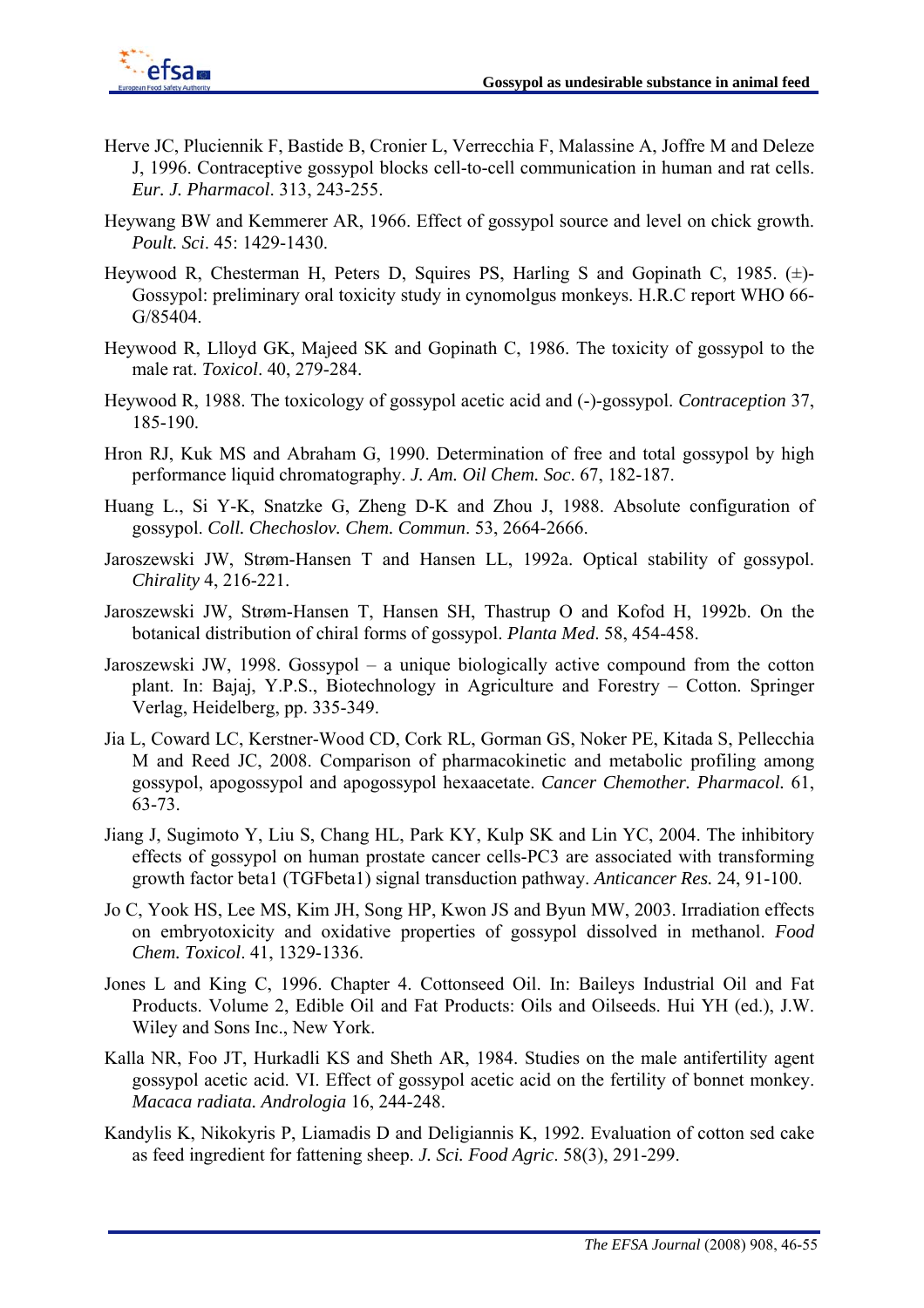

- Kandylis K, Nikokyris PN and Deligiannis K, 1998. Performance of growing-fattening lambs fed whole cottonseed. *J. Sci. Food Agric*. 78, 281-289.
- Kim HL, Calhoun MC and Stipanovic RD, 1996. Accumulation of Gossypol Enantiomers in Ovine Tissues, *Comp. Biochem. Physiol*. 113B, 417–420.
- Kovacic P, 2003. Mechanism of drug and toxic actions of gossypol: focus on reactive oxygen species and electron transfer. *Curr. Med. Chem.* 10, 2711-2718.
- Kuk MS, Tetlow R and Dowd MK, 2005. Cottonseed extraction with mixtures of acetone and hexane. *J. Am. Oil Chem. So*c. 82(8), 609-612.
- Lagerlof RK and Tone JN, 1985. The effect of gossypol acetic acid on female reproduction. *Drug Chem. Toxicol*. 8, 469-482.
- Lee CY, Moon YS, Yuan JH and Chen AF, 1982. Enzyme inactivation and inhibition by gossypol. *Mol. Cell. Biochem*. 47, 65-70.
- Lee K-J and Dabrowski K, 2002. High-performance liquid chromatographic determination of gossypol and gossypolone enantiomers in fish tissues using simultaneous electrochemical and ultraviolet detectors. *J. Chromatogr*. B 779, 313-319.
- Lee K-J, Rinchard J, Dabrowski K, Babiak I, Ottobre JS and Christensen JE, 2006. Long-term effects of dietary cottonseed meal on growth and reproductive performance of rainbow trout: Three-year study. *Animal Feed Sci. Technol.* 126(1-2), 93-106.
- Li YF, Booth GM and Seegmiller RE, 1989. Evidence for embryotoxicity of gossypol in mice and chicks with no evidence of mutagenic activity in the Ames test. *Reprod. Toxicol.* 3, 59- 62.
- Liang JC and Ye WS, 1985. Clastogenicity of a male contraceptive, gossypol, in mammalian cell cultures with and without the metabolic activation by S9 mix. *Environ. Res.* 36, 138- 143.
- Lin YC, Hu YF, Chang CJ, Moh PP and Kulp SK, 1992. Transfer of 3H-gossypol to neonatal rats via milk of nursing dams. *Life Sci*. 51(21), 1657-1665.
- Lin YC, Fukaya T, Rikihisa Y and Walton A, 1985. Gossypol in female fertility control: ovum implantation and early pregnancy inhibited in rats. *Life Sci.* 37, 39-47.
- Lindberg MC, Naqvi RH, Matlin SA, Zhou RH, Bialy G and Blye RP, 1987. Comparative anti-fertility effects of gossypol enantiomers in male hamsters. *Int. J. Androl*. 10, 619-623.
- Lindsey TO, Hawkins GE and Guthrie LD, 1980. Physiological responses of lactating cows to gossypol from cottonseed meal rations. *J. Dairy Sci*. 63, 562-573.
- Ling-Yun Q, Shu-Haun Z, Gia-Xiang W, He-Ping Z, Xi-Yun L, Qiang G, Zhi-Kui S, Te-Fu N, Ke-Xian Z, Sheng-Rong L and Xin-Min H, 1984. Effect of cottonseed meal on reproduction performance in boars and sows. *Acta Veterinaria et Zootechnica-Sinica*. 15, 157-162.
- Liu GZ, 1985. Clinical trial of gossypol as a male contraceptive: a randomized controlled study. *Zhonghua Yi. Xue. Za Zhi*. 65, 107-109.
- Liu YX, 2005. Control of spermatogenesis in primate and prospect of male contraception. *Arch. Androl* 51, 77-92.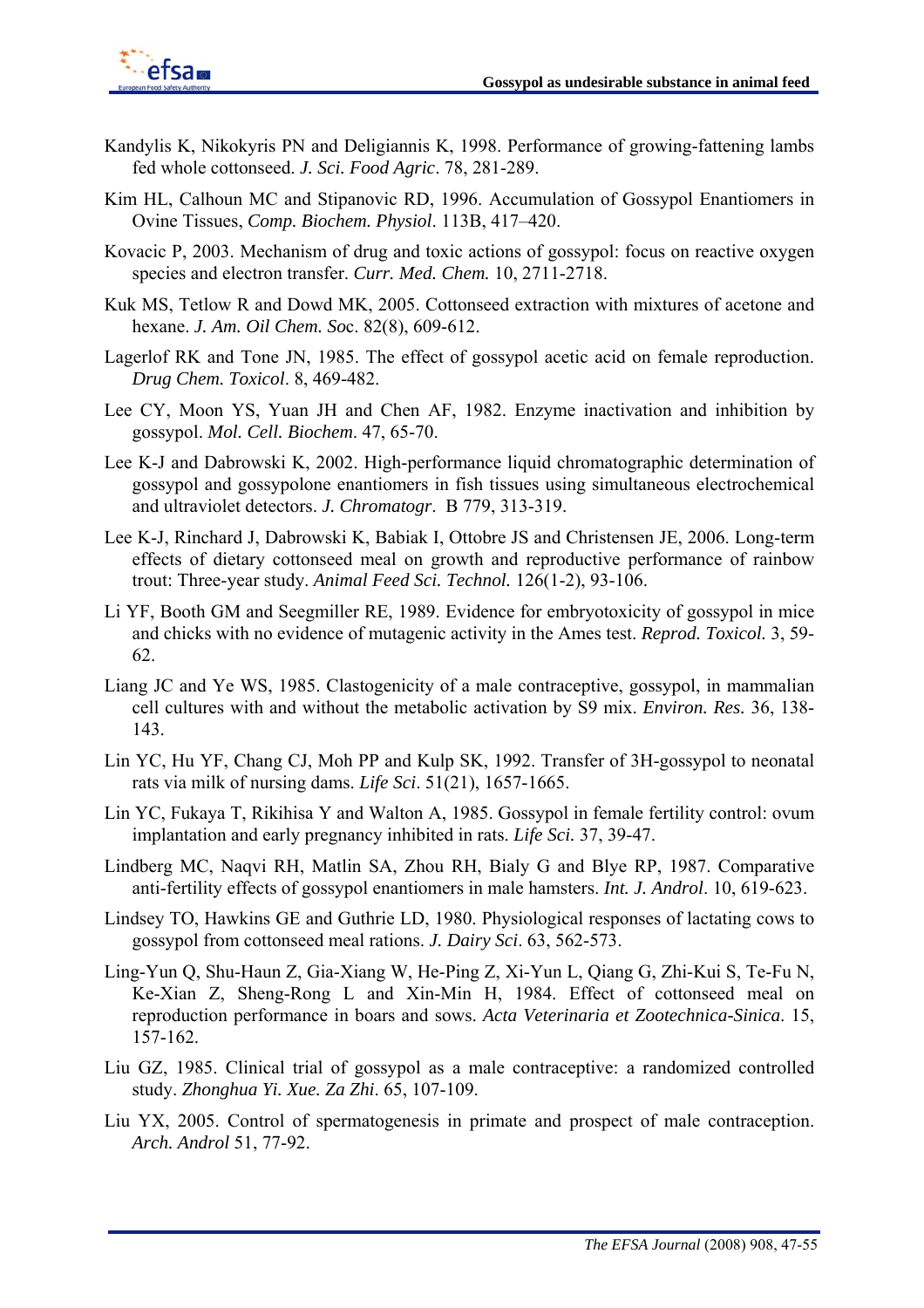

- Lonsdale CR, 1989. Straights: Raw Materials for Animal Feed Compounders and Farmers. Chalcombe Publications, Marlow, Buckinghamshire, UK.
- Lordelo MM, Davis AJ, Calhoun MC, Dowd MK and Dale NM, 2005. Relative toxicity of gossypol enantiomers in broilers. *Poult Sci.* 84, 1376-1382.
- Lordelo MM, Calhoun MC, Dale NM, Dowd MK and Davis AJ, 2007. Relative Toxicity of Gossypol Enantiomers in Laying and Broiler Breeder Hens. *Poultry Sci*. 86, 582-590.
- Luginbuhl J-M, Poore MH and Conrad AP, 2000. Effect of level of whole cottonseed on intake, digestibility, and performance of growing male goats fed hay-based diets. *J. Anim. Sci,* 78, 1677-1683.
- Lyman CM, El-Nockrashy AS and Dollahite JM, 1963. Gossyverdurin: A newly isolated pigment from cottonseed pigment glands. *J Amer Oil Chemists Soc*. 40: 571-575.
- Majumdar SK, Ingraham HJ and Prymowicz DA, 1982. Gossypol--an effective male contraceptive was not mutagenic in sperm head abnormality assay in mice. *Can. J. Genet. Cytol.* 24, 777-780.
- Markman AL and Rzhekhin VP, 1969. Gossypol and its derivatives (Translated from Russian). Israel Program for Scientific Translations, Jerusalem 1969.
- Matlin SA, Zhou R, Bialy G, Blye RP, Naqvi RH and Lindberg MC, 1985. (–)-Gossypol: An active male antifertility agent. *Contraception* 31, 141-149.
- Mena H, Santos JEP, Huber JT, Tarazon M and Calhoun MC, 2004. The effects of varying gossypol intake from whole cottonseed and cottonseed meal on lactation and blood parameters in lactating dairy cows. *J. Dairy Sci.* 87, 2506-2518.
- Moh PP, Li PK, Darby MV, Brueggemeier RW and Lin YC, 1992. Characteristics of covalent gossypol binding to microsomal proteins. *Res. Commun. Chem. Pathol. Pharmacol.* 76, 305-322.
- Morgan S, Stair EL, Martin T, Edwards WC and Morgan GL, 1988. Clinical, clinicopathologic, pathologic, and toxicologic alterations associated with gossypol toxicosis in feeder lambs. *Am. J. Vet. Res*. 49, 493-499.
- Morgan SE, 1990. Gossypol residues in organ meats vs thresholds of toxicity. *Vet. Human Toxicol*. 32, 76 (Suppl.)
- Nagalakshmi D., Sharma AK and Sastry VRB, 2000. Pathological Lesions in Lambs Fed Raw or Processed Cottonseed Meal. *Vet. Res. Commun*. 24(5), 349-359.
- National Coordination Group on Male Antifertility Agents, 1978. Gossypol a new antifertility agent for males. *Chin. Med J.* 4, 417-428.
- Nikokyris P, Kandylis K, Deligiannis K and Liamadis D, 1991. Effects of gossypol content of cottonseed cake on blood constituents in growing-fattening lambs. *J. Dairy Sci.* 74(12), 4305-4313.
- Nikokyris PN, Kandylis K and Deligianis K, 1999. Effects of Varying Levels of Dietary Free Gossypol in Whole Cottonseed on Physiological Responses of Growing-Fattening Lambs. *J. Sci. Food Agric.* 79, 1969-1981.
- OECD, 2004. Consensus Document on Compositional Considerations for New Varieties of Cotton (*Gossypium hirsutum* and *Gossypium barbadense*): Key Food and Feed Nutrients and Anti-Nutrients, OECD Environment, Health and Safety Publications, Series on the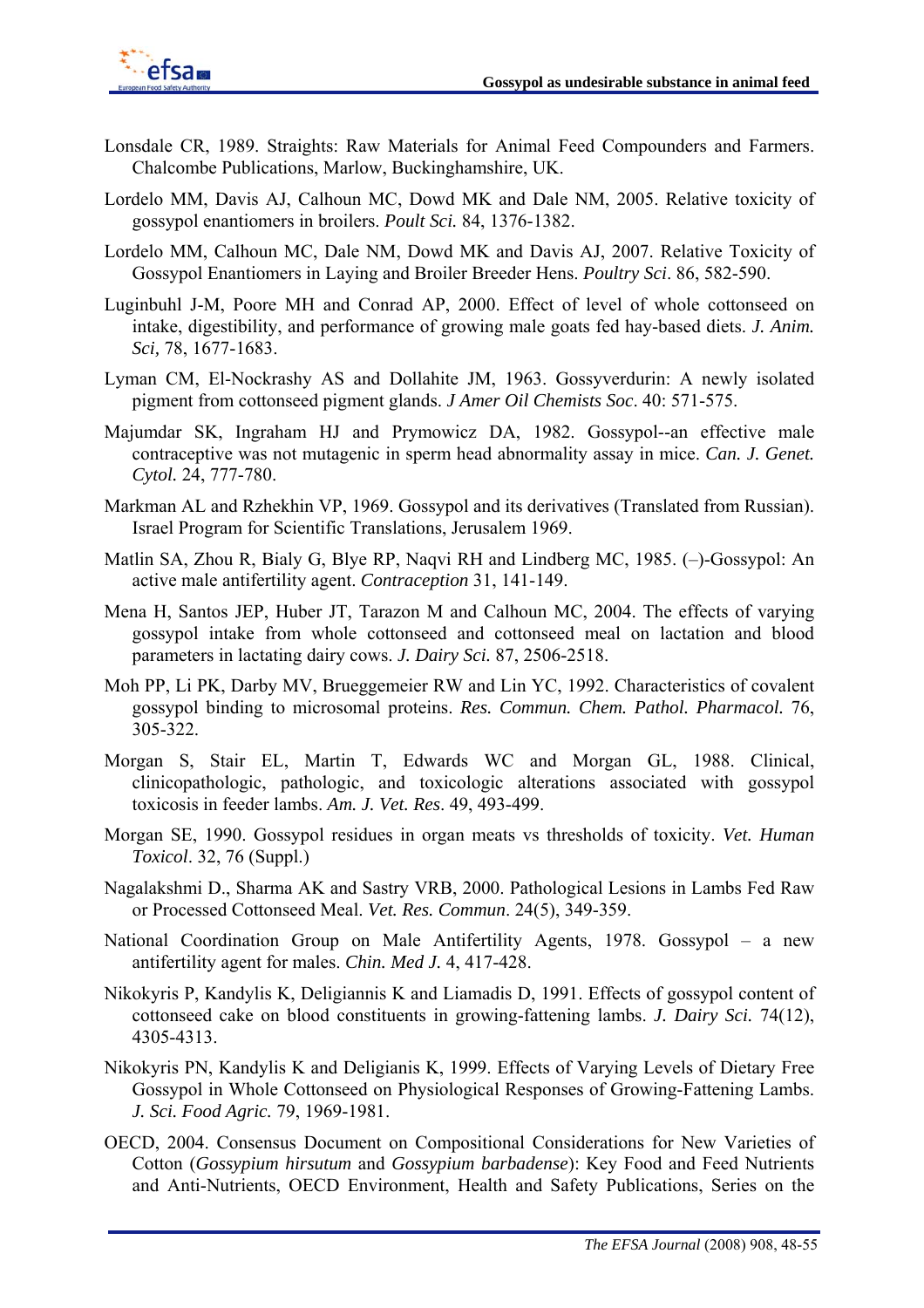

Safety of Novel Foods and Feeds, No 11 (2004). Available at: http://www.olis.oecd.org/olis/2004doc.nsf/LinkTo/NT0000480E/\$FILE/JT00168142.PDF

- Oliver CL, Miranda MB, Shangary S, Land S, Wang S and Johnson DE, 2005. (-)-Gossypol acts directly on the mitochondria to overcome Bcl-2- and Bcl-X(L)-mediated apoptosis resistance. *Mol. Cancer Ther*. 4, 23-31.
- Olcott HS and Fontaine TD, 1941. The effect of autoclaving on the nutritive value of protein in cottonseed meal. *J. Nutr.* 13, 431-437.
- Orth RG, Head G and Mierkowski M, 2007. Determining larval host plant use by a polyphagous lepidopteran through analysis of adult moths for plant secondary metabolites. *J. Chem. Ecol*. 33, 1131-1148.
- Othman MA and Abou-Donia MB, 1988. Pharmacokinetic profile of (+/-)-gossypol in male Sprague-Dawley rats following single intravenous and oral and subchronic oral administration. *Proc. Soc. Exp. Biol. Med.* 188(1), 17-22.
- Pattanaik AK, Sastry VRB, Singh DK, Goswami TK and Mohanty DN, 2003. Effect of gossypol from cottonseed meal diets on some clinico-biochemical parameters and humoral immune response of crossbred calves fed barley or sorghum. *Asian-Australasian J. Anim. Sci.* 16, 1291-1296.
- Patton CS, Legendre AM, Gompf RE and Walker MA, 1985. Heart failure caused by gossypol poisoning in two dogs. *J Am Vet Medical Association* 187(6), 625-627.
- Qian S-Z and Wang Z-G, 1984. Gossypol: a potential antifertility agent for males. *Ann. Rev. Pharmacol. Toxicol.* 34, 329-360.
- Randel RD, Chase CC and Wyse SJ, 1992. Effects of gossypol and cottonseed products on reproduction of mammals. *J. Anim. Sci.* 70, 1628-1638.
- Reidenberg MM, 2000. Environmental inhibition of 11beta-hydroxysteroid dehydrogenase. *Toxicology* 144, 107-111.
- Rhee KS, 1992. Uses of oilseed food ingredients to minimize warmed-over flavor development in meat products. In: Ho, C.-T, Lee, C.Y. and Huang, M.-T (eds.) Phenolic compounds in food and their effects on health — I. Analysis, occurrence, & chemistry. American Chemical Society, Washington DC, 223–234.
- Rikihisa Y and Lin YC, 1989. Effect of gossypol on the thyroid in young rats. *J. Comp. Pathol.* 100, 411-417.
- Rinchard J, Lee KJ,Czesny S, Ciereszko A and Dabrowski K, 2003. Effect of feeding cottonseed meal-containing diets to broodstock rainbow trout and their impact on the growth of their progenies. *Aquaculture* 227 (1-4), 77-87.
- Risco CA, Holmberg CA and Kutches A, 1992. Effect of graded concentrations of gossypol on calf performance: toxicological and pathological considerations. *J. Dairy Sci.* 75, 2787- 2798.
- Roehm JN, Chase Jr CC and Wyse SJ, 1967. Accumulation and elimination of dietary gossypol in the organs of rainbow trout. *J. Nutr.* 92, 425-428.
- Rogers PAM, Henaghan TP and Wheeler B, 1975. Gossypol poisoning in young calves. *Irish Vet. J.* 29, 9-13.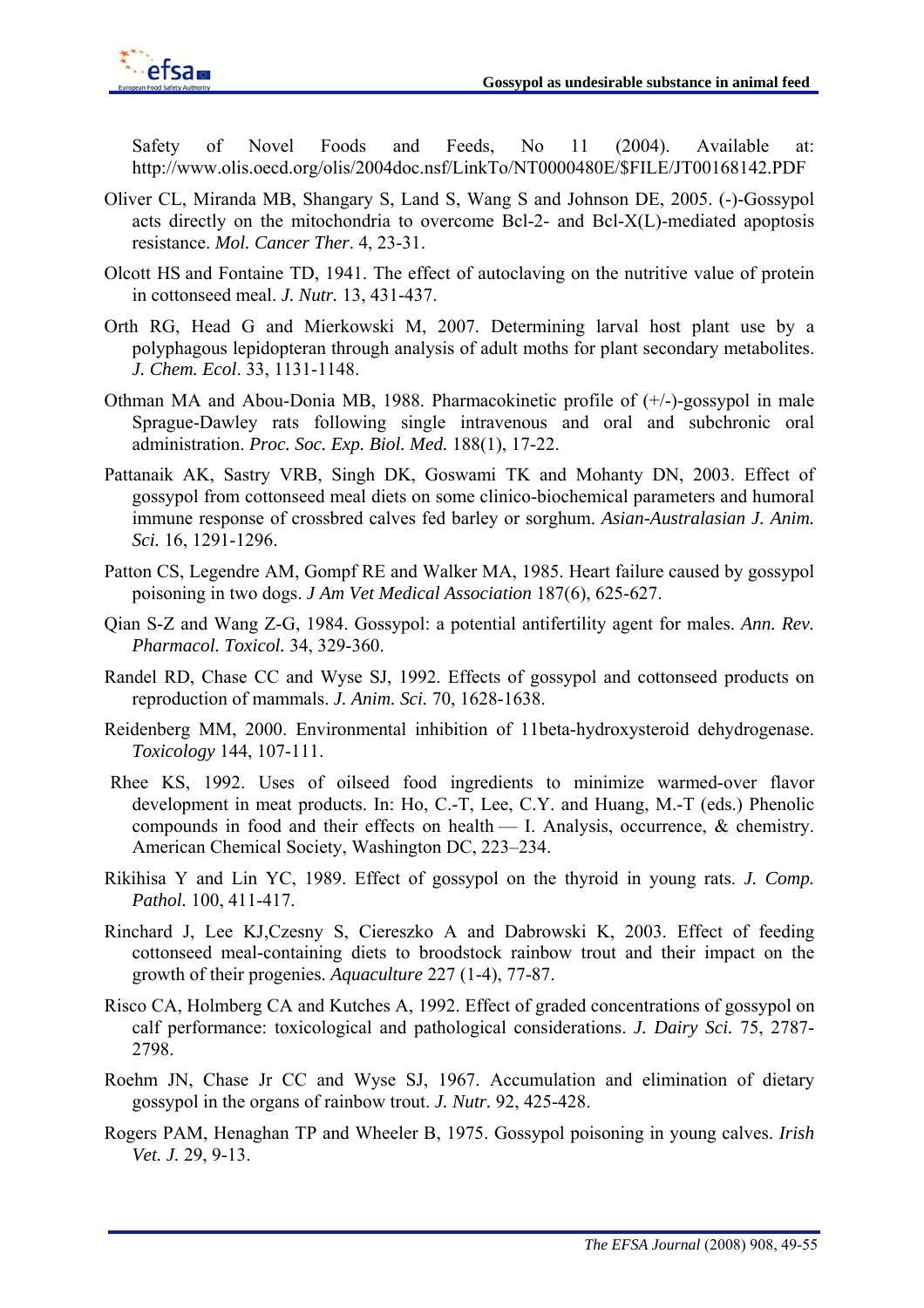

- Sakesena SK, Salmonsen R, Lau IF and Chang MC, 1981. Gossypol: its toxicological and endocrinological effects in male rabbits. *Contraception* 24(2), 203-14.
- Sang GW, Zhang YG, Shi QX, Shen KY, Lu FY, Zhao XJ, Wang MQ, Liu XL and Yuan YY, 1980. Chronic toxicity of gossypol and the relationship to its metabolic fate in dogs and monkeys (author's transl). *Zhongguo Yao Li Xue.Bao* 1, 39-43.
- Santos JE, Mena H, Huber JT and Tarazon M, 2005. Effects of source of gossypol and supplemental iron on plasma gossypol in Holstein steers. *J. Dairy Sci.* 88(10), 3563-3574.
- Santos JE, Villaseñor M, De Peters EJ, Robinson PH and Baldwin BC Jr., 2002. Type of cottonseed and level of gossypol in diets of lactating dairy cows: effects on lactation performance and plasma gossypol. *J. Dairy Sci.* 85, 1491-501.
- Santos JE, Villaseñor M, Robinson PH, De Peters EJ and Holmberg CA, 2003. Type of cottonseed and level of gossypol in diets of lactating dairy cows: plasma gossypol, health, and reproductive performance. *J. Dairy Sci*. 86, 892-905.
- Schneider IC, Ames ML, Rasmussen MA and Reilly PJ, 2002. Fermentation of cottonseed and other feedstuffs in cattle rumen fluid. *J Agric. Food Chem.* 50(8), 2267-2273.
- Shaaban WF, Taha TA, El-Nouty FD, El-Mahdy AR and Salem MH, 2008. Reproductive toxicologic effects of gossypol on male rabbits: biochemical, enzymatic, and electrolytic properties of seminal plasma. *Fertil. Steril*. 89, 1585-1593.
- Shandilya LN and Clarkson TB, 1982. Hypolipidemic effects of gossypol in cynomolgus monkeys (*Macaca fascicularis*). *Lipids* 17(4), 285-290.
- Sharma MP, Smith FH and Clawson AJ, 1966. Effects of levels of protein and gossypol and length of feeding period on the accumulation of gossypol in tissues of swine. *J. Nutr.* 88, 434-438.
- Shelley MD, Hartley L, Fish RG, Groundwater P, Morgan JJG, Mort D, Mason M and Evans A, 1999. Stereo-specific cytotoxic effects of gossypol enantiomers and gossypolone in tumor cell lines. *Cancer Lett.* 135, 171-180.
- Smith FH and Clawson AJ, 1970. The effects of dietary gossypol on animals. *J. Am. Oil Chem. Soc.* 47, 443-447.
- Solaiman, 2007. Feeding value of whole cottonseed for goats. Technical paper N° 07-08. Tuskegee University. Available at: http://www.boergoats.com/clean/articles/feeding/wholecottonseed.pdf
- Song D, Lorenzo B and Reidenberg MM, 1992. Inhibition of 11 beta-hydroxysteroid dehydrogenase by gossypol and bioflavonoids. *J. Lab. Clin. Med.* 120, 792-797.
- Stipanovic RD, Bell AA, O'Brien DH and Lukefahr MJ, 1978. Heliocide H1: a new insecticidal C25 terpenoid from Cotton (*Gossypium hirsutum*). *J. Agric. Food Chem*. 26, 115-118.
- Stipanovic RD, Puckhaber LS, Bell AA, Percival AE and Jacobs J, 2005. Ocurrence of (+) and (–)-gossypol in wild species of cotton and in *Gossypium hirsutum* var. marie galante (Watt) Hutchinson. *J. Agr. Food Chem*. 53, 6266-6271.
- Stipanovic RD, Puckhaber LS and Bell AA, 2006. Ratios of (+)- and (–)-gossypol in leaves, stems, and roots of selected accessions of *Gossypium hirsutum* var. marie galante (Watt) Hutchinson. *J. Agr. Food Chem.* 54, 1633-1637.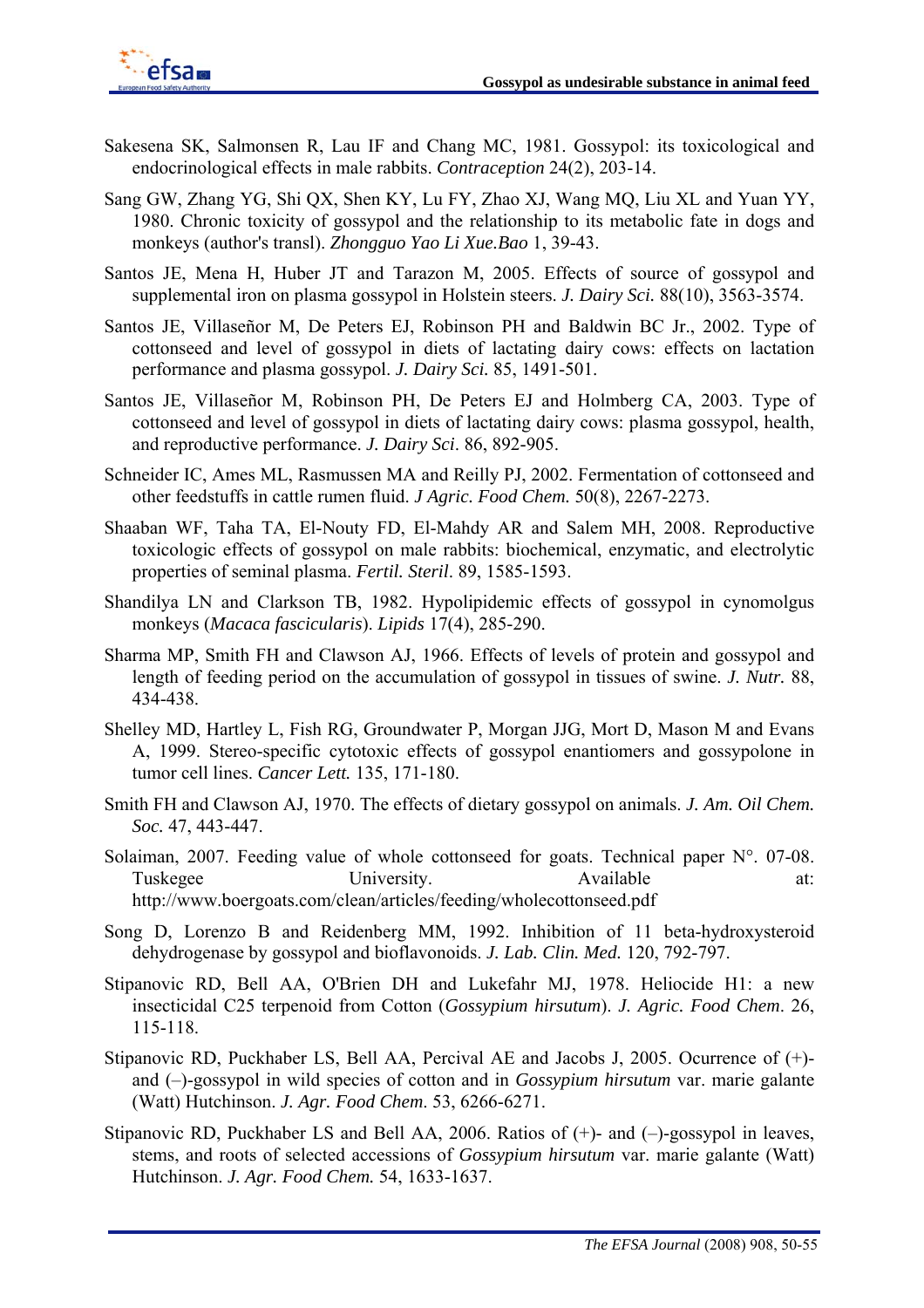

- Strøm-Hansen T, Cornett C and Jaroszewski JW, 1989. Interaction of gossypol with amino acids and peptides as a model of enzyme inhibition. *Int. J. Pep. Prot. Res*. 34, 306-310.
- Sunilkumar G, Campbell LM, Puckhaber L, Stipanovic RD and Rathore KS, 2006. Engineering cottonseed for use in human nutrition by tissue-specific reduction of toxic gossypol. *Proc. Nat. Acad. Sci*., 103, 18054-18059.
- Tang H, Tian C, Yao X, Wang L and Zhang H, 2004. Determination of total gossypol and free gossypol in edible cottonseed protein by phloroglucinol colorimetry. *Shihezi Daxue Xuebao, Ziran Kexueban* 22(1), 53-55.
- Tang X-C, Zhu M-K and Shi Q-X, 1980. Comparative studies on the absorption, distribution and excretion of 14C-gossypol in four species of animals. *Yaoxue Xuebao* 15(4), 212-217.
- Tanksley TD, Neumann H, Lyman CM, Pace CN and Prescot JM, 1970. Inhibition of pepsinogen activation by gossypol. *J. Biol. Chem.* 245, 645-646.
- Tso W-W and Lee C-S, 1982. Gossypol uncoupling of respiratory chain and oxidative phosphorylation in ejaculated boar spermatozoa. *Contraception* 25, 649-655.
- Tsui YC, Creasy MR and Hulten MA, 1983. The effect of the male contraceptive agent Gossypol on human lymphocytes in vitro: traditional chromosome breakage, micronuclei, sister chromatid exchange, and cell kinetics. *J. Med. Genet.* 20, 81-85.
- Uzal FA, Puschner B, Tahara JM and Nordhausen RW, 2005. Gossypol toxicosis in a dog consequent ingestion of cottonseed bedding. *J.Vet. Diagn. Invest* 7, 626-629.
- Van Ypersele de Strihou C, Dieu J P and Marbaix E, 1988. Effects of gossypol on the kidney with special emphasis on potassium (K) excretion. *Contraception*. 37(2), 173-177
- Velasquez-Pereira J, McDowell LR, Risco CA, Prichard D, Martin FG, Calhoun MC, Williams, SN, Wilkinson NS and Ogebe P, 1998. Effects on performance, tissue integrity and metabolism of vitamin E supplementation for beef heifers fed a diet that contains gossypol. *J Anim Sci,* 76, 2871-2884.
- Velasquez-Pereira J, Risco CA, McDowell LR, Staples CR, Prichard D, Chenoweth PJ, Martin FG, Williams SN, Rojas LX, Calhoun MC and Wilkinson NS, 1999. Long-term effects of feeding gossypol and vitamin E to dairy calves. *J. Dairy Sci*. 82(6), 1240-1251.
- Villaseñor M, Coscioni AC, Galvao KN, Junchem SO, Santos JEP and Puschner B, 2003. Effect of gossypol intake on plasma and uterine gossypol concentrations and on embryo development and viability *in vivo* and *in vitro*. *J. Dairy Sci.* 86 (Suppl. 1) Abstr.
- Villaseñor M, Coscioni AC, Galvão KN, Chebel RC and Santos JEP, 2008. Gossypol disrupts embryo development in heifers. *J. Dairy Sci.* 91, 3015-3024.
- Waites GM, Wang C and Griffin PD, 1998. Gossypol: reasons for its failure to be accepted as a safe, reversible male antifertility drug. *Int. J. Androl.* 21, 8-12.
- Wang JM, Tao L, Wu XL, Lin LX, Wu J, Wang M and Zhang GY, 1992. Differential binding of (+) and (-) gossypol to plasma protein and their entry into rat testis. *J. Reprod. Fertil.*  95, 277-282.
- Wang J, Wang X, Chen F, Wan PJ, He G and Li Z, 2005. Development of competitive direct ELISA for gossypol analysis. *J. Agric. Food Chem.* 53, 5513-5517.
- Wang X and Plhak LC, 2004. Monoclonal antibodies for the analysis of gossypol in cottonseed products. *J. Agric. Food Chem.* 52(4), 709-712.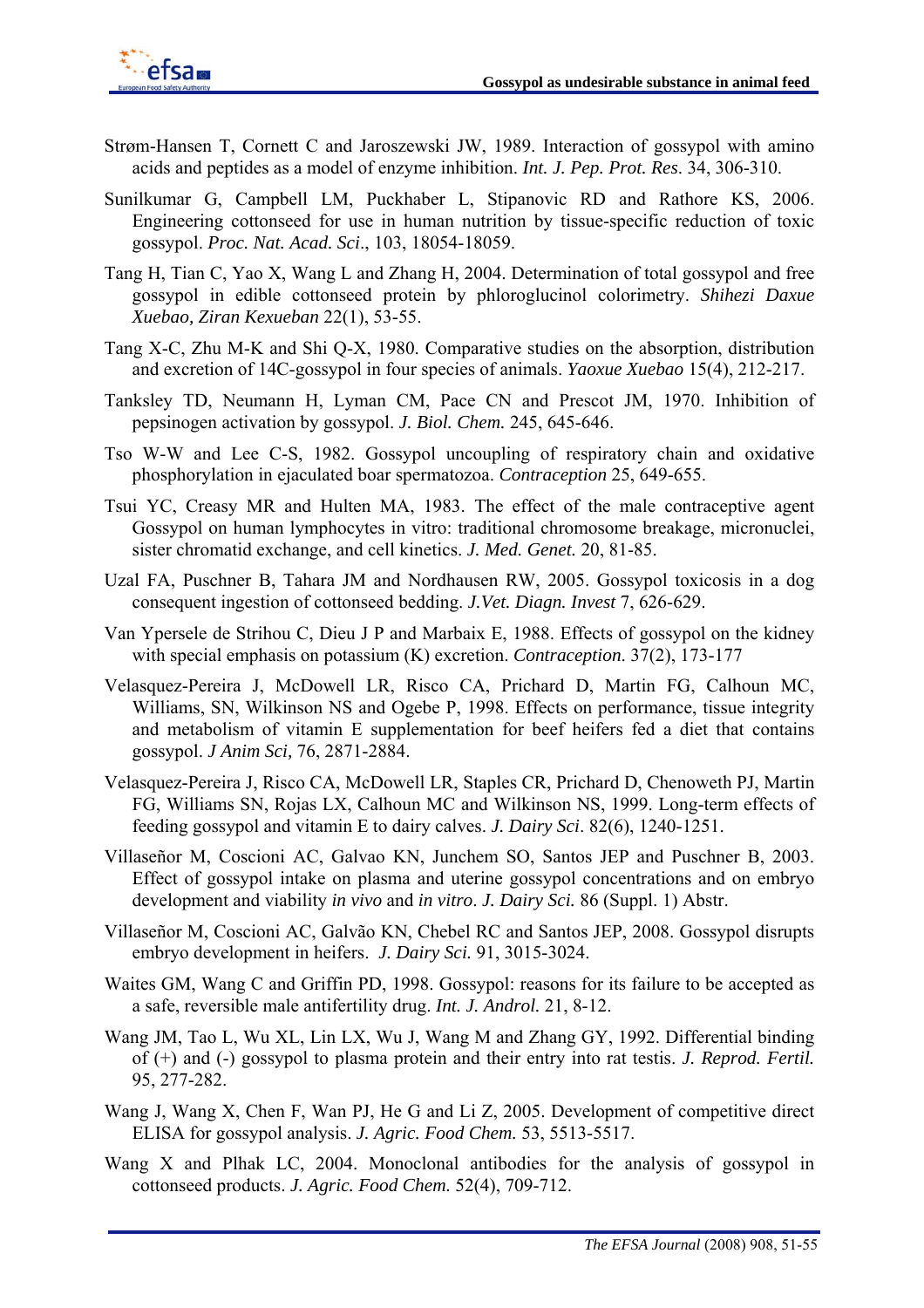

- Wang X, Beckham TH, Morris JC, Chen F and Gangemi JD, 2008. Bioactivities of gossypol, 6-methoxygossypol, and 6,6'-dimethoxygossypol. *J. Agric. Food Chem.* 56, 4393-4398.
- Watts AB, 1970. Use of cottonseed meal in rations for young chickens. *Feedstuffs* 5, 32-34.
- Weinbauer GF, Rovan E and Frick J, 1983. Toxicity of gossypol at antifertility dosages in male rats: statistical analysis of lethal rates and body weight responses. *Andrologia* 15, 213-221.
- Wu DF, Yu YW, Tang ZM and Wang MZ, 1986. Pharmacokinetics of (+/-)-, (+)-, and (-) gossypol in humans and dogs. *Clin. Pharmacol. Ther.* 39, 613-618.
- Wu D, 1989. An overview of the clinical pharmacology and therapeutic potential of gossypol as a male contraceptive agent in gynaecological disease. *Drugs* 38, 333-341.
- Xue BC and Liu EB, 2006. Determination of gossypol in trace level by flow injection analysis with chemiluminescence detection. *Chinese Chem. Lett*. 17(1), 57-60.
- Yang YQ and Wu XY, 1987. Antifertility mechanisms of gossypol acetic acid in female rats. *J. Reprod. Fertil.* 80, 425-429.
- Yildirim M, Lim C, Wan PJ and Klesius PH, 2003. Growth performance and immune response of channel catfish (*Ictalurus punctatus*) fed diets containing graded levels of gossypolacetic acid. *Aquaculture* 219(1-4), 751-768.
- Zhang W-J, Xu Z-R, Pan X-L, Yan X-H and Wang Y, 2007. Advances in gossypol toxicity and processing effects of whole cottonseed in diary cows feeding. *Livestock Sci*. 111, 1-9.
- Zhou DR, Zhou YC, Cui GH, Guo X, Qin J, Gui YT and Cai ZM, 2008. Gossypol repressed the gap junctional intercellular communication between Sertoli cells by decreasing the expression of Connexin43. *Toxicol. In Vitro* 22, 1719-1725.
- Zhu PD, 1984. Electron microscopic observations on the effect of gossypol on the human endometrium. *Zhonghua Fu Chan Ke. Za Zhi*. 19, 246-249, 258.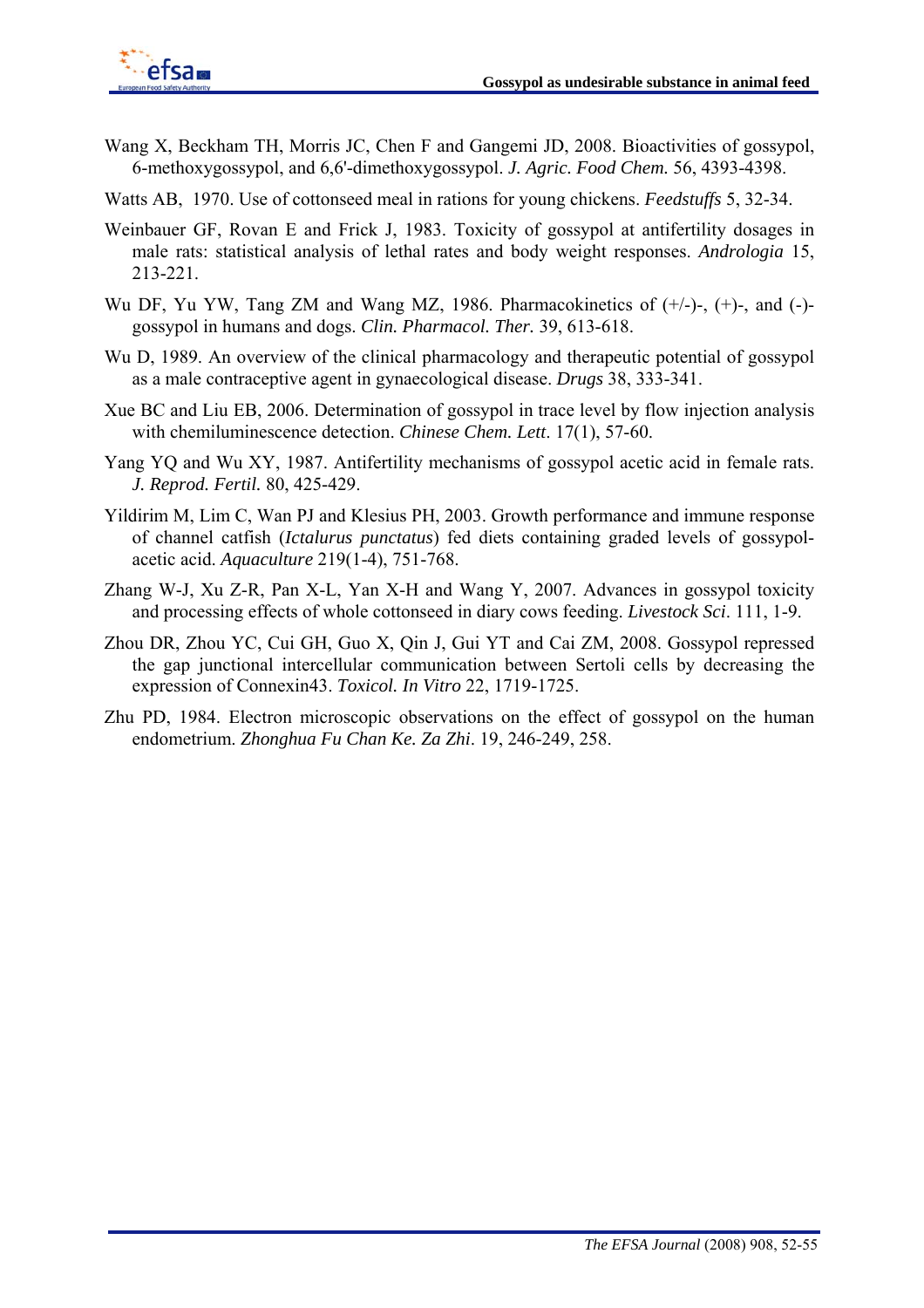

### **APPENDIX**

#### Table 1. **Potential exposure to free gossypol based on maximum levels in complete feedingstuffs**

| 1. Non-ruminants          | Total complete<br>feed, kg/day | MPL in complete<br>feeding stuff |      | Gossypol intake    |                |
|---------------------------|--------------------------------|----------------------------------|------|--------------------|----------------|
|                           | kg/d                           | mg/kg                            | mg/d | $mg/kg$ of<br>diet | mg/kg b.w./day |
| <b>Finishing pigs</b>     | 3.70                           | 60                               | 222  | 60                 | 2.2            |
| <b>Sows</b>               | 6.50                           | 60                               | 390  | 60                 | 1.6            |
| <b>Poultry (broilers)</b> | 0.15                           | 100                              | 15   | <b>100</b>         | 7.1            |
| <b>Poultry (laying</b>    | 0.115                          | 20                               | 2.3  | 20                 | 1.2            |
| hens)                     |                                |                                  |      |                    |                |
| Fish                      | 0.09                           | 20                               | 1.8  | 20                 | 0.4            |

| 2. Ruminants          |                |                                    | Gossypol intake |            |                |
|-----------------------|----------------|------------------------------------|-----------------|------------|----------------|
|                       | Total DM       | MPL in complete                    | mg/d            | $mg/kg$ of | mg/kg b.w./day |
|                       | intake, kg/day | feeding stuff<br>$(88\%$ DM basis) |                 | diet       |                |
| Dairy cow             | 22             | 500                                | 12500           | 500        | 19.2           |
| <b>Suckler cow</b>    | 16             | 500                                | 9091            | 500        | 16.5           |
| <b>Growing cattle</b> | 8              | 500                                | 4545            | 500        | 15.2           |
| <b>Lactating ewe</b>  | 1.8            | 500                                | 1023            | 500        | 14.6           |
| <b>Growing lamb</b>   | 0.6            | 500                                | 341             | 500        | 17.0           |
| Dairy goats           | 2.2            | 500                                | 1250            | 500        | 19.2           |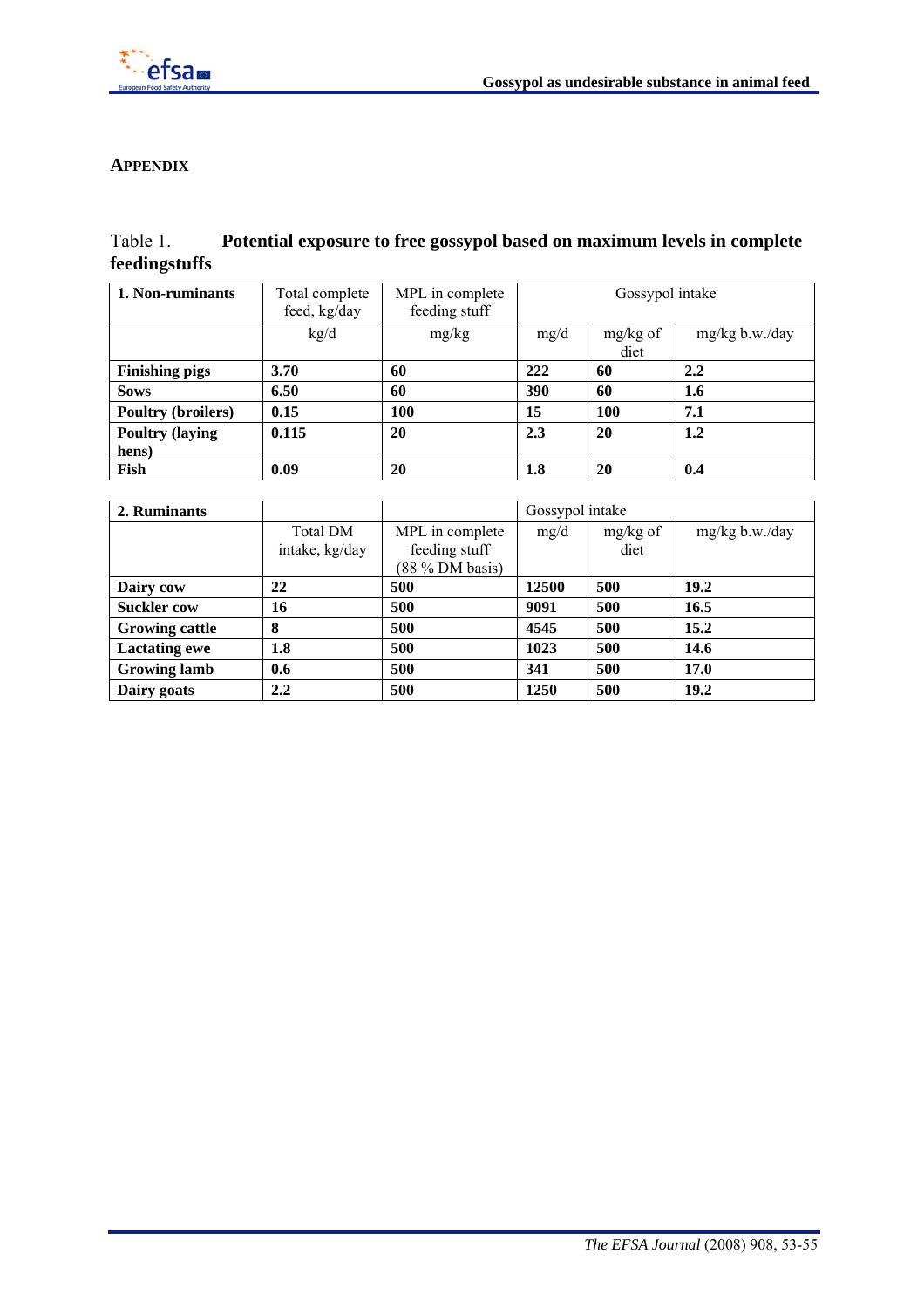

### **ABBREVIATIONS**

| <b>ADI</b>   | acceptable daily intake                                                                   |
|--------------|-------------------------------------------------------------------------------------------|
| <b>ALAT</b>  | alanin aminotransferase                                                                   |
| <b>AOCS</b>  | American Oil Chemists' Society                                                            |
| b.w.         | body weight                                                                               |
| CAS          | <b>Chemical Abstracts Service</b>                                                         |
| <b>DNA</b>   | deoxyribonucleic acid                                                                     |
| <b>EFSA</b>  | European Food Safety Authority                                                            |
| EU           | European Union                                                                            |
| <b>FSH</b>   | follicle stimulating hormone                                                              |
| <b>GJIC</b>  | gap junction intercellular communication                                                  |
| <b>GM</b>    | genetically modified                                                                      |
| <b>GST</b>   | glutathione S-transferase                                                                 |
| <b>HPLC</b>  | high-performance liquid chromatography                                                    |
| <b>HSD</b>   | hydroxy-steroid dehydrogenase                                                             |
| i.v.         | intravenous                                                                               |
| LC/MS/MS     | liquid chromatography/mass spectrometry/mass spectrometry                                 |
| LC-MS        | liquid chromatography-mass spectrometry                                                   |
| $LD_{50}$    | Lethal dose – the dose required to kill half the members of a tested<br>animal population |
| <b>LDH</b>   | lactate dehydrogenase                                                                     |
| <b>LH</b>    | luteinizing hormone                                                                       |
| <b>LOAEL</b> | lowest-observed-adverse-effect level                                                      |
| LOQ          | limit of quantification                                                                   |
| <b>MPL</b>   | maximum permitted levels                                                                  |
| <b>NCPA</b>  | <b>National Cottonseed Products Association</b>                                           |
| <b>NOAEL</b> | no-observed-adverse-effect level                                                          |
| <b>OECD</b>  | Organisation for Economic Co-Operation and Development                                    |
| p.o.         | oral administration                                                                       |
| <b>RNA</b>   | ribonucleic acid                                                                          |
| <b>SCAN</b>  | Scientific Committee on Animal Nutrition                                                  |
| <b>TDI</b>   | tolerable daily intake                                                                    |
|              |                                                                                           |